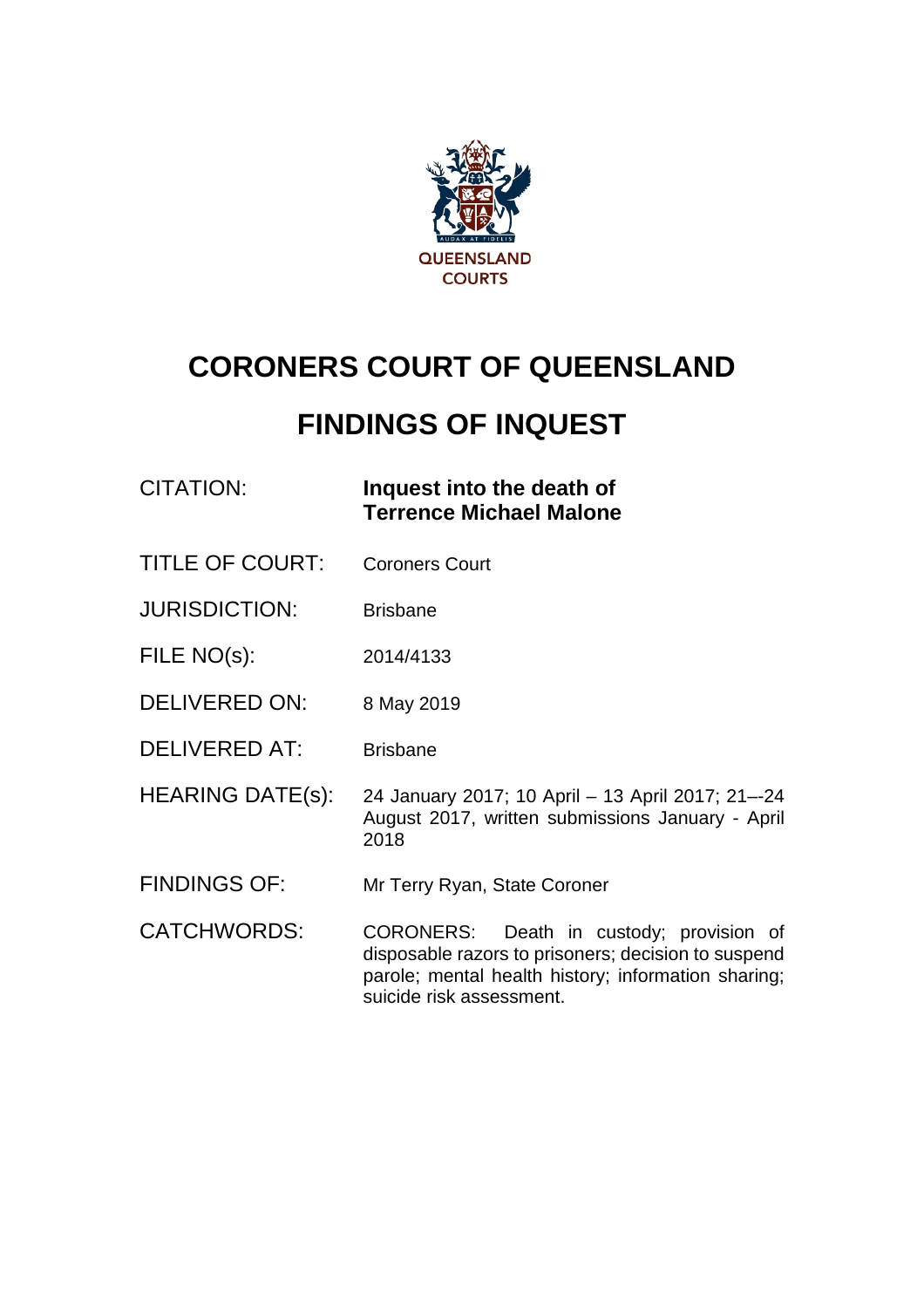## REPRESENTATION:

| <b>Counsel Assisting:</b>                      | Miss Emily Cooper, Mr Daniel Bartlett                                         |
|------------------------------------------------|-------------------------------------------------------------------------------|
| Queensland Corrective Services:                | Ms Kylie Hillard, instructed by Department of<br>Justice and Attorney-General |
| Malone family:                                 | Mr Chris Minnery, instructed by TASC National                                 |
| <b>Registered Nurses Maguire</b><br>& Buckley: | Mr David Schneidewin, instructed by Maurice<br><b>Blackburn</b>               |
| <b>Muriel Simmons:</b>                         | Dr Gavan Palk                                                                 |
| West Moreton HHS<br>and Darling Downs HHS:     | Mr Aaron Suthers                                                              |
| <b>Commissioner of Police:</b>                 | Mr Craig Capper, QPS Legal Unit                                               |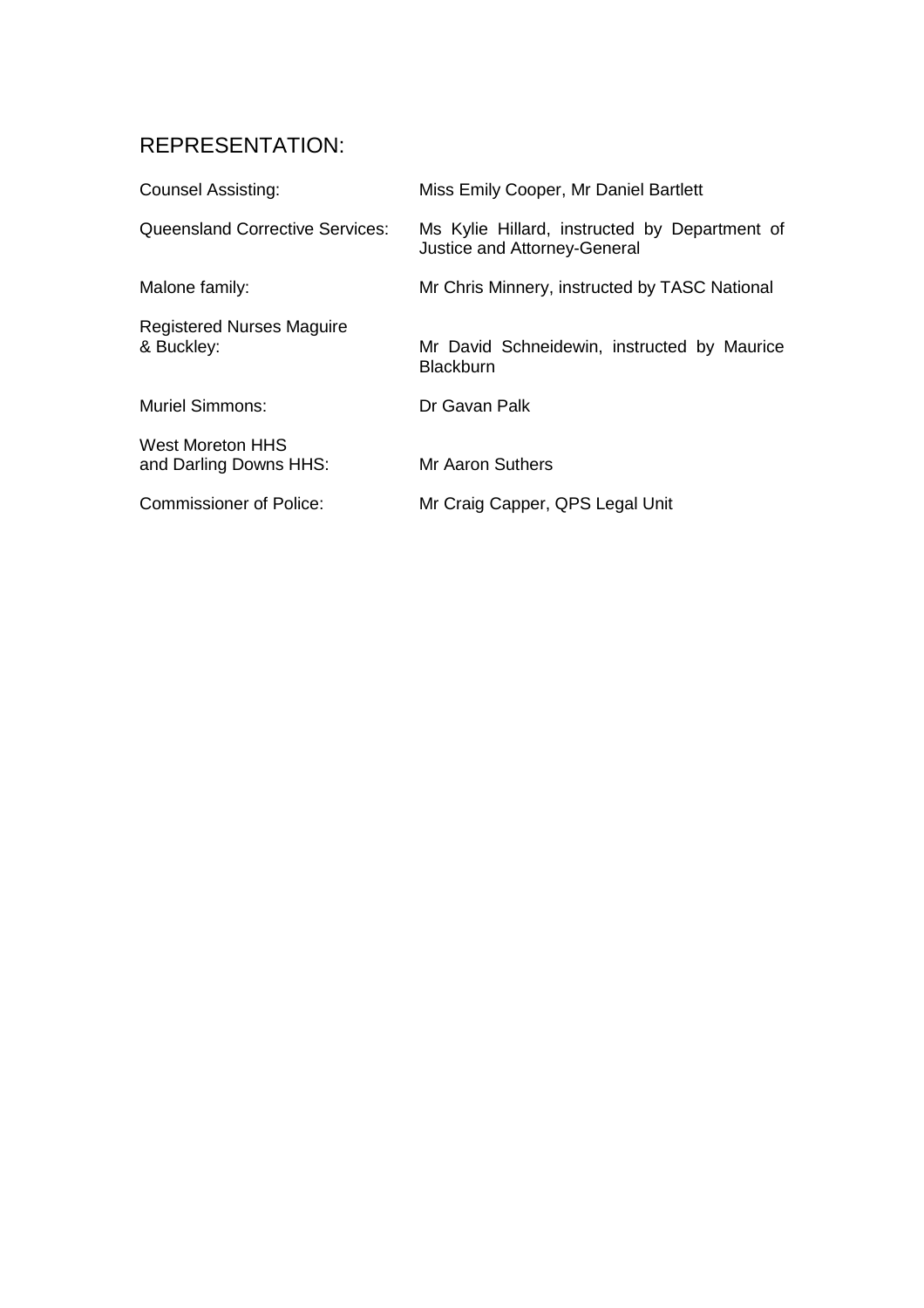# **Table of Contents**

| Adequacy and appropriateness of the mental health care provided to Mr |  |
|-----------------------------------------------------------------------|--|
|                                                                       |  |
|                                                                       |  |
|                                                                       |  |
|                                                                       |  |
|                                                                       |  |
|                                                                       |  |
|                                                                       |  |
|                                                                       |  |
|                                                                       |  |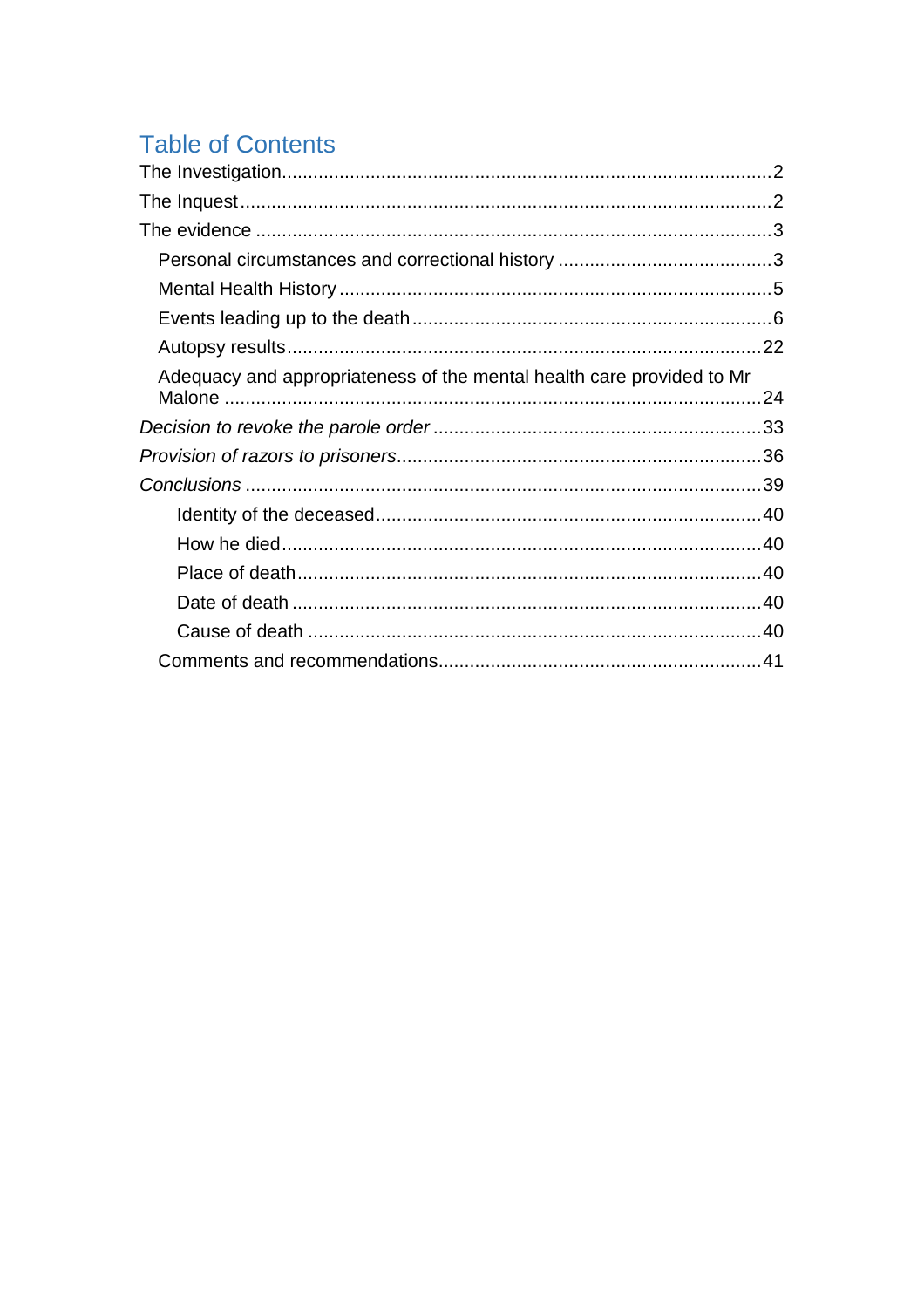## **Introduction**

- 1. Terrence Michael Malone was 54 years of age when he was found deceased in his cell at the Brisbane Correctional Centre (BCC) on 8 November 2014. He was lying on his bed covered in a large quantity of blood. A number of long cuts were observed on the inner surface of both forearms. He was unable to be resuscitated.
- 2. A small razor blade was found on the sink in the cell and another on the floor beside the bed. A dismantled blue plastic safety razor was found on the shelving unit beside the bed.
- 3. Mr Malone had a lengthy history of mental health treatment and a history of minor offending. While he had been held in the watch house on a number of occasions, he had commenced only his second period of incarceration in prison the day before his death. He had been returned to prison after an arrest warrant was executed relating to a breach of his parole. After he was arrested in relation to the warrant, he spent two days at the Toowoomba watch house on an at-risk observations regime. He was then transferred to BCC on 7 November 2014, where he was not placed on an observations regime.
- 4. These findings confirm the identity of the deceased person, how he died, and the time, place and medical cause of his death; and consider:
	- The appropriateness of the response by the Toowoomba Hospital Acute Care Team to Mr Malone's presentation pursuant to an Emergency Examination Order on 1 November 2014;
	- The appropriateness of the decision made by Queensland Corrective Services on 3 November 2014 to suspend Mr Malone's parole;
	- The appropriateness of the observations regime placed on Mr Malone at the Toowoomba watch house from 5-7 November 2014, and the transfer/communication of information between the Toowoomba watch house and BCC regarding the observations regime;
	- The adequacy and appropriateness of the health care (particularly mental health care) provided to Mr Malone at BCC on 7 November 2014; and
	- The availability of razor blades to prisoners in Queensland correctional facilities.
- 5. The final issue relating to the availability of razor blades to prisoners was examined jointly with the inquest into the death of Garry Ronald Appleton, which also occurred at BCC in 2015.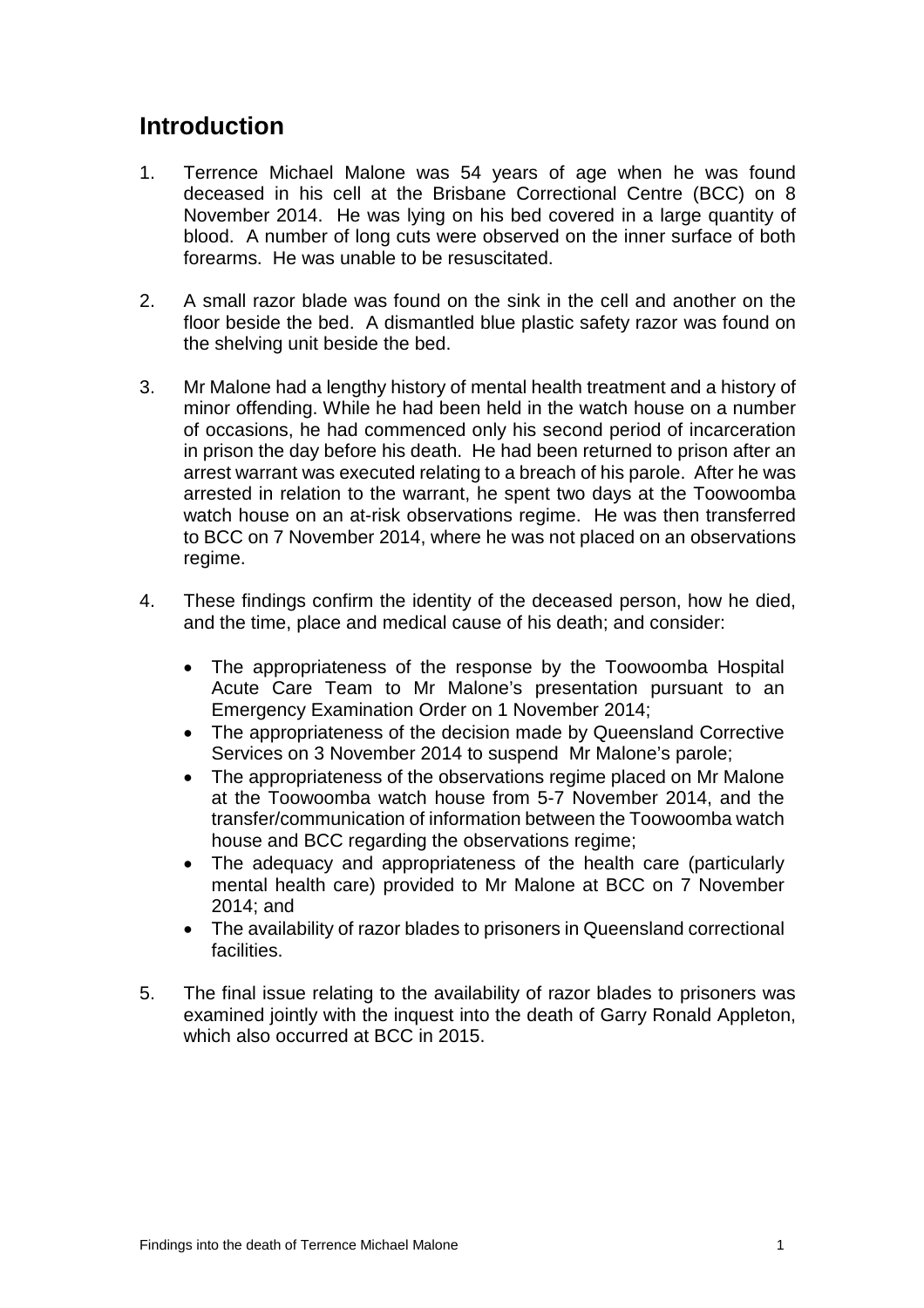## <span id="page-4-0"></span>**The Investigation**

- 6. The circumstances leading to the death of Mr Malone were investigated by the Queensland Police Service (QPS) Corrective Services Investigation Unit (CSIU). The investigation was led by Detective Senior Constable Marcelle Sannazzaro. She submitted a report to my Office and this was tendered at the inquest.
- 7. Detective Senior Constable Sannazzaro attended BCC with several other CSIU officers. She inspected the cell and oversaw the forensic examination of all points of interest.
- 8. CSIU officers commenced the process of taking statements from staff and inmates at BCC. They took steps to seize all relevant records and interrogated BCC's Integrated Offender Management System (IOMS). Detective Senior Constable Sannazzaro spoke to intelligence officers at BCC and made arrangements for statements to be obtained from senior officials at the prison. Relevant CCTV footage was also seized and scenes of crime officers took a series of photographs of the scene.
- 9. At the inquest, Detective Senior Constable Sannazzaro's evidence was that she did not consider the death of Mr Malone to be suspicious. She was satisfied that he was locked alone in his cell at the time and no other persons were involved.
- 10. In addition to the QPS CSIU investigation, the Chief Inspector, Queensland Corrective Services, appointed investigators to examine the incident under the powers conferred by s294 of the *Corrective Services Act 2006*. Those investigators prepared a detailed and thorough report which was submitted to the Office of the Chief Inspector (OCI). It examined matters within and beyond the scope of the coronial inquest. The report was tendered at the inquest and was of assistance in the preparation of these findings.
- 11. I am satisfied that the QPS investigation was thoroughly and professionally conducted and that all relevant material was accessed.

## <span id="page-4-1"></span>**The Inquest**

- 12. A pre-inquest conference was held in Brisbane on 24 January 2017. Miss Cooper appeared as counsel assisting and leave to appear was granted to Queensland Corrective Services and representatives for Mr Malone's family. Leave was also granted to various health professionals who saw Mr Malone at the Toowoomba Hospital and at BCC, as well as their employing Hospital and Health Services and the Commissioner of Police.
- 13. An inquest was held over the weeks of 10 13 April 2017 and 21-24 August 2017. All of the statements, records of interview, medical records, photographs, CCTV footage and materials gathered during the investigations were tendered at the inquest. I heard from 18 witnesses.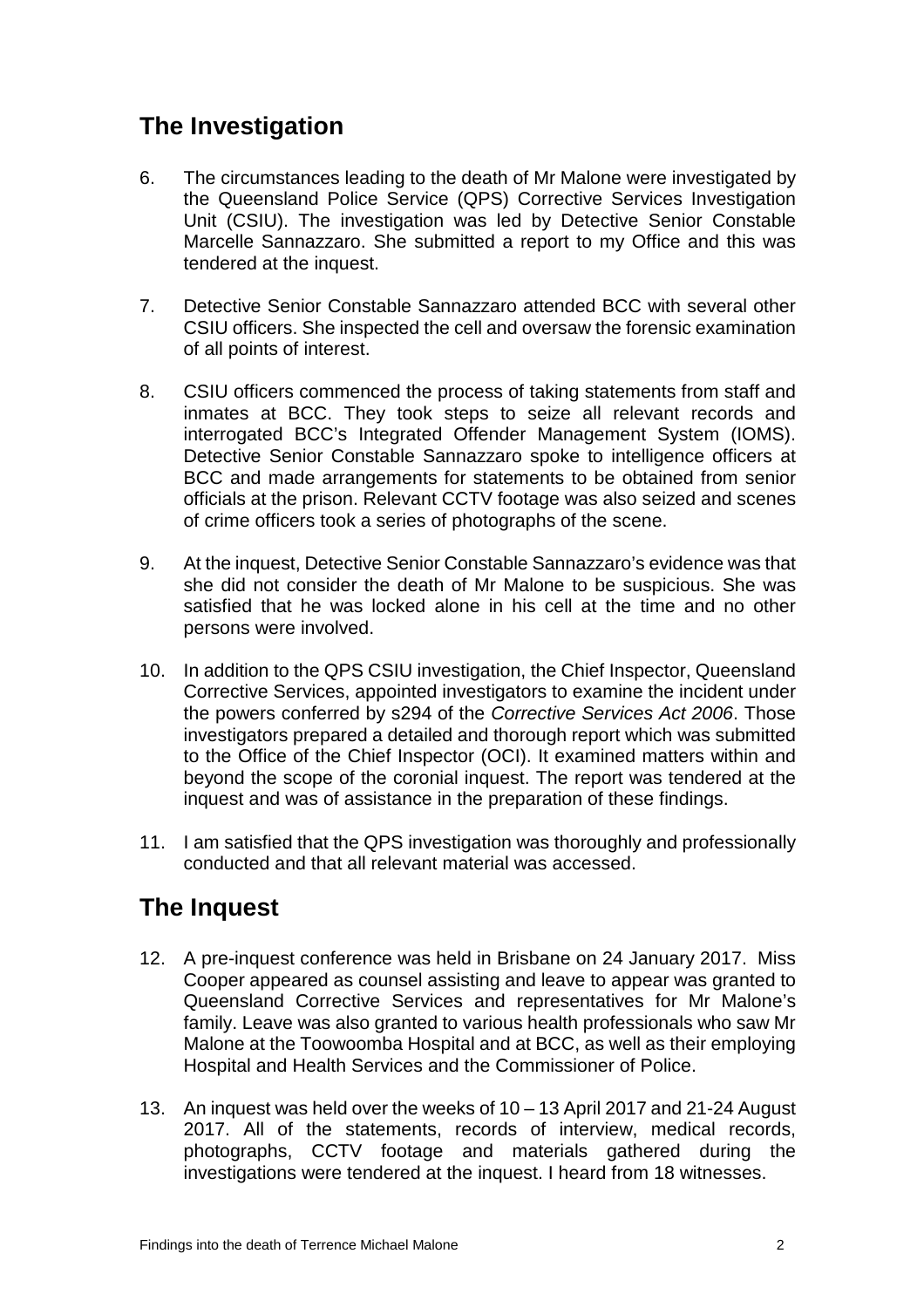- 14. Following the conclusion of the evidence, written submissions were provided between January and April 2018 from those granted leave to appear and from counsel assisting.
- 15. I am satisfied that all the material necessary to make the findings required under the *Coroners Act 2003* was placed before me at the inquest.

## <span id="page-5-0"></span>**The evidence**

## <span id="page-5-1"></span>*Personal circumstances and correctional history*

- 16. Mr Malone had not been in prison before he was incarcerated on 2 September 2014. He had a criminal history dating back to 2002 for minor property offences and breaches of court orders. Mr Malone identified as an Indigenous man and was proud of his Irish and Aboriginal heritage.
- 17. Statements from Mr Malone's daughters, Roisin Malone and Caitlin Malone, were tendered at the inquest.<sup>[1](#page-5-2)</sup> A statement was also tendered from Mr Malone's former wife, Bernadette Stevens.<sup>[2](#page-5-3)</sup> Those statements detail a number of concerns with respect to Mr Malone's care and supervision in the lead up to his death. It is clear from those statements that Mr Malone had a loving and caring relationship with his family and is deeply missed by them. I extend my condolences to Mr Malone's family.
- 18. Roisin Malone gave evidence at the inquest. Mr Malone was the sixth of seven children. Apart from his brother, who was diagnosed with obsessive compulsive disorder, there was no history of mental illness in the family. After finishing school, Mr Malone worked on his family's farm and then as a fireman, before changing careers to become a psychiatric nurse. He obtained a Bachelor of Nursing degree in 1993. He had worked for 16 years as a successful psychiatric nurse in Toowoomba. He also had several investment properties. Ms Malone said that her father had four children from his first marriage and two from a subsequent relationship.
- 19. Mr Malone was diagnosed with PTSD in 1997 and had turned to alcohol to manage the stress associated with his work. He had been assaulted on several occasions at work and his life was threatened. In 1999, he was diagnosed with bipolar affective disorder. In 2000, he was treated for alcohol dependence at the Palm Beach Hospital but did not complete this treatment.
- 20. Mr Malone was admitted to hospital for mental health treatment under the care of Dr Venugopalan, a Toowoomba psychiatrist, in 2000. Ms Malone said that he had twice attempted suicide at that time after drinking significant quantities of methylated spirits.

<sup>1</sup> Exhibits B8; B9 – B9.1.

<span id="page-5-3"></span><span id="page-5-2"></span><sup>2</sup> Exhibit B17.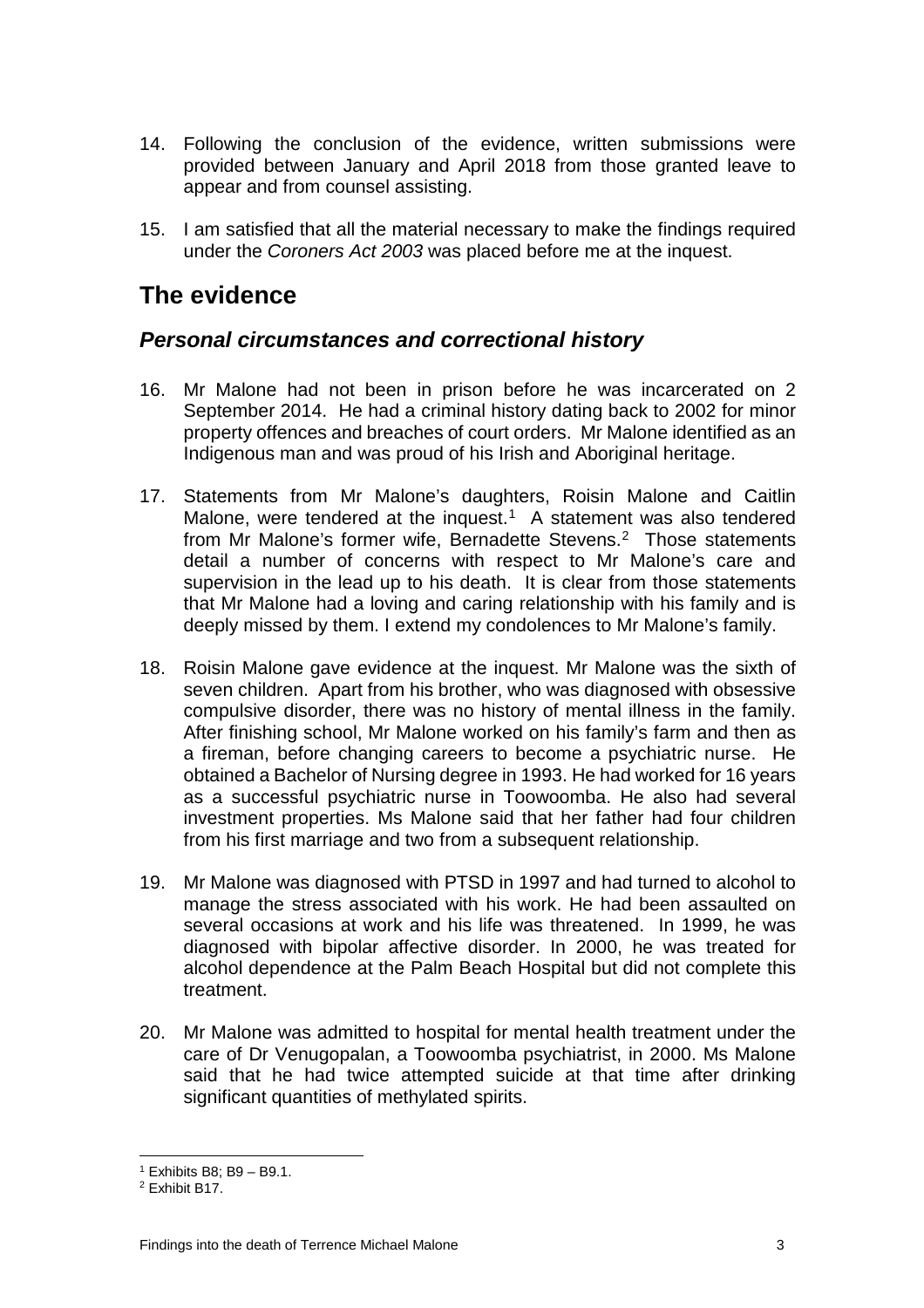- 21. Mr Malone was treated on an ongoing basis by Dr Venugopalan, but his continued alcohol dependency interfered with this treatment. He was unable to return to work after March 2004.
- 22. Mr Malone had moved to Brisbane following the dissolution of his marriage and his children remained in Toowoomba. Ms Malone said that her father was ashamed of his circumstances and hid a lot of things from his family. His life had spiralled out of control in the three years preceding his death, when he became homeless following a relationship breakdown, and increasingly involved with the criminal justice system.
- 23. Ms Malone said that her father was vulnerable to assaults and robbery. He was living out of his van but after that was impounded by police, he had no choice but to live in homeless shelters and on the streets.
- 24. A statement tendered from Dr Venugopalan confirmed he had not seen Mr Malone since November 201[3](#page-6-0).<sup>3</sup> On that occasion, Mr Malone was reported to be in a disorganised state, affected by alcohol and distressed about a property dispute with a former partner. He was assessed at the Toowoomba Hospital as having "*quite evident cognitive impairment, very simple responses, some psycho-motor retardation, blunted affect and limited problem solving capacity most likely due to his history of continued substance use/abuse*".[4](#page-6-1)
- 25. Roisin Malone had moved to Melbourne but returned to live in Toowoomba in January 2014 to attempt to care for her father. As his next of kin, she would receive calls from the Toowoomba Hospital saying that her father was there seeking shelter from the cold, and he would threaten to harm himself if he was not given a bed. She said that she found accommodation for him at men's shelters but he was often evicted because he drank on the premises.
- 26. Ms Malone said that in June 2014, she found out that her father had been hospitalised at the Toowoomba Hospital for a week. He then sustained a fractured shoulder, after he fell from an elevated stretcher bed in the Emergency Department during a seizure from alcohol withdrawal. After spending over 10 days in the orthopaedic ward he was prepared for surgery, which was cancelled twice. Mr Malone was then discharged with painkillers and placed on a waiting list.
- 27. Ms Malone said that while he was waiting for surgery her father had secured a bed at the Sunrise Way rehabilitation facility. However, he was required to wait until his surgery had been carried out so that he was not on painkillers at Sunrise Way. Ms Malone was unable to persuade the Toowoomba Hospital that her father's surgery should be prioritised. He then travelled to Brisbane in an endeavour to have the surgery performed at the Princess Alexandra Hospital, but was advised to return to Toowoomba for treatment.

<sup>3</sup> Exhibit B27.

<span id="page-6-1"></span><span id="page-6-0"></span><sup>4</sup> Exhibit D2.2, p86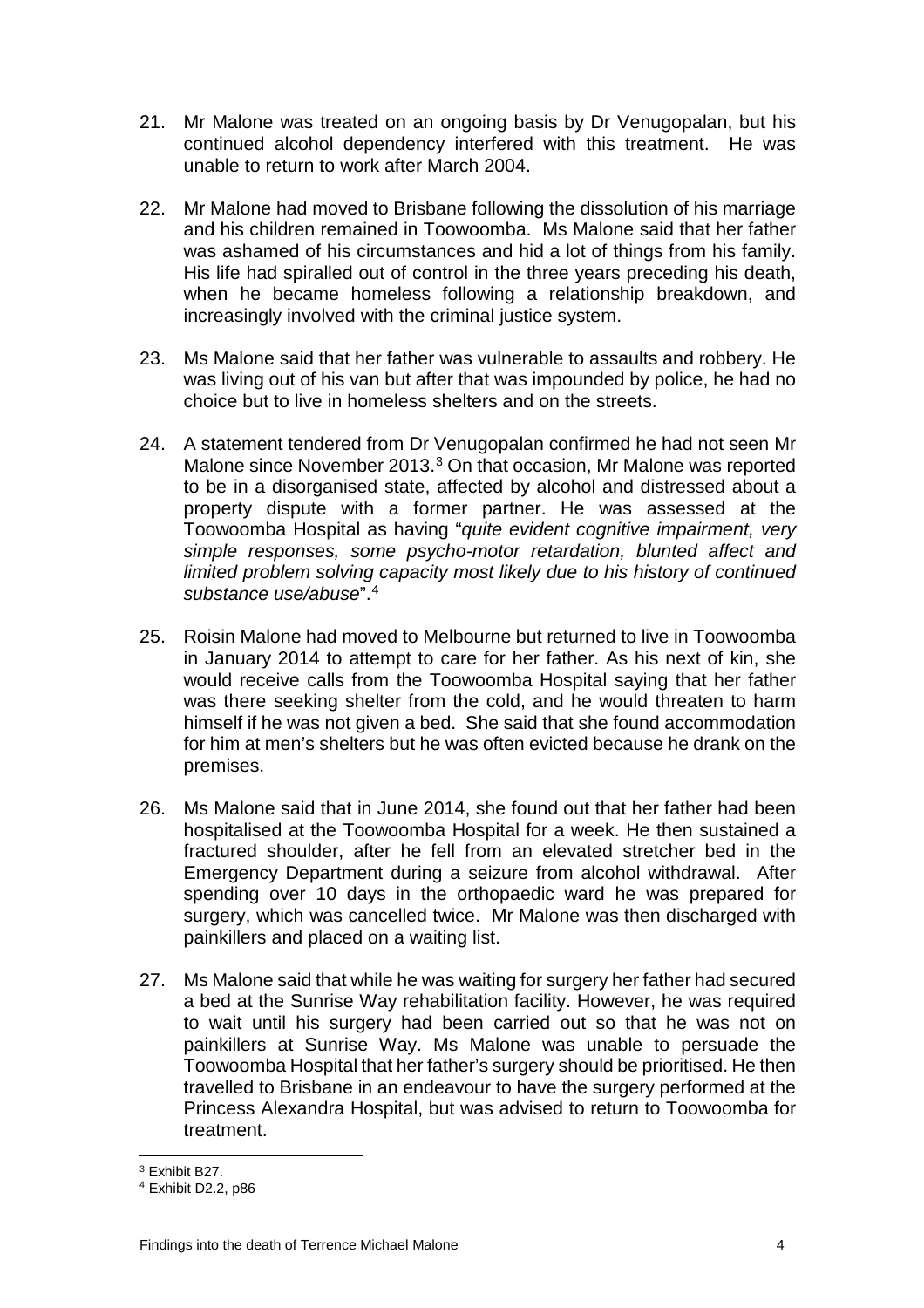- 28. In late August or early September 2014, Mr Malone received a letter indicating that a warrant had issued for his arrest after he missed a court appearance. On 2 September 2014, Ms Malone took her father to the watch house to address the warrant. She expected the situation would be resolved. However, on that date he appeared in court and was sentenced to nine weeks in prison. His stronger painkillers (Endone, Targin and Norspan) were taken from him and substituted with Panadeine Forte.
- 29. While her father was in prison Ms Malone received three letters from him which indicated that he found the prison environment very challenging. During this time, he was also informed of the July 2014 death of his former partner, with whom he had two children. Ms Malone said that she was told it would be nine weeks before she was approved to visit her father in prison, and that she was not advised of his release from prison to Sunrise Way on 21 October 2014.
- 30. On 31 October 2014, Ms Malone received a call from the Toowoomba Hospital asking her to collect her father who was drunk. An hour later he arrived at her mother's home in a taxi. Ms Malone then drove him back to the men's hostel where he had been staying. He told her that he had thoughts of killing himself but he "*could not do that to his kids and everyone would just think he was weak if he did*".
- 31. On 5 November 2014, Ms Malone was advised by police officers that her father had been arrested for failing to attend a meeting with his parole officer, and was being returned to prison. She said she later received a call from Ms Meg Morse, a nurse who worked at the Toowoomba watch house. Ms Morse told Ms Malone that she had previously worked with Mr Malone, and informed her that she thought he was fine. Ms Malone disagreed. She said that she spoke to Ms Morse for over an hour and stressed that in her opinion her father was at elevated risk of suicide.

## <span id="page-7-0"></span>*Mental Health History*

- 32. In addition to the records from QCS and Toowoomba Hospital, a variety of other records were tendered at the inquest in relation to the mental health treatment Mr Malone received in the community before his custodial sentence. These included records from Platinum Health, a GP Clinic in Toowoomba which Mr Malone had attended on occasion to see Dr Gary Porter. A statement was tendered from Dr Porter which confirmed that Mr Malone attended the clinic infrequently, but he was known to have mental health issues. [5](#page-7-1)
- 33. Records from psychiatrist, Dr Venu Venugopalan were also tendered at the inquest. $6$  As noted above, those records confirmed Dr Venugopalan had been treating Mr Malone on an intermittent basis since 1999.

<sup>5</sup> Exhibit B11.

<span id="page-7-2"></span><span id="page-7-1"></span><sup>6</sup> Exhibit D5.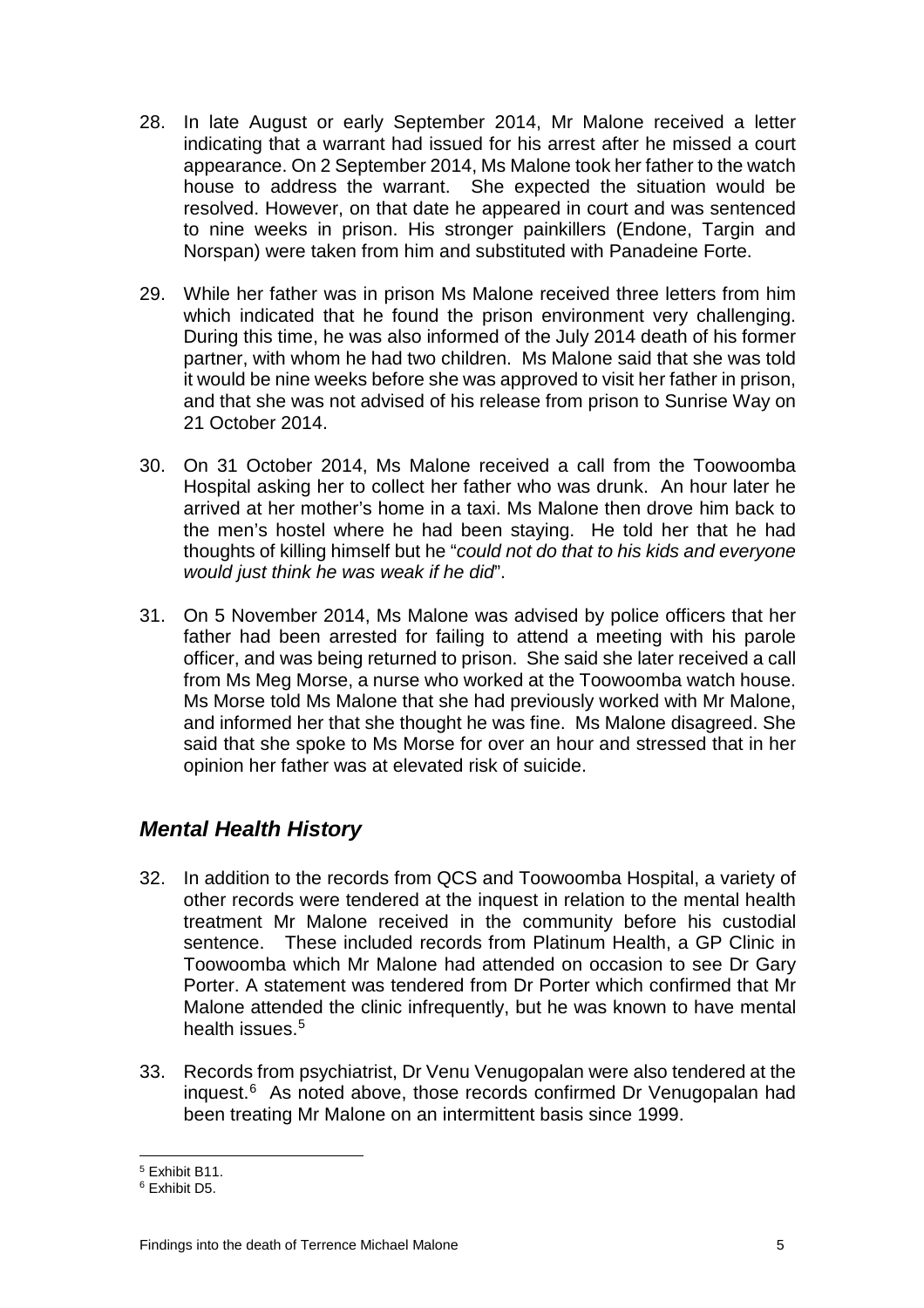## <span id="page-8-0"></span>*Events leading up to the death*

- 34. On 2 September 2014, Mr Malone, who was homeless and sleeping rough, was sentenced to nine weeks imprisonment for a number of minor property related offences, including stealing and trespass, breaches of bail and breach of a probation order. He was subsequently released to court ordered parole on 21 October 2014. During this initial period in custody, Mr Malone was referred to the Prison Mental Health Service ('PMHS').
- 35. Ms Hannah Williamson, a provisionally registered psychologist, performed an Immediate Risk Needs Assessment (IRNA) on Mr Malone on 4 September 2014 on his entry to BCC. A Self-Harm Episode History (SHEH) flag was not raised on IOMS, although Mr Malone had disclosed a suicide attempt three months earlier. The assessment stated that Mr Malone had "*attempted suicide approximately three (3) months ago via drinking a litre of methylated spirits and was subsequently admitted to Mental Health at the hospital*".
- 36. On 16 September 2014, Mr Malone was formally assessed by PMHS Consultant Psychiatrist, Dr Mark Schramm. Dr Schramm documented an extensive psychiatric history, including bipolar affective disorder, suicide attempts, alcohol abuse and two admissions under an Involuntary Treatment Order ('ITO'). Dr Schramm documented that Mr Malone had developed late onset alcohol dependence after his marriage breakdown in 2002. He reported that he was drinking litres of wine daily. Dr Schramm also noted that Mr Malone's primary concern was the delay in receiving treatment for his fractured neck of humerus and the chronic pain associated with this injury.
- 37. Dr Schramm reported that Mr Malone had a fairly convincing history of morbidly elevated mood, usually followed by a crash. Dr Schramm noted that Mr Malone had acknowledged intermittent suicidality, with his last thoughts in this regard in April 2014. Dr Schramm considered Mr Malone's mood was stable, and noted that he seemed to have a future focus. He planned to enter a rehabilitation program and reunite with a former partner. Dr Schramm suggested that Mr Malone continue on his current therapeutic regime of quetiapine and fluvoxamine, with a view to referral to a rehabilitation clinic or back to the Toowoomba Acute Care Team upon discharge from prison.
- 38. At the relevant time, Muriel Simmons was an Acting Senior Psychologist employed at BCC. On 22 September 2014, she conducted a psychological assessment on Mr Malone. The assessment arose out of events from the preceding weekend, during which Mr Malone indicated that he felt suicidal and was found to be hoarding pills. This led to a notification of concern ('NOC') being raised. Ms Simmons was interviewed as part of the OCI investigation, a copy of which was tendered at the inquest.[7](#page-8-1)

<span id="page-8-1"></span><sup>7</sup> Exhibit C3.5.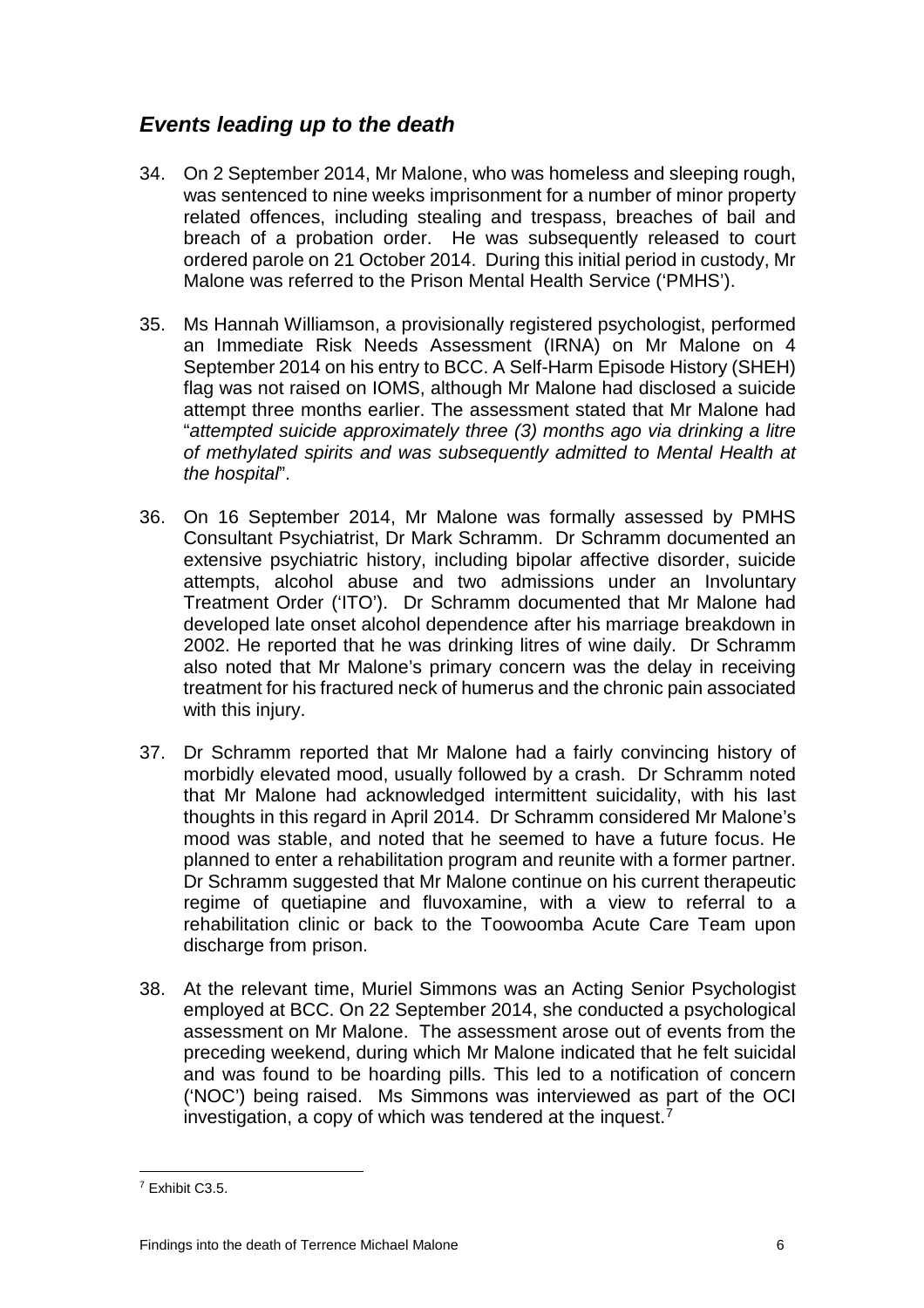- 39. In her interview with the OCI, Ms Simmons said that she assessed that Mr Malone was not at elevated risk of suicide or self-harm, and he was not placed on a formal observations regime. On her review of IOMS, she did not notice a SHEH flag. As a result of her assessment with Mr Malone, Ms Simmons also did not enter a SHEH flag on IOMS. Ms Simmons said her understanding was that SHEH flags "self-populated" on the IOMS system when an assessment raised a history of self-harm. In fact, they were required to be entered manually by the senior psychologist as required.
- 40. The fact that a SHEH flag was not entered against Mr Malone on IOMS on this occasion became relevant when considering Mr Malone's final period of incarceration.
- 41. On 7 October 2014, Dr Schramm assessed Mr Malone again. He reported improved mood with brighter affect, but no mood elevation. Mr Malone remained vague about his discharge plans, but still talked about alcohol rehabilitation. Dr Schramm determined that Mr Malone was at great risk of relapse into alcohol dependency without a plan for rehabilitation and support. As a consequence, an application was made for entry to Sunrise Way Rehabilitation Centre in Toowoomba.
- 42. Mr Malone saw Dr Schramm again on 14 October 2014. Dr Schramm reported that he did not feel Mr Malone was exhibiting signs of elevated mood. Mr Malone was reviewed again by the PMHS on 17 October 2014, just prior to his release. He was described as presenting with euthymic mood with reactive effect, with some anxiety regarding his release. His sleep was staggered. However, it was documented that he had no thoughts of self-harm or harm to others, and was motivated to address his problems with alcohol. He displayed no indicia of psychosis or pervasive mood disturbance. Mr Malone was marked as being 'closed to PMHS', and a referral letter was written to the Toowoomba Mental Health Service.<sup>[8](#page-9-0)</sup>
- 43. After his release on parole on 21 October 2014, Mr Malone entered a six week rehabilitation program to address his alcohol dependence at Sunrise Way. However, Mr Malone was discharged from that program on 30 October 2014 when he was found in possession of alcohol.
- 44. A statement was tendered at the inquest from Mr Peter Sarquis, the Executive Director of Sunrise Way, in addition to the records from Mr Malone's time with that Centre. Mr Sarquis confirmed that Mr Malone was initially assessed in relation to his suitability for the Sunrise Way program on 29 July 2014. He was subsequently accepted into the program, to undergo six full weeks of rehabilitation, on the following conditions:
	- that he be fully detoxed from alcohol;
	- that he have his medication prescribed to the nearby pharmacy;
	- that he no longer required Schedule 8 medications; and
	- that he was not an imminent threat of suicide or self-harm.

<span id="page-9-0"></span><sup>&</sup>lt;u>essen marries and the set of the set of the set of the set of the set of the set of the set of the set of the s</u>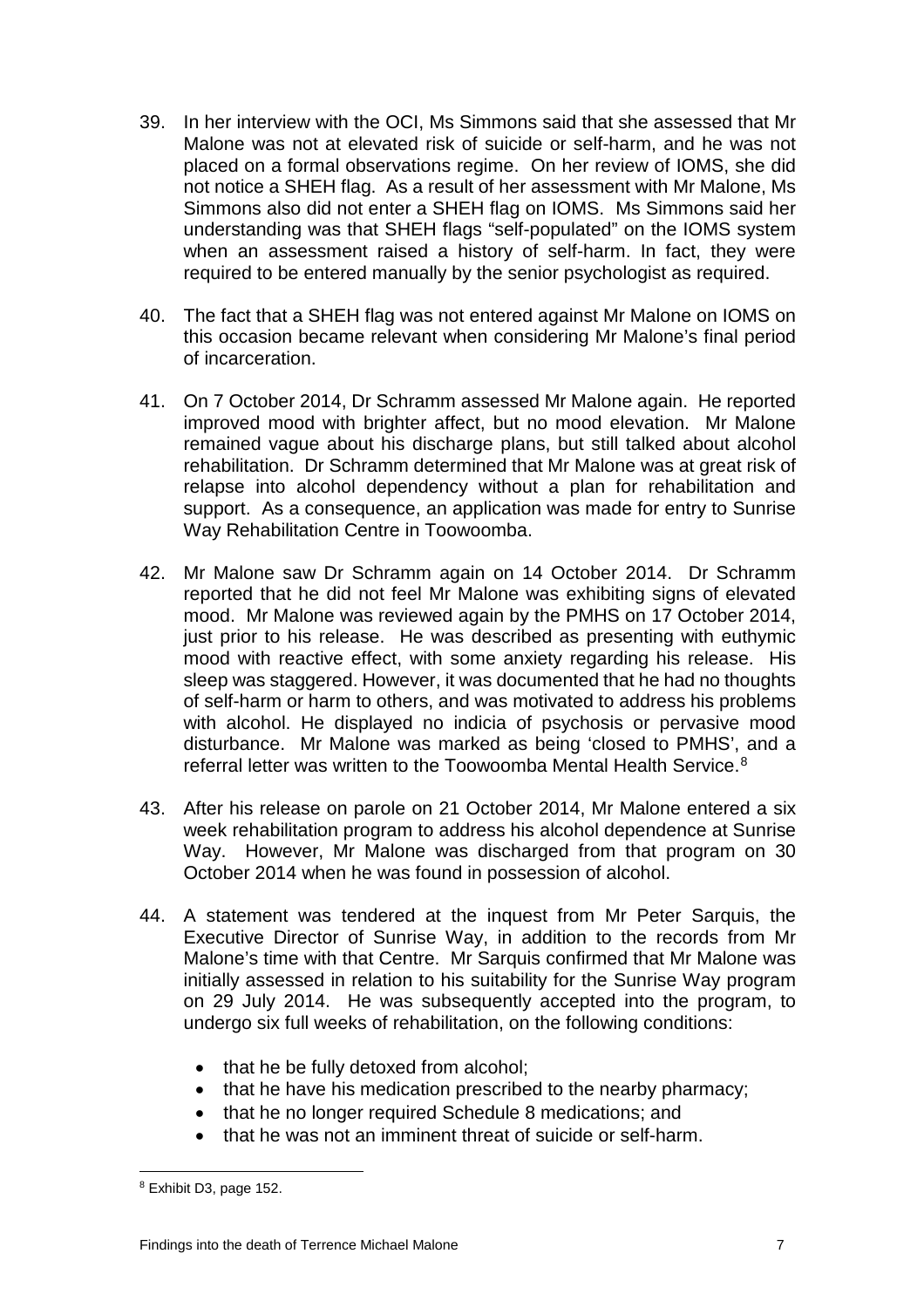- 45. Mr Malone agreed to these conditions. Mr Sarquis' statement indicated that most abstinence based residential programs for recovering alcoholics have similar rules.
- 46. Toowoomba Hospital records indicate that on 26 October 2014, Sarah Holland, a support worker from Sunrise Way called the Acute Care Team with concerns about Mr Malone, and asked that Ms Stumer speak with him. The hospital records note:

*Terry stated that he was in a great deal of pain, he broke his shoulder in July and has been suffering chronic pain from this injury. This is affecting his sleep and appetite which is poor. States he also has "a lot going on", partner died in August and her children are being cared for by the family. Currently experiencing suicidal thoughts, declined to answer if he had a plan, intent, or means. Advised to present at ED for medical review if he was unable to wait to see a Doctor there at Sunrise tomorrow*

- 47. Ms Holland did not give evidence at the inquest but provided a statement after the conclusion of evidence. In her statement, she indicated that Mr Malone had come to her on 26 October 2014 because he was feeling suicidal but felt he would not be taken seriously by the mental health system. While she was unable to access her notes from that day her recollection was that she was told that Mr Malone was "drug seeking" and not suicidal. However, this assertion was not tested at the inquest. Ms Holland said that she subsequently called for an ambulance to take Mr Malone to the hospital.
- 48. Hospital records indicate that Mr Malone was assessed at the hospital in the Emergency Department and by ACT Nurse Buckley. Mr Malone requested S8 medications and was considered to be "not for additional analgesia". He was prescribed 5gm Diazepam and discharged back to Sunrise Way.
- 49. Mr Sarquis confirmed the duration of Mr Malone's admission to the program was only seven days. On the day of his discharge, 29 October 2014, he had admitted to drinking alcohol on the Sunrise Way premises, and also showed Mr Sarquis empty bottles of alcohol hidden in the backyard. Leading up to this, there had been complaints from other residents about Mr Malone drinking alcohol. According to Mr Sarquis, Mr Malone accepted his breach of the program rules, and knew he had to leave the program as a consequence. Mr Sarquis recalled Mr Malone saying he had safe and supervised accommodation to go to. Mr Sarquis also recalled Mr Malone was picked up by Paula Sturgeon, who was to provide crisis accommodation for Mr Malone at Kirk St, Toowoomba.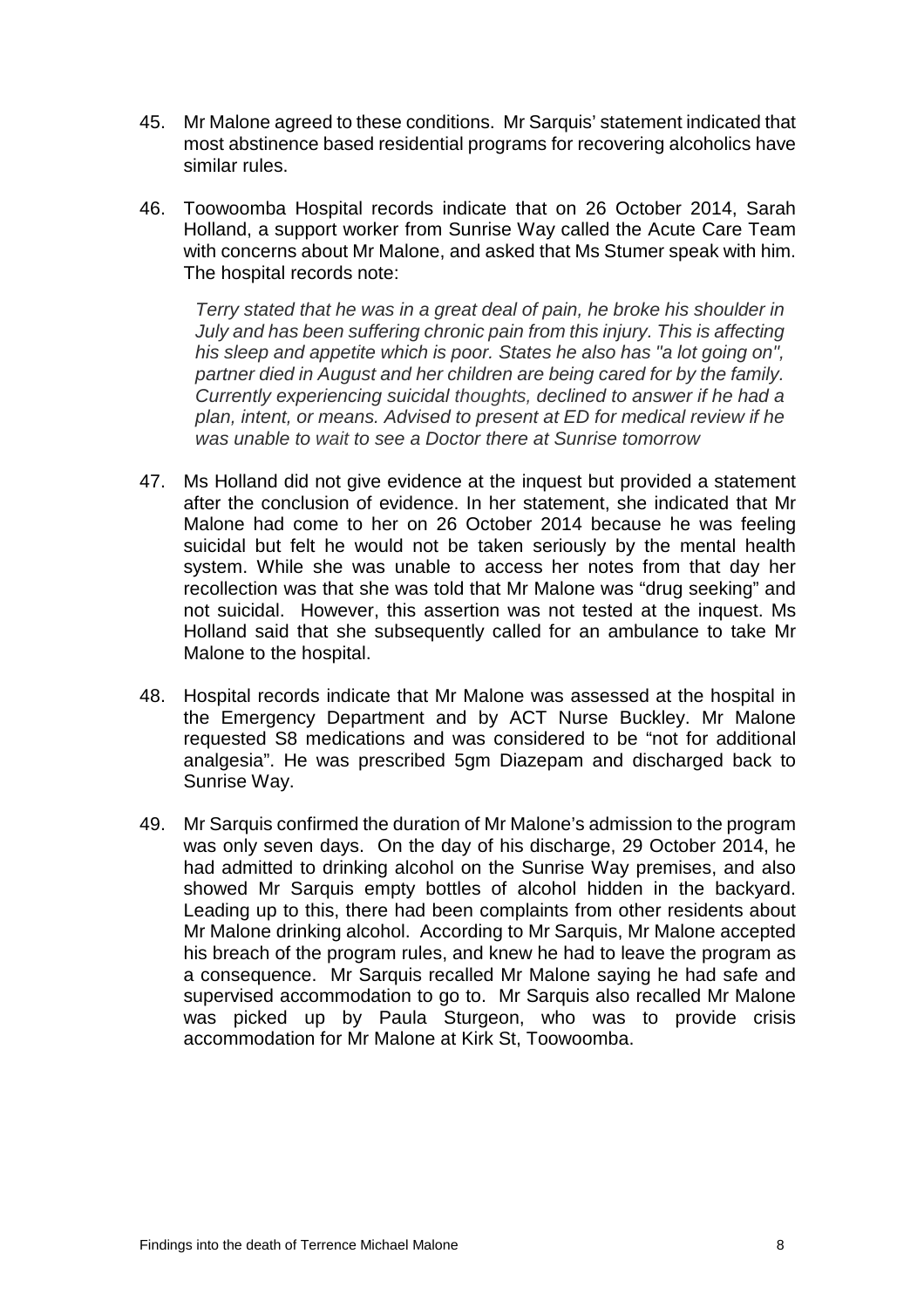50. Records from the Toowoomba Hospital indicate that on 31 October 2014 Mr Malone presented in an ambulance seeking admission for alcohol detoxification. QAS notes indicate that the triage nurse advised ambulance officers that Mr Malone "had already presented to hospital earlier today and was removed by security for aggression". [9](#page-11-0) On 31 October 2014, a referral was made for his admission to the Hospital Alcohol and Drug Service from 12 November 2014.

#### *Emergency Examination Order – 1 November 2014*

- 51. On 1 November 2014, Mr Malone presented at the Toowoomba Hospital Acute Care Team for the purpose of an Emergency Examination Order ('EEO') under the *Mental Health Act 200*3. He had been brought in by the Queensland Ambulance Service and was seen by Registered Nurses Tracey Maguire and Louise Stumer. Statements from both clinicians were tendered, and they gave evidence at the inquest.<sup>[10](#page-11-1)</sup>
- 52. Also tendered at the inquest were three volumes of medical records from the Toowoomba Hospital, mainly from the Acute Care Team ('ACT').<sup>11</sup> Mr Malone's history with the ACT dated back to early 1997. Mr Malone had an extensive history of contact with Registered Nurse Buckley. I was assisted by a statement from Nurse Buckley, which provides detailed information regarding his dealings with Mr Malone over many years.<sup>12</sup> I note that while Mr Malone's history with the ACT dated back to 1997, Nurse Buckley had known Mr Malone since 1989, when he was Nurse Buckley's superior at the Baillie Henderson Hospital. The last dealing Nurse Buckley had with Mr Malone was on 26 October 2014.
- 53. Nurse Maguire is a registered nurse, specialising in mental health examinations, suicidality and risk management. She is an Authorised Mental Health Practitioner and had been working in Toowoomba since 2002. She had also known Mr Malone as a colleague. In her statement, she explained that the function of the ACT was a consultation service for mental health patients. The ACT is the first point of contact for someone in a mental health crisis. It operates on a 24 hour basis, and when someone presents to the ACT a mental health assessment is undertaken. Part of that assessment is to assess the risks of suicide and self-harm and consider what action should be taken in response.

.

<span id="page-11-1"></span><span id="page-11-0"></span><sup>10</sup> Exhibits B24-B24.5; B26.

<sup>&</sup>lt;sup>9</sup> Exhibit D2.2, p207  $\overline{\phantom{0}}$ 

<span id="page-11-2"></span><sup>11</sup> Exhibits D2-D2.2.

<span id="page-11-3"></span><sup>12</sup> Exhibits B25-B25.8.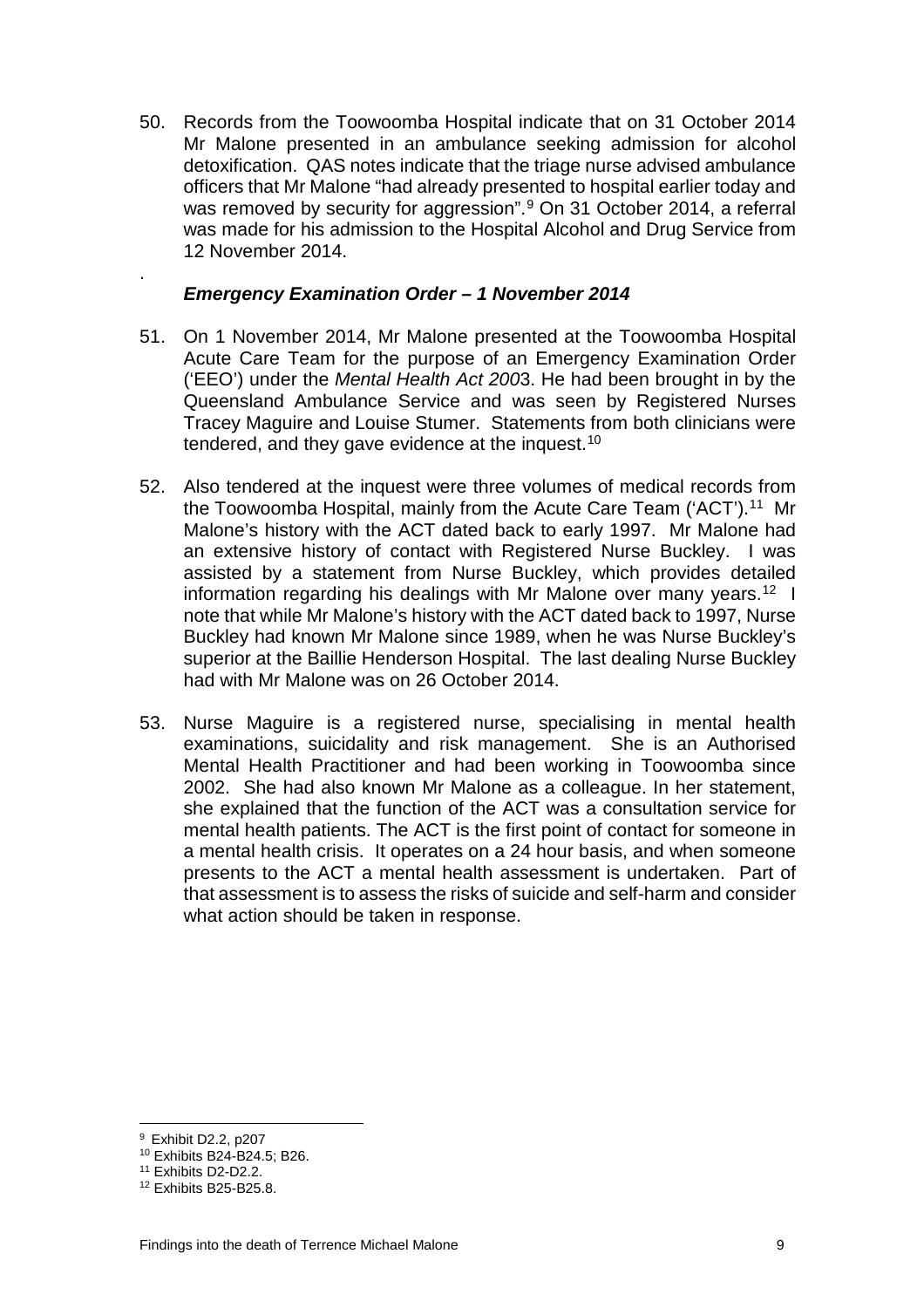- 54. Nurse Maguire confirmed that Mr Malone presented to the Toowoomba Hospital Emergency Department on 1 November 2014. Mr Malone had presented at 9:15am, and Nurse Maguire was made aware of him when she started her shift at noon. She was aware Mr Malone had presented pursuant to an EEO, and that he needed to be assessed. She understood that when he had presented to the ED he was intoxicated. The assessment had been delayed to allow him time to sober up. Nurse Maguire attended the ED in the company of Nurse Louise Stumer. Nurse Stumer is also a registered nurse specialising in mental health.
- 55. The EEO stated that Mr Malone had made suicidal threats of hanging himself or jumping in front of a truck.<sup>[13](#page-12-0)</sup> He had numerous presentations to the Emergency Department over the previous days seeking detoxification and admission to the Alcohol and Other Drugs unit, which required a medical admission via the Emergency Department.
- 56. Nurse Maguire subsequently completed a consumer assessment, with Nurse Stumer assisting. During the assessment Mr Malone was spoken to, and the Consumer Integrated Mental Health Application ('CIMHA') was reviewed. The assessment of Mr Malone's mental health state is recorded in the Consumer Assessment document.<sup>[14](#page-12-1)</sup>
- 57. Mr Malone was assessed as being at low risk of suicide.<sup>15</sup> Nurse Maguire explained in her evidence that this was due to the following factors:
	- Mr Malone had sought help by calling the Queensland Ambulance Service;
	- Mr Malone had said he did not want to die;
	- Mr Malone had voiced vague suicidal threats earlier in the day but had no plan or intent;
	- Mr Malone often voiced vague suicidal threats when in crisis; and
	- Mr Malone remained at risk of misadventure due to his chronic alcohol dependency.
- 58. As was the usual practice, the on-call Consultant Psychiatrist, Dr Suren Putter-Lareman, was consulted with respect to Mr Malone. Nurse Maguire did not recall the specifics of her conversation with Dr Putter-Lareman, but stated it was her usual practice to discuss the Consumer Assessment in a clinical and risk formulation format. Based on the Consumer Assessment, Dr Putter-Lareman authorised for Mr Malone to be discharged from the EEO, with the following plan put in place:
	- Mr Malone was provided a taxi to travel to his accommodation at Kirk St, Toowoomba; and

<sup>13</sup> Exhibit B24.4.

<span id="page-12-1"></span><span id="page-12-0"></span><sup>14</sup> Exhibit B24.5, page 5.

<span id="page-12-2"></span><sup>15</sup> Exhibit B24.5, page 10.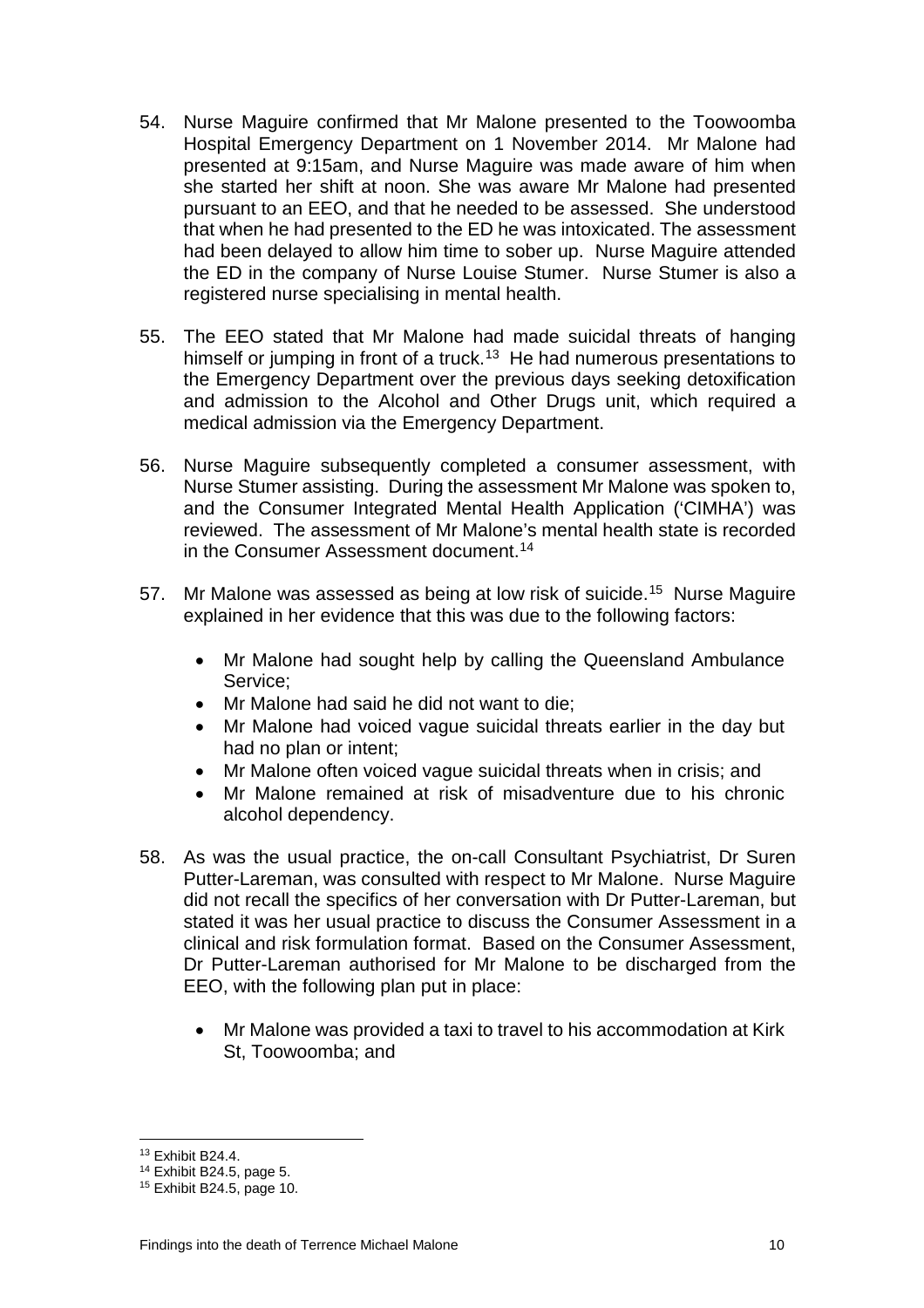- The ACT would visit Mr Malone at home the next day (Sunday) to provide support until he engaged with the Alcohol and Other Drugs Service on Monday.
- 59. Nurse Maguire said that Mr Malone did not consent for her to speak with his family to gather collateral information. He told her that he did not want to embarrass his daughter, who worked as a nurse at the Toowoomba Hospital. She said that gathering collateral information from family members was "not a practice at the time".
- 60. Nurse Maguire also said that she was cognisant of the principle under the *Mental Health Act* of patient autonomy, and that admission was not the only option to respond to an EEO. The preferred course was for patients to draw on their own resilience, and a mental health admission was not always the most beneficial and therapeutic environment. The criteria under the Act had to be met before an involuntary treatment order was authorised. Mr Malone made it clear that he did not want to be admitted under the *Mental Health Act* but did want to be admitted for detoxification.
- 61. Nurse Maguire recalled that when she spoke with Mr Malone, he was calm and oriented to place and time. She considered that the immediate crisis had settled, and the risk level had changed at the time of the Consumer Assessment. Nurse Maguire was aware that Mr Malone had presented to the Toowoomba Hospital three times on 31 October 2014. On the third occasion he had left the Emergency Department.
- 62. At the inquest, Nurse Stumer also said that she had also known Mr Malone as a colleague, but had limited contact with him in that capacity. When she saw him with Nurse Maguire on 1 November 2014, he was able to converse in a comprehensive way. She confirmed Nurse Maguire's evidence in relation to the assessment of Mr Malone's risk of suicide as low. He specifically stated that he did not want to die, he was not psychotic and displayed no thought disturbance. He spoke of his long struggle with alcohol. He said that he wanted to detox but was not able to do so. He was unable to recall seeing anyone from AODS the previous day or the plan to return on Monday. The discharge plan had been discussed with the on-call consultant psychiatrist and Mr Malone was discharged to his accommodation at Kirk Street. Mr Malone agreed to a home visit the following day and Nurse Stumer attended this with her colleague, Anthony Hill. He again declined to have the ACT contact his family.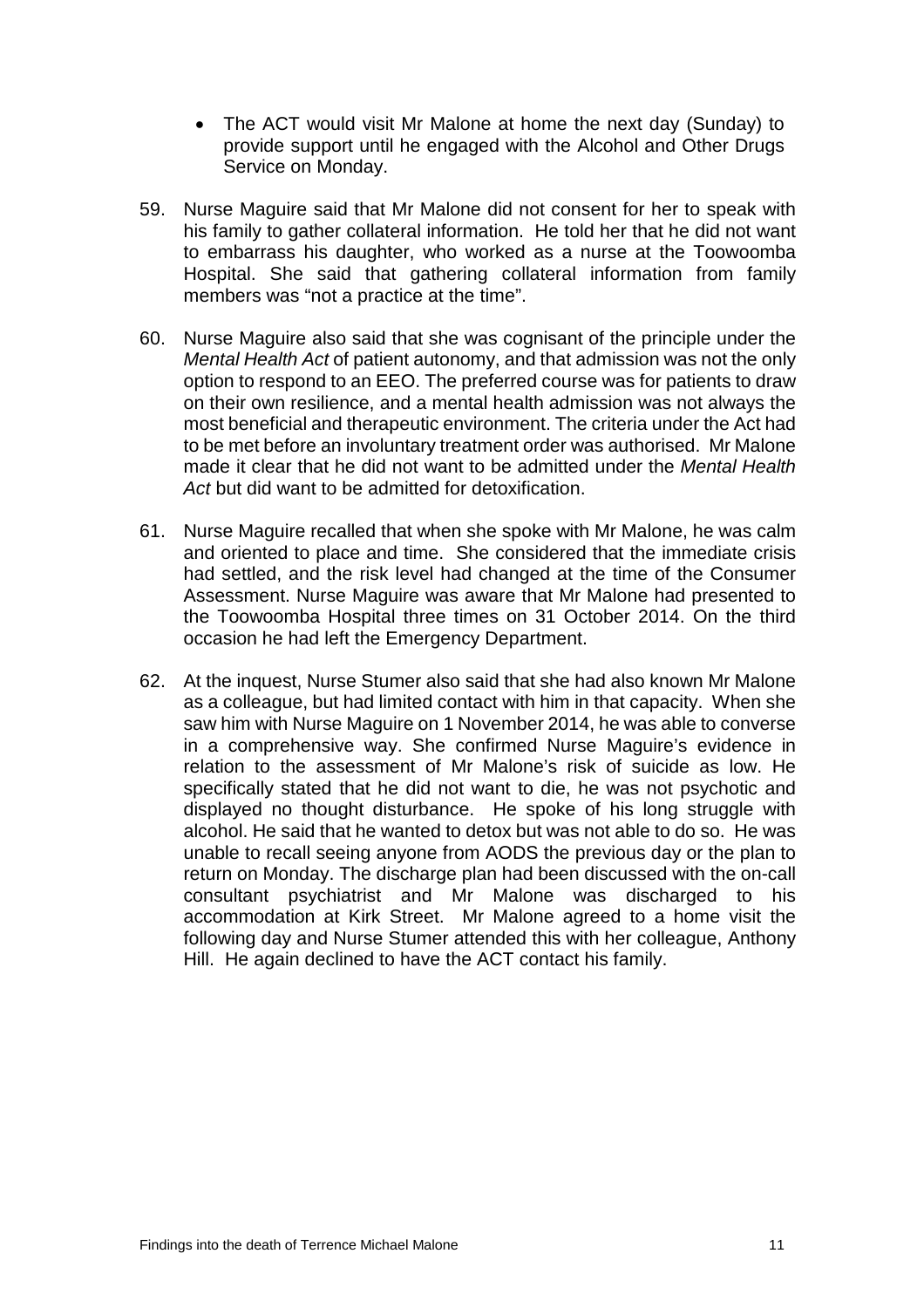#### *Parole revocation*

- 63. Statements were tendered at the inquest from each of the officers from Probation and Parole who were involved in the revocation of Mr Malone's parole order. After being released from prison on 21 October 2014 Mr Malone went to the Toowoomba Probation and Parole office and was directed to report in person on 31 October 2014. His parole officer was Ms Deanne Bailey. Ms Bailey then altered Mr Malone's reporting arrangement while he was in Sunrise Way so that he would report via a telephone call on 31 October 2014, rather than attending the Probation and Parole office.
- 64. Ms Bailey confirmed she had received a phone call from Sunrise Way on 29 October 2014 advising that Mr Malone would be discharged from the program that day after he was found with alcohol. Ms Bailey was provided with the number for Paula Sturgeon as a possible contact for Mr Malone. Ms Bailey phoned Ms Sturgeon, who agreed to pass a message on to Mr Malone should she see him. Ms Bailey did not identify herself as Mr Malone's parole officer.
- 65. Ms Bailey said that on 31 October 2014, Mr Malone failed to report or make contact with her, as required. She also noted that by 3 November 2014, Mr Malone had yet to report or make any contact with her. Ms Bailey proceeded to make a number of inquiries regarding possible contacts, and other residential possibilities for Mr Malone. She made contact with OzCare to no avail. Ms Bailey reviewed the Integrated Offender Management System (IOMS) for possible contacts, and located an address for Mr Malone's daughter but there was no contact phone number. That address was the OzCare hostel in Toowoomba, and Ms Bailey confirmed that neither Mr Malone nor his daughter were living there. A previous address for Mr Malone's next-of-kin was also located, but checks conducted satisfied Ms Bailey that the address did not exist.
- 66. Ms Bailey subsequently formed the view that she had exhausted all options to find Mr Malone. Her view was that Mr Malone's risk to the community had escalated and could not be reasonably managed in the circumstances. She noted that under previous parole supervision Mr Malone had committed criminal offences after failing to report for parole. She subsequently progressed a "case conference" for the consideration of her immediate supervisor, Ms Tammie Westman, on 3 November 2014. Ms Westman double checked the previous address for the next-of-kin, and was also satisfied that it did not exist.
- 67. On 5 November 2014, the day of Mr Malone's arrest, Ms Bailey and Ms Westman co-signed a Parole Board Report with respect to Mr Malone, recommending this his parole order be suspended indefinitely to allow him to receive assistance for alcohol treatment while in prison.<sup>[16](#page-14-0)</sup>

<span id="page-14-0"></span><sup>16</sup> Exhibit C7, pages 100-101.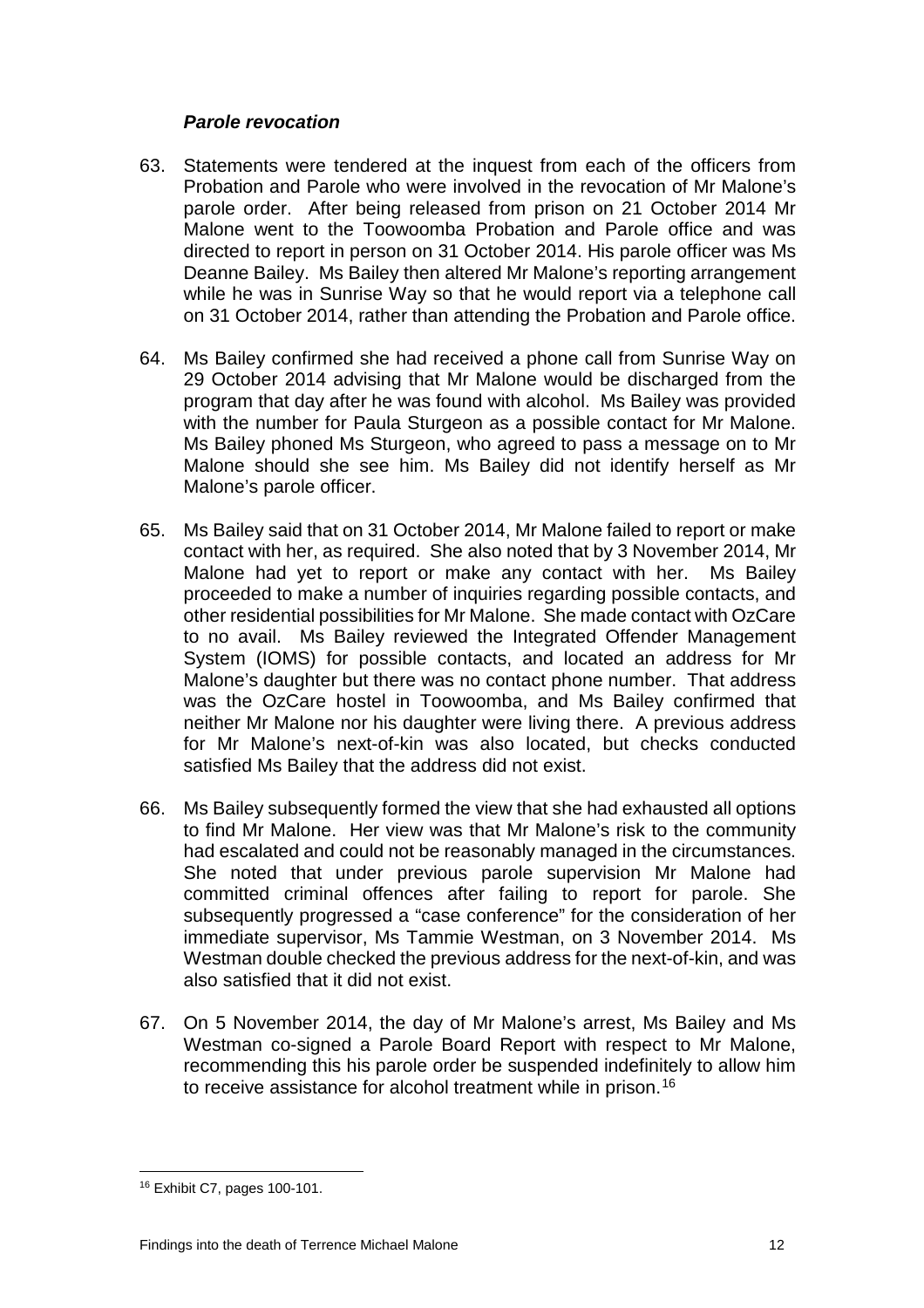- 68. At the inquest I heard evidence from Mr Brett Wilson, who at the relevant time, was the District Manager of Toowoomba Probation and Parole. In his role as District Manager, it was his responsibility to ensure that all relevant factors had been considered and appropriate risk assessments and evaluation had been undertaken by the Supervising Officer, and the Supervisor, before any final recommendation regarding the parole order was made.
- 69. Mr Wilson's evidence was that Mr Malone came to his attention on 3 November 2014. He reviewed the Parole Board Report as signed by Ms Bailey and Ms Westman. Mr Wilson explained the assessment of risk for Mr Malone required consideration of his offence history, his response to prior supervision, consideration of collateral information provided by Sunrise Way regarding his alcohol consumption and any non-compliance with the requirements of his parole order. Mr Wilson determined that Mr Malone was an unacceptable risk to the community, and that his parole order should be suspended. Mr Wilson was unable to reasonably implement strategies to address the risk as Mr Malone's whereabouts were unknown.
- 70. Mr Wilson referred in his statement to the Risk of Re-offending score, described it as a screening risk assessment tool used to assess the risk of re-offending. Mr Malone scored 13 out of a possible 20, which Mr Wilson interpreted as placing him within a high risk category of further offending.
- 71. Mr Wilson also noted that some of Mr Malone's prior offending occurred while he was under the influence of alcohol, and that alcohol consumption was a factor in his discharge from Sunrise Way. Mr Wilson also considered Ms Bailey's unsuccessful efforts to contact Mr Malone's next-of-kin, and that Mr Malone was not residing at his previous accommodation at Oz Care. Mr Wilson regarded this information as significant, as Probation and Parole had no further options available to it to attempt to locate Mr Malone.
- 72. Mr Wilson supported the recommendation to suspend Mr Malone's parole order. He contacted the Regional Manager, Ms Lauren Thompson, on the afternoon of 3 November 2014. After consultation with Ms Thompson, a warrant was issued for Mr Malone's arrest that afternoon and signed by Mr Wilson.
- 73. Mr Wilson was cross examined at length at the inquest. He made some concessions concerning the process involving the suspension of Mr Malone's parole. An example was the continued repetition of the error that Mr Malone's offences involved his participation in a criminal organization. Mr Wilson also accepted that other avenues were available to parole office staff to locate Mr Malone between 29 October 2014 and 3 November 2014; including personal attendance at the OzCare facility. However, with the benefit of hindsight, Mr Wilson did not think that the parole officers should have acted differently.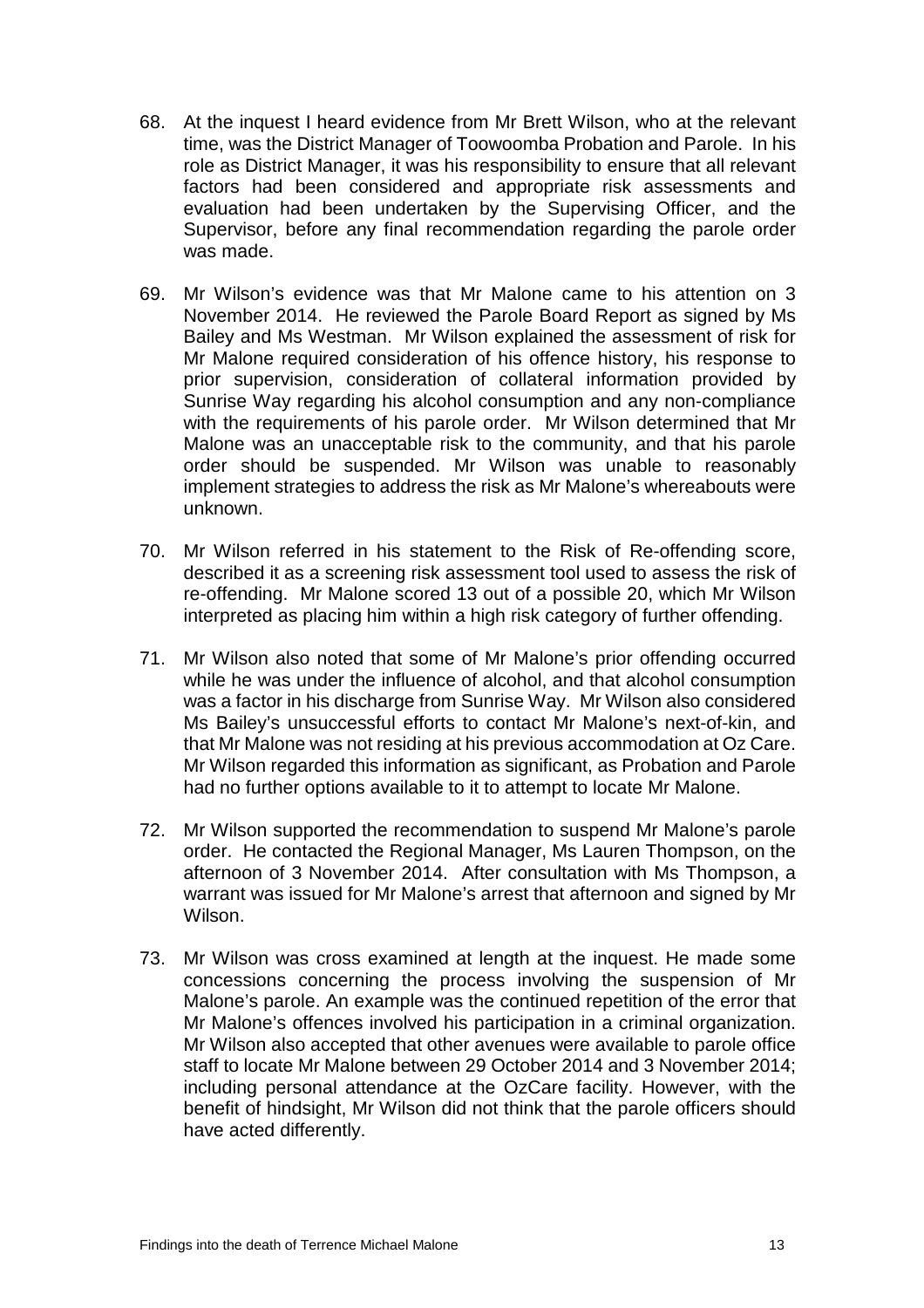#### *Watch house admission – 5 to 7 November 2014*

- 74. On 5 November 2014, Mr Malone was arrested and taken to the Toowoomba watch house. The Arresting Officer, Senior Constable Kevin Jones, provided a statement to the inquest.<sup>[17](#page-16-0)</sup> He confirmed that police had spoken with Roisin Malone, who had confirmed she had not seen her father in a few days, and had last dropped him off in Bracker Street, Toowoomba.
- 75. Police located a number of boarding houses in this area, and conducted doorknocks in Bracker Street, as well as Kirk Street. When Mr Malone was located at a dwelling on Kirk Street, he appeared to be intoxicated. A wine bladder was sitting on the bedside table, and there was a strong smell of wine in the room. Mr Malone proceeded to gather his medications and personal possessions, and accompanied police to the Toowoomba watch house where he remained until he was transferred to BCC on 7 November 2014.
- 76. Statements were tendered at the inquest from each of the relevant watch house officers<sup>[18](#page-16-1)</sup> and I heard evidence from Officers Smit, Gilloway and Hampson. In his statement, Sergeant Rodger Malcolm confirmed that at 11:48am on 5 November 2014, he booked Mr Malone into the watch house. Mr Malone had medication with him, namely Seroquel, Voxam and Esomeprazole. As part of the process of booking Mr Malone in to the watch house, Sergeant Malcolm asked a series of questions. Some of the questions and responses related to mental health, and are extracted from Mr Malcom's statement as follows:

*"(13) Are you currently or have you ever been treated for a mental health problem.*

*Yes.*

*(14) Have you been treated for depression.*

*Yes.*

*(15) Have you ever attempted suicide or self harm.*

*Yes.*

*(16) Which suicide or self harm.*

*Suicide.*

*(17) How long ago.*

*Years ago.*

<sup>17</sup> Exhibit B6.

<span id="page-16-1"></span><span id="page-16-0"></span><sup>18</sup> Exhibits B4; B7; B16; B31.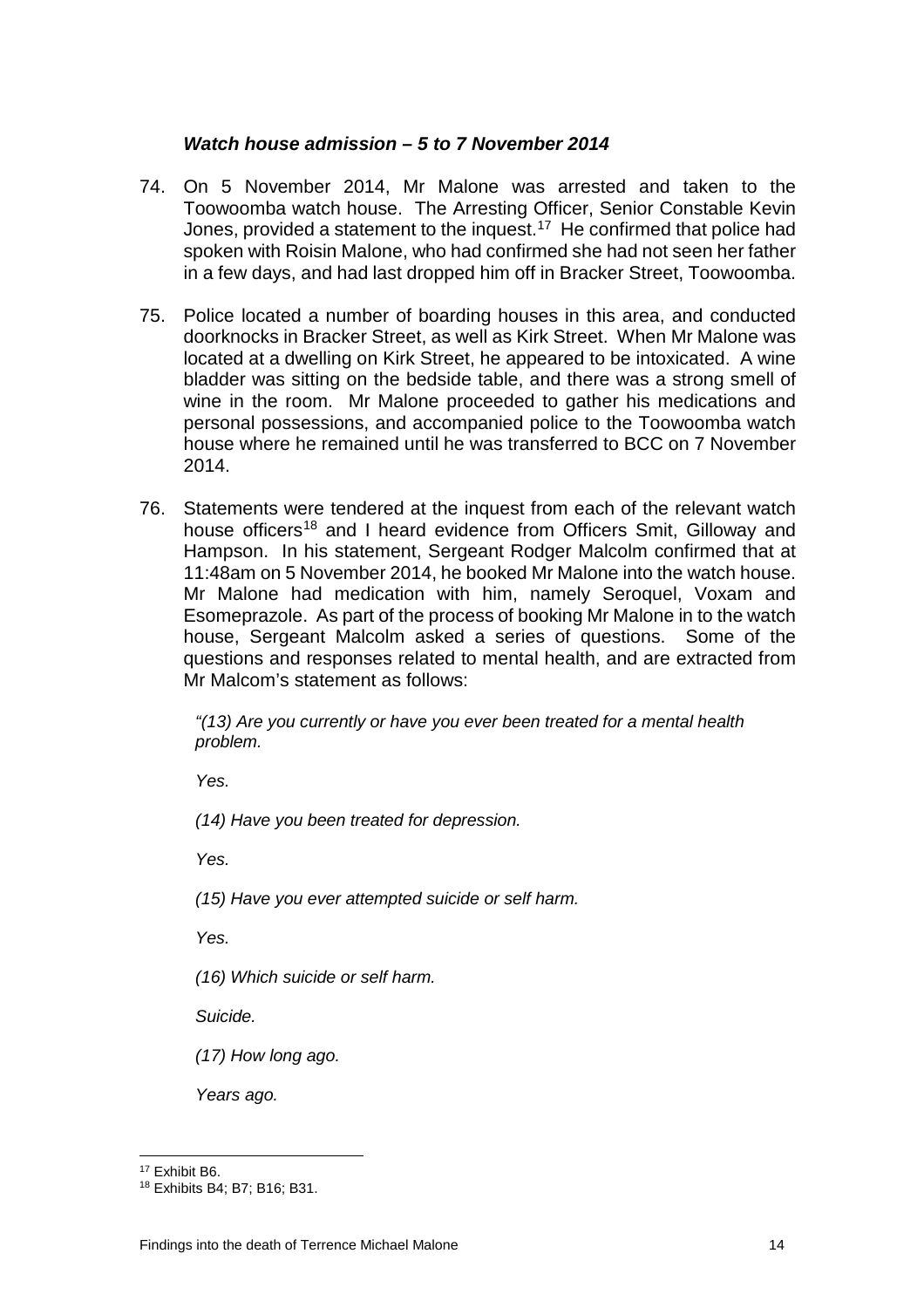*(18) What did you do.*

*Drank metho.*

*(19) Have you thoughts of suicide or self harm now or in the past 3 months.*

*Yes.*

*(20) Which suicide or self harm.*

*Suicide."[19](#page-17-0)*

- 77. Sergeant Malcolm recalled that as Mr Malone was on medication and possibly suicidal, a call was made at about 12:15pm to have Blue Nurses attend to speak with Mr Malone. Blue Nurses attended later that afternoon, and left notes for Mr Malone to be further reviewed by a nurse the next day.
- 78. Sergeant Lucas Hampson was rostered on during the day to perform general watch house duties. Sergeant Hampson recalled Mr Malone being placed at the watch house and that he looked dishevelled.<sup>[20](#page-17-1)</sup> He knew Mr Malone from other times he had been held at the watch house. Sergeant Hampson did not observe Mr Malone to be upset or distressed during any of the physical checks that day.
- 79. Sergeant Tony Smit took over from Sergeant Malcolm as Shift Supervisor for the watch house at about 1:30pm on 5 November 2014.<sup>[21](#page-17-2)</sup> Sergeant Smit's evidence was that he had over 20 years' experience working in watch houses. He was aware Mr Malone had an alcohol dependency and was medicated. He was also aware Mr Malone was suicidal. He placed Mr Malone on an observations regime whereby he was to be observed in his cell by watch house officers every 30 minutes. At the inquest he said that his view was there not an imminent risk of suicide.
- 80. Sergeant Smit observed Mr Malone a number of times throughout the shift, and initially observed he was a bit shaky. Sergeant Smit thought this was consistent with his alcohol dependency. He also spoke to Mr Malone a number of times throughout the shift and Mr Malone did not make any complaints about his condition. He handed over to the incoming Shift Supervisor, Sergeant Neil Gilloway at 9:30pm that night.
- 81. Mr Gilloway is now retired from the Queensland Police Service with over 39 years' experience. He provided a statement detailing his recollection of his dealings with Mr Malone.<sup>[22](#page-17-3)</sup> He recalled taking over as Shift Supervisor from Sergeant Smit on the night of 5 November 2014. He observed that all prisoners were settled and there were no issues raised. He recalled being told that Mr Malone had an alcohol dependency and was medicated.

<sup>19</sup> Exhibit B7, pages 2-3.  $\overline{a}$ 

<span id="page-17-1"></span><span id="page-17-0"></span><sup>20</sup> Exhibit B4, paragraph 5.

<span id="page-17-2"></span><sup>21</sup> Exhibit B16, paragraph 3.

<span id="page-17-3"></span><sup>22</sup> Exhibit B31.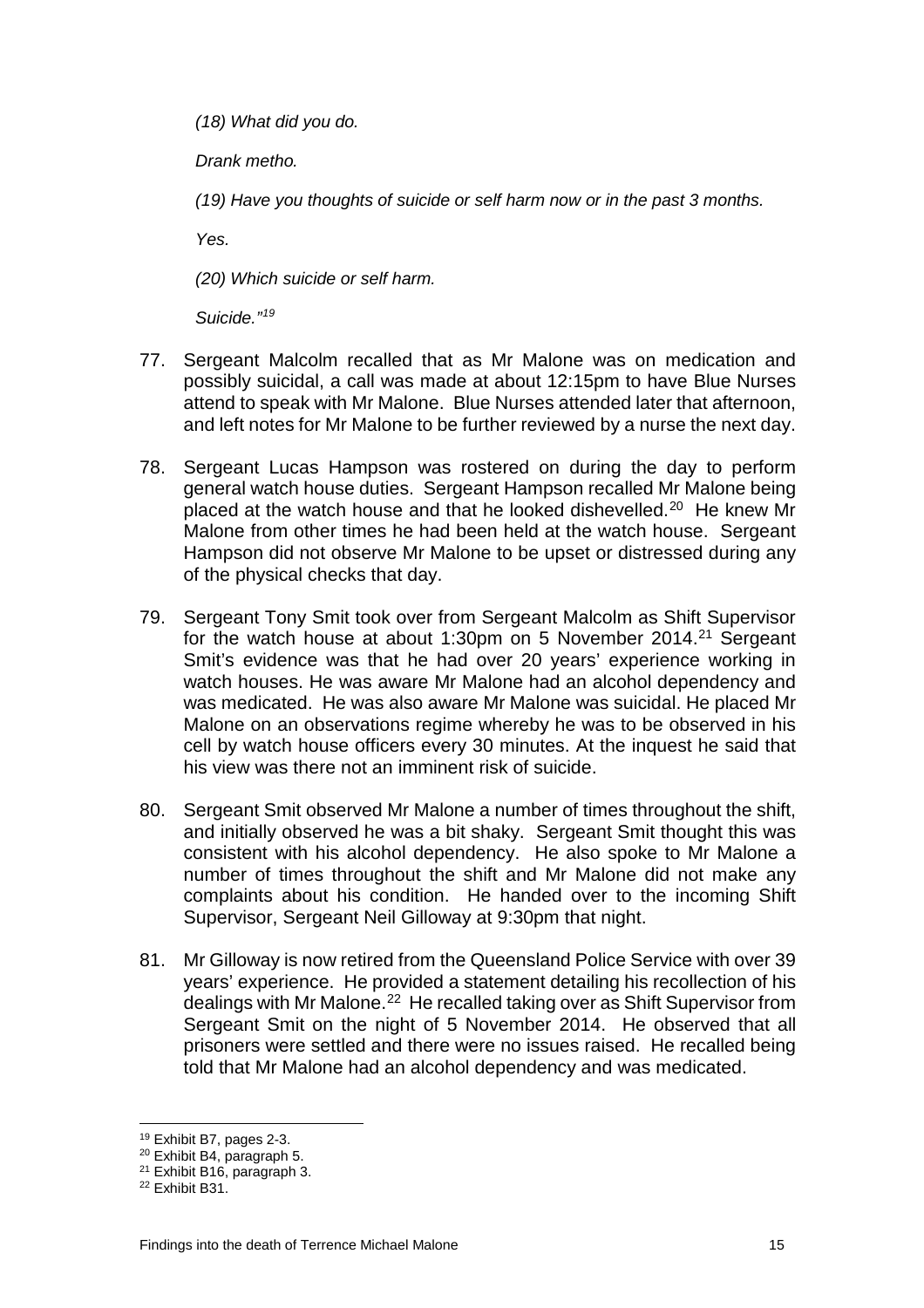- 82. Mr Gilloway was told that Mr Malone was suicidal, and had been placed on 30 minute observations for this, and also due to his alcohol dependency.<sup>23</sup> He allowed Mr Malone to change to a double cell over the course of the night after Mr Malone told him that he did not like being alone. Mr Gilloway also completed a Prisoner Movement Sheet over the course of this shift, on which he marked that Mr Malone was suicidal. This was faxed to the Brisbane City Watch house and BCC.
- 83. On the morning of 6 November 2014, Sergeant Hampson took over as the Shift Supervisor from Mr Gilloway. To start his shift, Sergeant Hampson performed a physical check on all of the prisoners, including Mr Malone, who was sleeping at the time.
- 84. At about 6:40am, Sergeant Hampson recalled Mr Malone being brought to the charge counter so that his medication could be administered. He was shaking. He said he wished to see the Blue Nurse, and that he was not feeling well due to withdrawal from alcohol.<sup>24</sup>
- 85. Sometime between 8:00am and 8:30am, Sergeant Hampson recalled the Court Mental Health Liaison Nurse, Meg Morse, attended the watch house. Ms Morse assisted the inquest by providing a statement, as well as giving evidence.[25](#page-18-2) Ms Morse explained that her role, at that time, was to ensure that persons remaining in custody who were experiencing mental illness received appropriate follow up assessment and care.
- 86. Ms Morse confirmed that she completed a mental health assessment on Mr Malone on 6 November 2014. This included a risk assessment addressing the domains of suicide and self-harm risk, risk of aggression or harm to others, vulnerability to harm and child safety.
- 87. Ms Morse concluded that Mr Malone was not demonstrating any symptoms that might indicate that he was experiencing a relapse of mania or psychosis. However, Ms Morse was concerned about Mr Malone being in the early stages of acute alcohol withdrawal, and that he was at risk of being seriously medically compromised in the watch house environment.<sup>[26](#page-18-3)</sup>
- 88. Her assessment led Ms Morse to conclude that Mr Malone was at a slightly elevated, but not acute, risk of suicide. She noted his manner to be despondent, and he indicated some thoughts of hopelessness and helplessness. He denied having any thoughts of suicide, or having an intent to suicide. He indicated positive plans for the future, and that he loved his children. Ms Morse considered this as a positive connection, which was a protective factor. Ms Morse believed his mental state would improve with optimal treatment of his withdrawal symptoms, as it had on occasions in the past.[27](#page-18-4)

<sup>23</sup> Exhibit B31, paragraph 5.

<span id="page-18-1"></span><span id="page-18-0"></span><sup>24</sup> Exhibit B4, paragraph 10.

<span id="page-18-2"></span><sup>25</sup> Exhibit B34.

<span id="page-18-3"></span><sup>26</sup> Exhibit B34, paragraph 10.

<span id="page-18-4"></span><sup>27</sup> Exhibit B34, paragraph 11.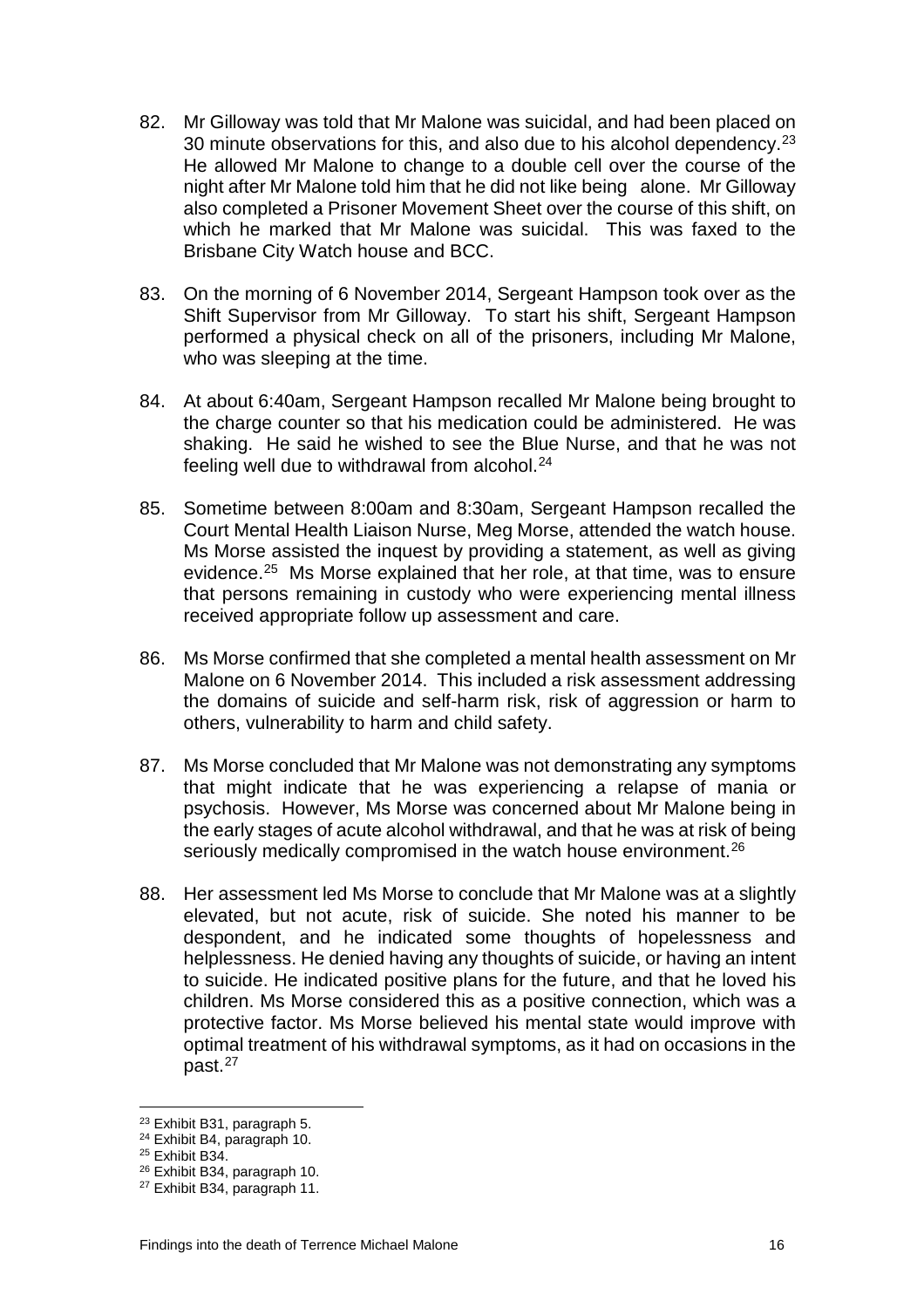- 89. After Ms Morse had seen Mr Malone, she spoke with Sergeant Hampson. Sergeant Hampson recalled Ms Morse telling him that Mr Malone should be placed on the Prisoner Movement Sheet as a medical priority. She said that Mr Malone was withdrawing from alcohol and he posed a suicide risk. $^{28}$ Ms Morse confirmed this conversation during her evidence. Ms Morse also recalled that she emailed the PMHS Clinical Coordinators a referral for ongoing care of Mr Malone. She did not think that transfer to a prison would increase his risk of suicide.
- 90. Ms Morse was not able to recall having a conversation with Roisin Malone about Ms Malone's specific concerns about her father needing frequent supervision or that he was at elevated risk of suicide. Her file note records Ms Malone's concern that her father may be mood elevated or psychotic and that Mr Malone's return to custody would be noted to PMHS.<sup>[29](#page-19-1)</sup>
- 91. As a result of receiving the information from Ms Morse, Sergeant Hampson called the Brisbane City watch house and spoke with an officer who coordinated the prioritisation and allocation of prisoners to prisons. He explained Mr Malone's condition. Sergeant Hampson was told that Mr Malone would be prioritised to be accepted at BCC the following day. Sergeant Hampson did not have any concerns about Mr Malone for the remainder of his shift that day.
- 92. On the afternoon of 6 November 2014, Sergeant Malcolm was rostered on as the Shift Supervisor at the watch house. Sergeant Malcolm was aware that the Mental Health Nurse, Meg Morse, had attended that morning to see Mr Malone. Blue Nurses also attended that day, and left notes to the effect that Mr Malone was to be given 10mg Valium, 3 times a day.
- 93. Sergeant Malcolm recalled later that day Mr Malone started to experience chest pain and shortness of breath. The Queensland Ambulance Service was called and attended at the watch house. Mr Malone was transferred to the Toowoomba Hospital for a medical appraisal. He was returned to the watch house later that night at about 9:20pm.
- 94. Mr Gilloway took over as Shift Supervisor from Sergeant Malcolm that night.[30](#page-19-2) Mr Gilloway recalled being informed that Mr Malone had been taken to hospital with chest pain but had returned. He was informed there were no new issues, and that Mr Malone had taken his medication. Mr Gilloway observed that Mr Malone was sleeping throughout the shift. Mr Galloway said that doing the nightshift he prepared Mr Malone's property for transfer, the warrant history and the property sheet, together with the medical record and the custody record. These documents were to be handed over to reception at BCC on Mr Malone's transfer. At that time, there was no discussion about individual prisoners following the transfer unless there had been issues during the transfer.

<sup>28</sup> Exhibit B4, paragraph 13.

<span id="page-19-1"></span><span id="page-19-0"></span><sup>29</sup> Exhibit B34.4

<span id="page-19-2"></span><sup>30</sup> Exhibit B31, paragraph 15.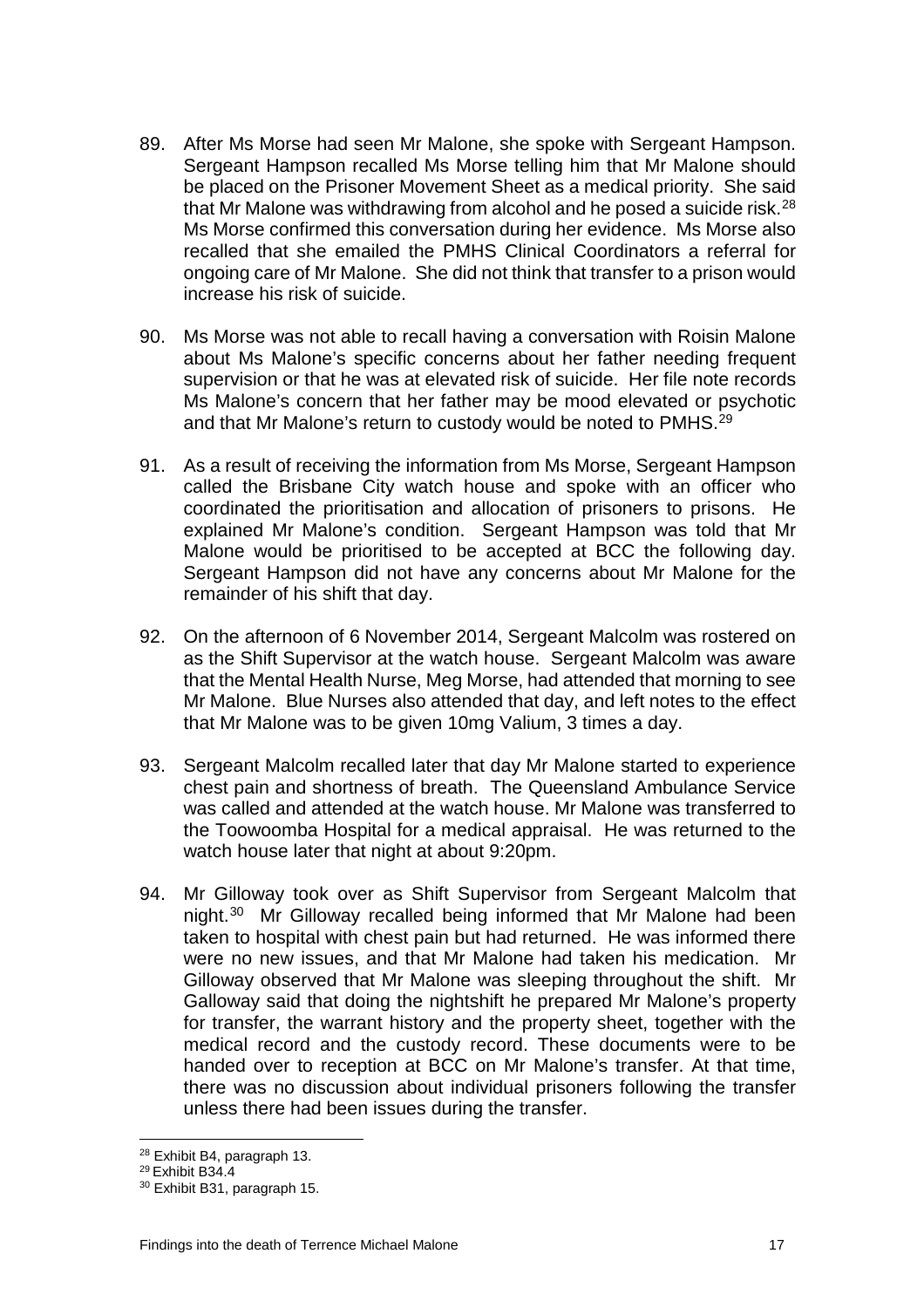- 95. Sergeant Smit took over from Mr Gilloway as the Shift Supervisor on the morning of 7 November 2014, when Mr Malone was transferred to BCC. Sergeant Hampson was performing prison escort duties for the relevant shift. He loaded the prisoners, including Mr Malone, into the prison van and arrived at BCC at about 8:25am. Sergeant Hampson said that Mr Malone did not appear to be agitated and, in fact, appeared calm. $31$  Sergeant Hampson recalled that Ms Morse had told him that Mr Malone's withdrawal from alcohol dependency elevated his suicide risk and that the watch house was not an appropriate environment for him to undergo withdrawal. Sergeant Hampson agreed that the resources available to treat prisoners with medical issues were superior in prison.
- 96. At the inquest Sergeants Smit and Hampson were asked questions regarding the type of handover that occurred at this time, particularly regarding the observations regime that applied to Mr Malone at the watch house. Sergeant Smit said the prisoner movement sheet indicated a risk of suicide for Mr Malone. The sheet has Mr Malone at number 1 on the list and he is recorded as Medical Priority.<sup>[32](#page-20-1)</sup> The prisoner property sheet also noted that Mr Malone had a classification of "Medical observation: Suicide". The sheet also noted that his medication included Seroquel, esomeprazole and voxam.
- 97. Sergeant Smit also referred to the QPS Operational Procedures Manual provision relating to the transfer and taking charge of persons in custody.<sup>[33](#page-20-2)</sup> This requires watch house officers relinquishing custody of a prisoner to advise the person to whom custody is transferred every pertinent matter including any physical or mental condition and suicidal tendencies. The OPM requires that this advice is to be given verbally, and also included on the appropriate sections of a QPS person report and/or QPS prisoner property sheet.
- 98. Sergeant Smit also said that that the risk assessment completed at the watch house is given to QCS in a document folder when the prisoner is admitted to prison. Sgt Hampson confirmed that as part of escort duties he would check that all relevant paperwork was ready to accompany the prisoner. He was unable to recall whether he had personally handed the documents to Queensland Corrective Services staff as he was on escort duty with another officer. Neither did he recall verbally briefing Queensland Corrective Services staff in relation to Mr Malone's observations regime.

<sup>31</sup> Exhibit B4, paragraph 18.

<span id="page-20-1"></span><span id="page-20-0"></span><sup>32</sup> Exhibit B33

<span id="page-20-2"></span><sup>33</sup> Exhibit C13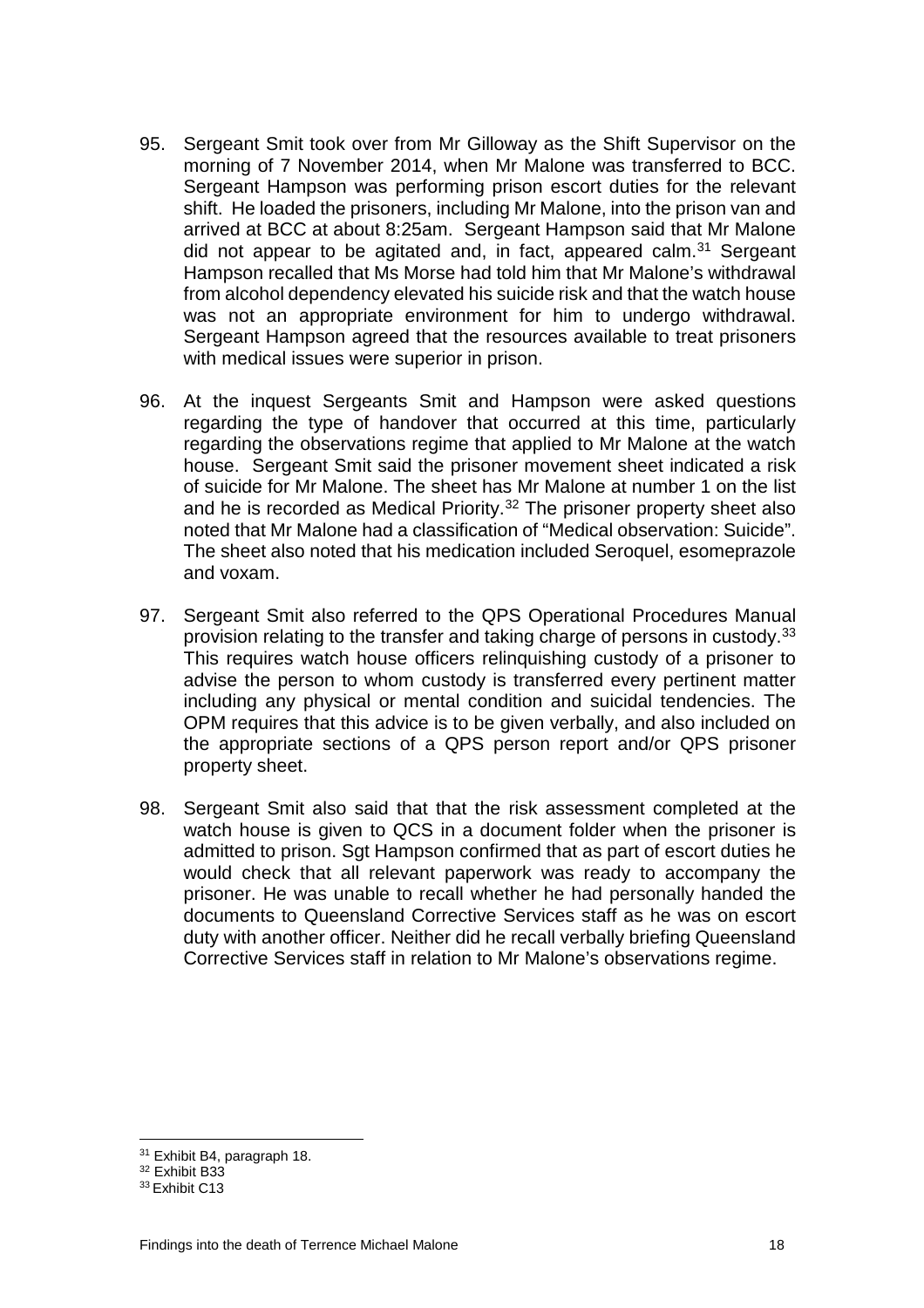#### *The health care at the Brisbane Correctional Centre on 7 November 2014*

- 99. Offender Health Services records confirm that when Mr Malone was received at BCC, he was assessed by Prison Medical Services. Registered Nurse Gurbir Singh conducted this assessment. I was assisted at the inquest by a statement from Nurse Singh, as well as by hearing oral evidence from him.[34](#page-21-0)
- 100. Nurse Singh's evidence was that upon admission to BCC all prisoners are required to undergo a medical assessment. The prisoners are questioned by nursing staff about their health status and a number of documents are completed. One such form was a 'Screening tool for notification of concern'. This requires an assessment in relation to the offender's appearance, their behaviour, conversation and suicidal ideation. A further document is a 'medical in confidence' questionnaire. This is a detailed form that elicits information from the offender about their current medications, medical history, population health, drug and alcohol usage, mental health, self-harm and suicide risk and allergies or drug reactions.<sup>[35](#page-21-1)</sup>
- 101. Nurse Singh confirmed that he did not have access to Mr Malone's full medical records during the course of the assessment. It was clear from his evidence that Nurse Singh was not provided with the information folder that accompanied Mr Malone from the Toowoomba watch house.
- 102. During the course of the assessment, Mr Malone was noted by Nurse Singh to have a history of self-harm from years ago, but he denied any current thoughts of ending his life or self-harm. Mr Malone referred to problems with his shoulder and also said he was withdrawing from alcohol. Nurse Singh noted Mr Malone's appearance, behaviour and conversation were all normal, and he denied any suicidal ideation.
- 103. Nurse Singh recommended that Mr Malone's medications continue and that he be seen by the Visiting Medical Officer regarding his alcohol withdrawal regime. In the meantime, Mr Malone was placed on Valium to assist with his alcohol withdrawal.
- 104. Nurse Singh did not make a recommendation that Mr Malone be referred to the PMHS. Nurse Singh's evidence was that during the assessment he asked Mr Malone whether he had ever received treatment for a mental health problem, to which he replied that he had. Mr Malone stated that he had bipolar disorder and anxiety, and that he had been treated for these conditions in BCC and had previously been seen by the PMHS. Because of this, Nurse Singh did not complete a PMHS referral form. It was his understanding that Mr Malone was already open to the PMHS.

<sup>34</sup> Exhibits B15-B15.12.

<span id="page-21-1"></span><span id="page-21-0"></span><sup>35</sup> Exhibit B15, paragraph 9.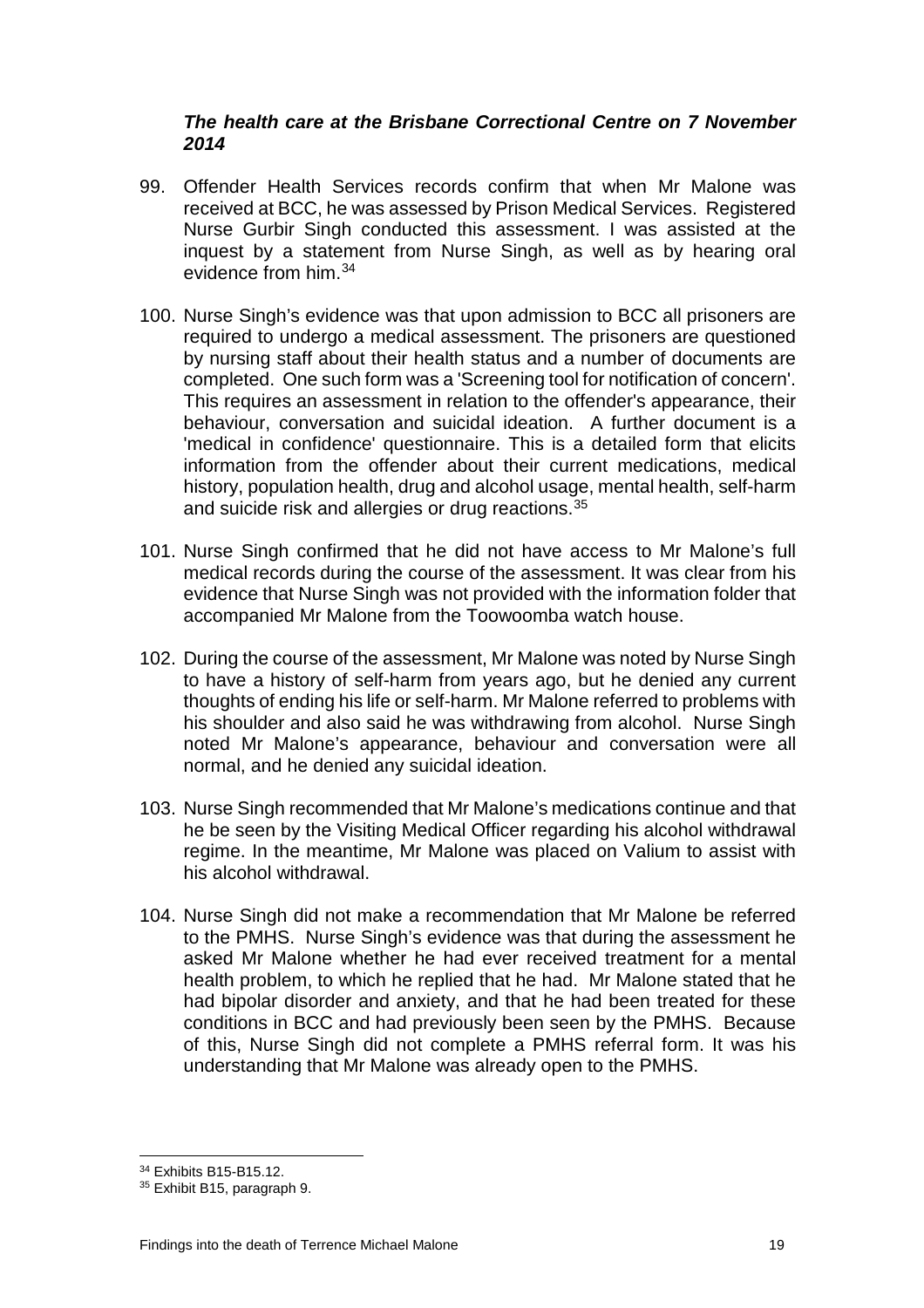- 105. Nurse Singh's evidence was that if Mr Malone had indicated that he had self-harm or suicidal ideation, he would have raised a NOC with the psychologist. Nurse Singh explained that where inmates present with a suicidal or self-harm ideation, they will be placed in a unit which is a dedicated observation unit with 24/7 CCTV and officer monitoring. However, Nurse Singh did not assess that Mr Malone required that level of monitoring, and Mr Malone was not placed on an observations regime similar to that in place at the watch house.
- 106. Nurse Singh's evidence was that his assessment of Mr Malone was a health assessment, of which mental health was only one component. He acknowledged that he did not having specialist mental health training. Mr Singh said he did not have access to the CIMHA and IOMS patient databases and that it would be unusual to receive any information from the watch house about their potential concerns about a prisoner, other than the documents received from the QPS in the transfer. He said that his assessment differed from Ms Morse's as to the severity of Mr Malone's alcohol withdrawal because Mr Malone's medication may have been having a positive effect. Mr Singh also said that if he had the information provided by Ms Morse he would have spoken to a psychiatrist straight away and referred Mr Malone to the Prison Mental Health Service.
- 107. Further to the medical assessment conducted by Nurse Singh, an IRNA was also conducted by a psychologist, Nicole Stagnitti. Ms Stagnitti was a provisional psychologist and had only commenced in the role a few days before she saw Mr Malone. She was interviewed for the purposes of the OCI report, and a copy of that interview was tendered at the inquest.<sup>36</sup>
- 108. During that interview, Ms Stagnitti said that Mr Malone appeared normal in presentation and displayed no present indication of suicidal ideation or intent. Ms Stagnitti observed a discrepancy in the previous suicide history recorded for Mr Malone, when compared to his self-reporting. She recalled him saying it had been some 12 years beforehand that he had made a suicide attempt, but the record indicated it was only 3 months.
- 109. Ms Stagnitti said that she thought that a SHEH flag was raised automatically if certain boxes were ticked in the IRNA. She had since become aware that a separate email to the senior psychologist is required before a flag is raised.
- 110. If required, at risk prisoners may be put under observations for two hours, one hour, 15 minutes or continuous observation. Prisoners on 15 minute or continuous observations are relocated to the medical unit. If a SHEH flag is raised it is recommended that a prisoner be placed in a suicide resistant cell. As a consequence of Ms Stagnitti's assessment, Mr Malone was not placed under any form of observation.

<span id="page-22-0"></span><sup>36</sup> Exhibit E15.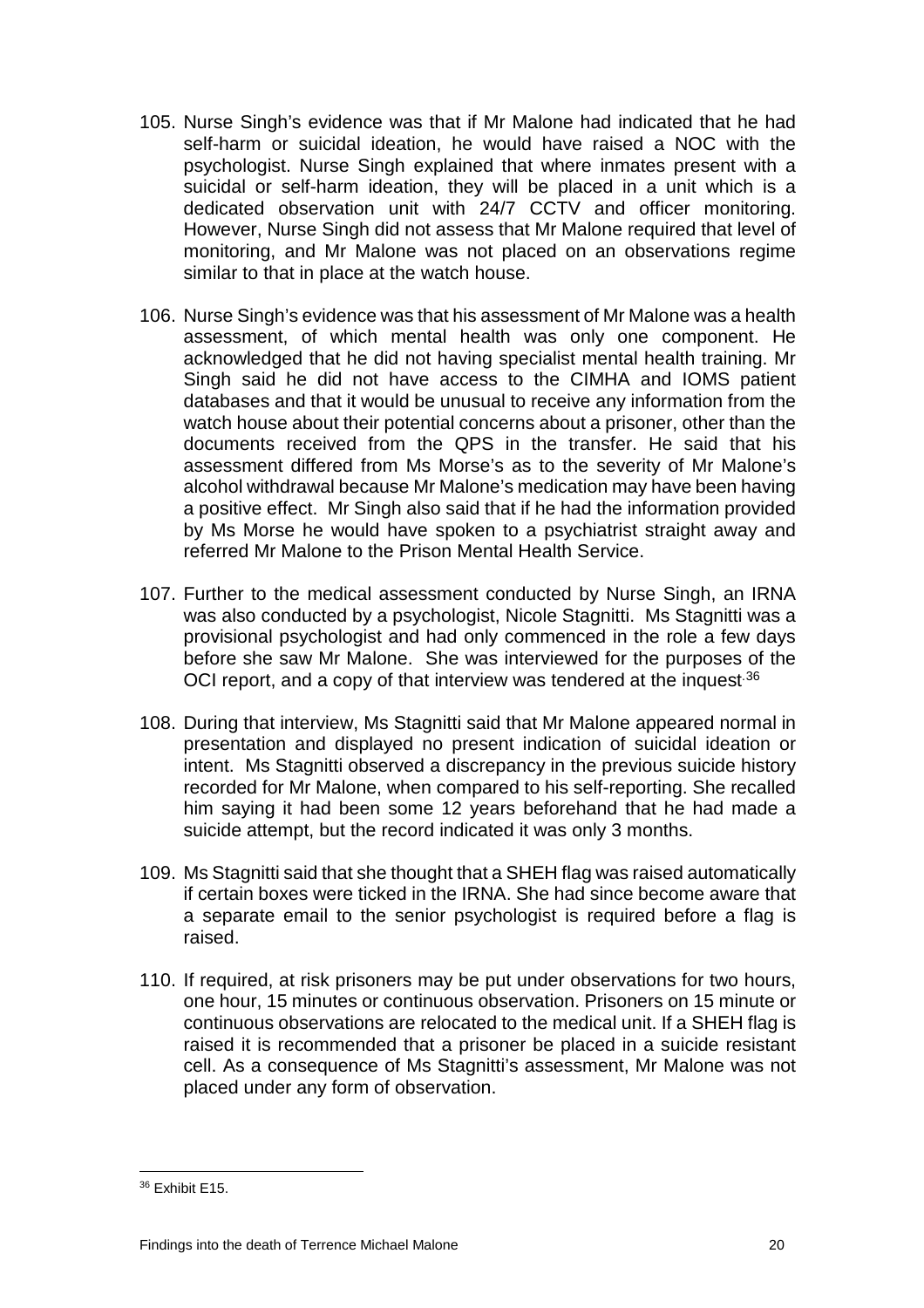- 111. Ms Stagnitti told the inquest that she did not receive any information indicating that Mr Malone was on 30 minute observations at the Toowoomba watch house. She said that, while more information is of assistance, that even if she did receive that information she would have conducted an independent assessment, and that her assessment may not have changed. She did have access to his previous IRNA but had not read it. She did not have access to CIMHA or his hospital records. Ms Stagnitti said that her focus was on Mr Malone's immediate presentation and he had denied recent suicidal thoughts. She relied heavily on his self-reporting.
- 112. Ms Stagnitti assessed Mr Malone as not being an immediate risk of selfharm, and referred him to the Prison Mental Health Service with the expectation he would be seen early the next week. At the inquest she said that Mr Malone was future oriented, he maintained eye contact and was relaxed and engaged. Mr Malone was adamant that he had no intent to suicide and spoke of a strong relationship with his children.
- 113. Ms Stagnitti then discussed her assessment with her supervising psychologist, Ms Simmons. She also drew Ms Simmons' attention to the discrepancy surrounding the dates of suicide attempts. Ms Stagnitti could not recall Ms Simmons' response. Ms Stagnitti could not recall if a SHEH flag had been raised. Ms Stagnitti and Ms Simmons agreed that Mr Malone was not at immediate risk of self-harm at the time and he was not placed on an observations regime. Ms Stagnitti also noted that 50% of the prison population had a SHEH flag.
- 114. Ms Stagnitti said that her current process was to review each prisoner's IOMS records the day before she undertakes the IRNA. She did not have access to PMHS records or to Mr Malone's medical records from the Toowoomba Hospital ACT. She stated that if a watch house had flagged a prisoner she would call the watch house to discuss the reasons why.
- 115. Ms Simmons recalled in her interview with OCI inspectors that she was Ms Stagnitti's supervisor on the relevant day and she recalled reviewing each of the IRNAs submitted by Ms Stagnitti. Ms Simmons recalled checking the assessment for Mr Malone and that she was "happy enough" with it.<sup>[37](#page-23-0)</sup> She did not check to see if a SHEH flag had been raised.
- 116. Ms Simmons' did not consider that recent historical material concerning Mr Malone, such as the watch house and Sunrise Way assessments, would have made a difference to the IRNA of 7 November 2014. Like Ms Stagnitti, Ms Simmons said that she did not cause a SHEH flag to be entered on IOMS as she thought this was happened automatically once the IRNA was completed.

<span id="page-23-0"></span><sup>&</sup>lt;u>37</u> Exhibit C3.5, page 21.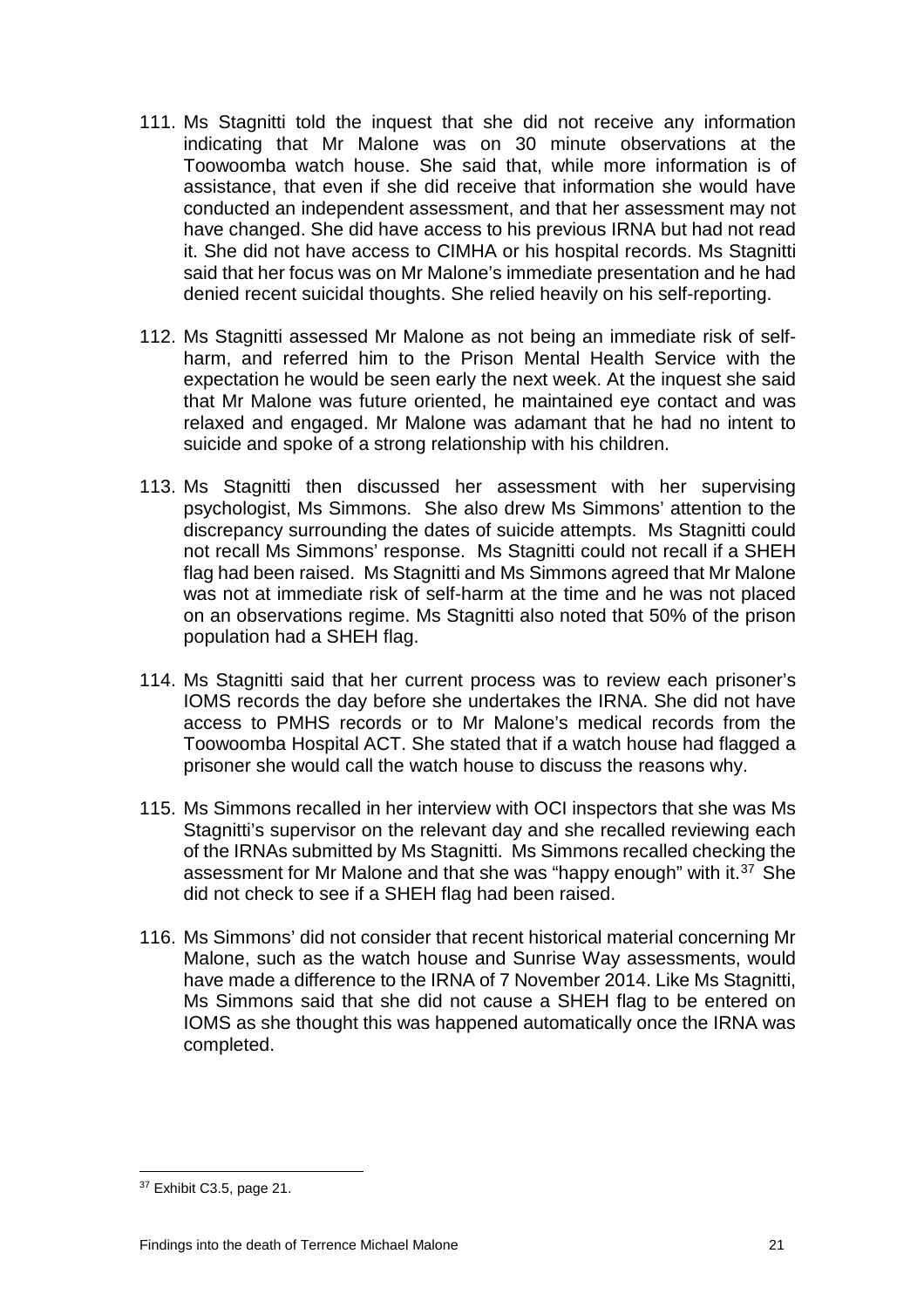- 117. Just before 11:30pm the following night, Saturday 8 November 2014, Custodial Correctional Officer (CCO) Brendan Ritson was conducting the routine headcount in unit S12 with CCO Rocco Varvaro. Both officers provided statements which were tendered at the inquest.<sup>38</sup> CCO Ritson explained that it was his usual practice to shine his torch inside each cell, via the viewing panel, to observe each prisoner in their cells.
- 118. When CCO Ritson arrived at cell 24, he noticed Mr Malone lying on his back on his bed; his waist and legs were covered with a doona, but his upper body and arms were exposed. There was nobody else in the cell. The cell lights were off but the television was on. CCO Ritson saw what seemed to be congealed blood near the right side of Mr Malone's head. There also appeared to be blood on the cell floor. Mr Malone's eyes were open, but CCO Ritson could not see any movement, or rise and fall of his chest. He immediately suspected that Mr Malone was deceased.
- 119. CCO Ritson called out to CCO Varvaro, who had been conducting the headcount for other cells in S12. CCO Ritson called a Code Blue. Nurse Singh arrived at the cell within minutes, and checked Mr Malone's pulse near his neck. He also pushed down on his chest but there was no reaction. The Queensland Ambulance Service attended just after midnight. Mr Malone was subsequently declared deceased.
- 120. In addition to the razor blades, a letter was located inside the cell which was written by Mr Malone and addressed to his family. A copy of the letter was tendered at the inquest.<sup>[39](#page-24-2)</sup> In the letter, Mr Malone wrote of his love for his children and his regret that he could not defeat his alcohol dependency. He said that that he was at the end of his tether in the prison system. He had no glasses and was unable to read. He spoke of his struggle with bipolar disorder, that he felt the system had let him down, and his feelings of rejection due to his illness. He also spoke of the pain he had been suffering from his injured shoulder and of his struggle with his withdrawal from alcohol. He said that he was not given medication to manage his pain or his symptoms.

## <span id="page-24-0"></span>*Autopsy results*

- 121. A full internal autopsy was conducted by forensic pathologist Dr Philip Storey, on 11 November 2014. Dr Storey's report was tendered at the inquest.[40](#page-24-3)
- 122. External examination noted an incised wound to the right lateral upper neck, which extended into the underlying fatty tissues and into the muscular tissues of the neck. There was also a superficial scratch-like wound to the left side of the neck which did not penetrate the skin and was at an analogous position as was the deeper wound to the right side of the neck.

<sup>&</sup>lt;u>38</u> Exhibits B13 and B21.

<span id="page-24-2"></span><span id="page-24-1"></span><sup>39</sup> Exhibit C1.

<span id="page-24-3"></span><sup>40</sup> Exhibit A2.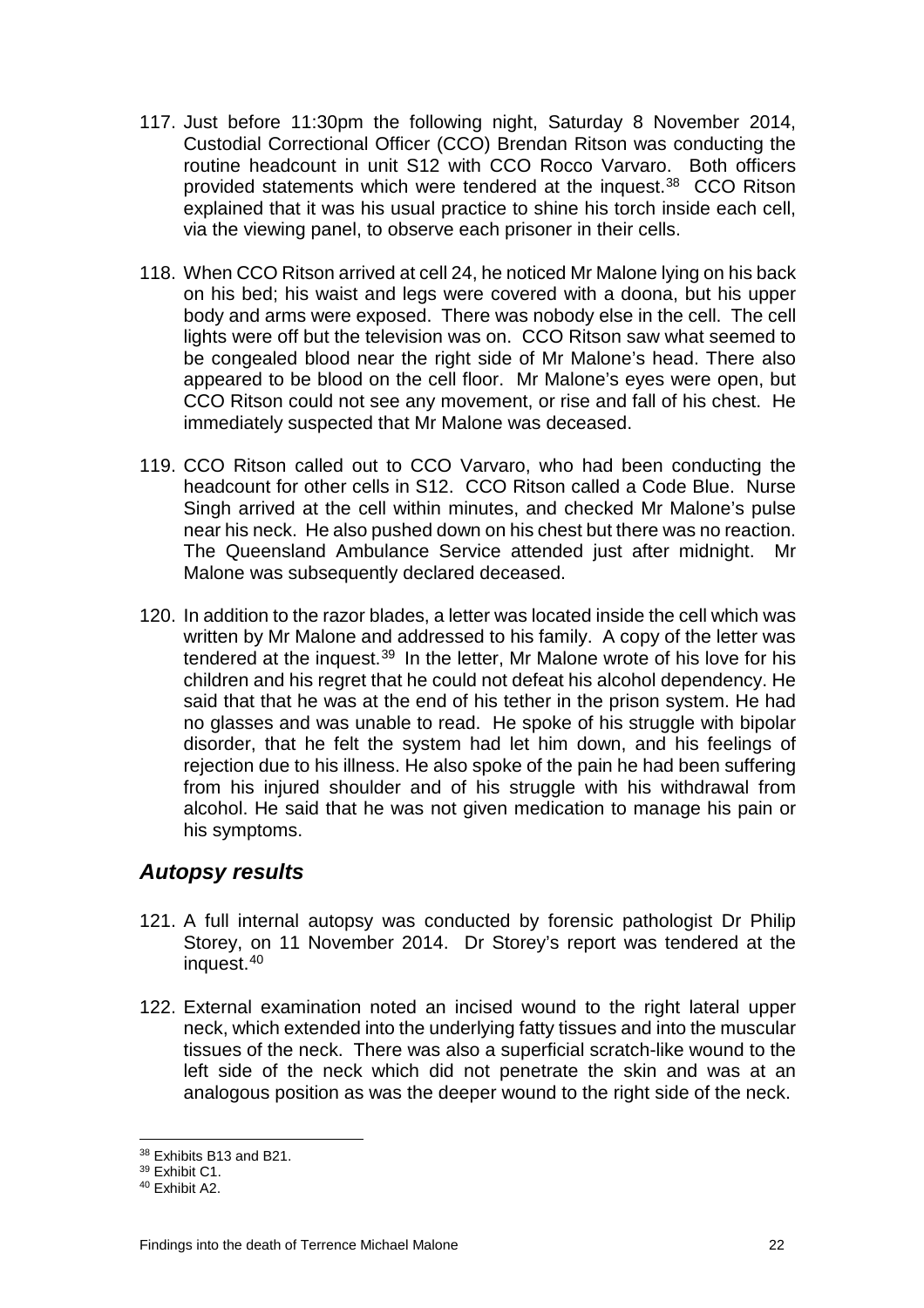- 123. Internal examination of the wound to the right lateral upper neck showed that it had penetrated the underlying sternomastoid muscle, and then the carotid sheath where focal cuts were found in the right internal carotid artery, and in the right jugular vein.
- 124. Dr Storey explained that the carotid arteries are blood vessels under high pressure, and a cut in one of the vessels would result in the rapid loss of a large amount of blood. He also explained that the internal jugular veins are large blood vessels, but they are under a fairly low amount of pressure. However, despite this, their size means a large volume of blood can be lost of a relatively short period of time.
- 125. Dr Storey confirmed the combined injuries to the right internal carotid artery and to the right internal jugular vein were life-threatening with the possibility of death over a period of time, potentially as short as a few minutes.
- 126. Dr Storey confirmed the cause of death was from an incised wound to the neck.
- <span id="page-25-0"></span>127. The autopsy report also noted "*an apparent posterior fracture of the right proximal humerus, with extensive comminution of the humeral head associated with areas of apparent evolving avascular necrosis.[41](#page-25-1) The main humeral head fragment is displaced posteriorly and appears to be impacted along the posterior glenoid rim. There is apparent fracture of the post inferior glenoid, with a small medialised bone fragment. There is evidence of fracture healing, with some callus forming around the fracture, which remains un-united. Several loose bodies are present in the joint."[42](#page-25-2)*

I

<span id="page-25-1"></span><sup>&</sup>lt;sup>41</sup> Death of bone tissue due to interruption of blood supply

<span id="page-25-2"></span><sup>42</sup> Exhibit A2, p7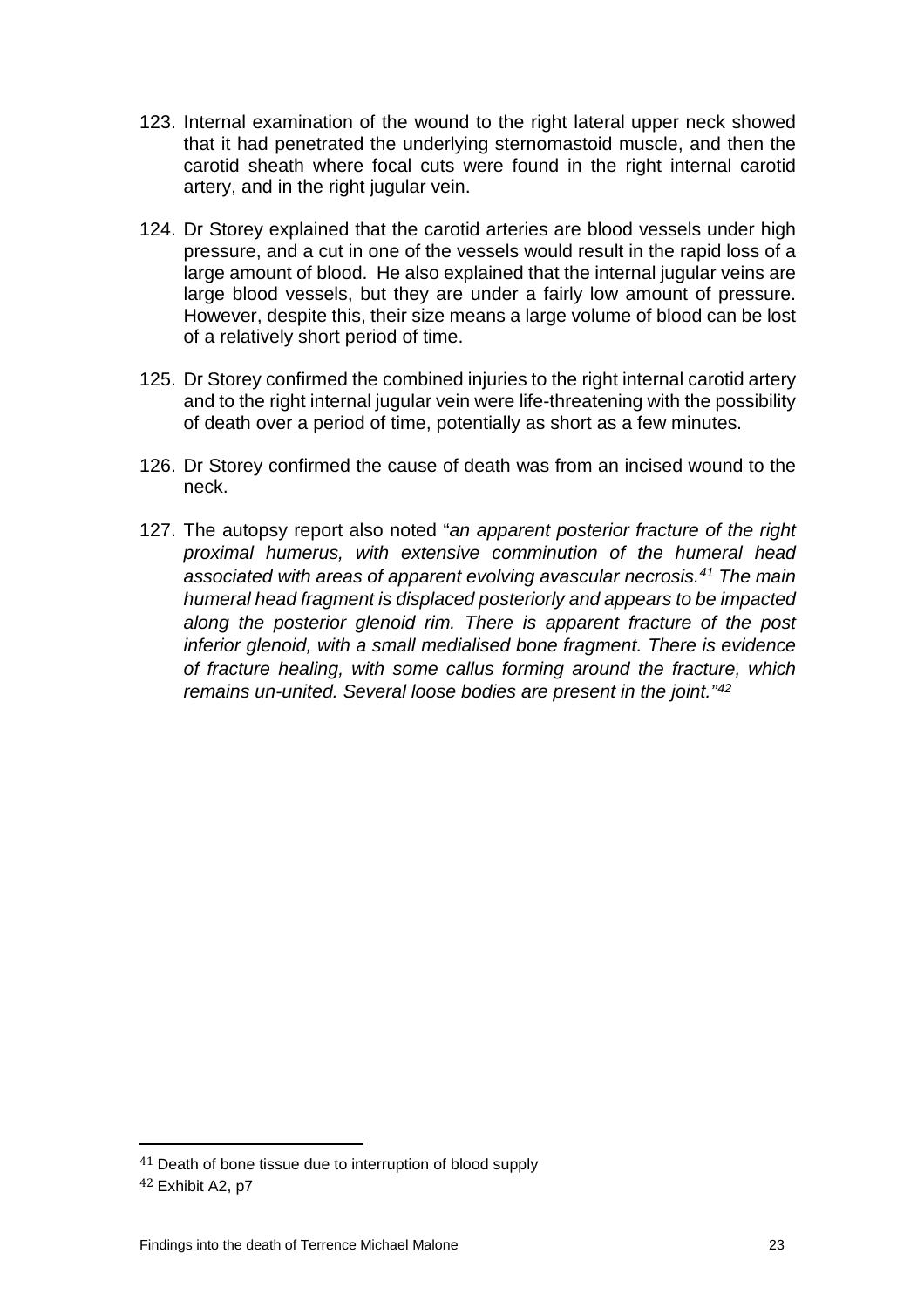## *Adequacy and appropriateness of the mental health care provided to Mr Malone*

- 128. I was assisted at the inquest by a report from Dr Anand Choudhary, Consultant Psychiatrist and Deputy Director of Medical Services at the Metro North Hospital and Health Service.<sup>[43](#page-26-0)</sup> Dr Choudhary also gave evidence at the inquest. He was asked to provide an opinion as to the adequacy and appropriateness of the mental health care provided to Mr Malone in the six months before his death and, in particular, the response by the clinicians at the Toowoomba Hospital ACT to the EEO on 1 November 2014.
- 129. Dr Choudhary pointed out that Mr Malone had a very long history of contact with multiple mental health services dating back to 1997. Mr Malone had gone from being a successful Clinical Nurse in a psychiatric hospital to homelessness, experiencing multiple psychosocial issues. In Dr Choudhary's opinion, his psychiatric issues could be clustered into two main diagnostic categories:
	- 1. Mood disorders Bipolar, depression and anxiety; and
	- 2. Substance related disorders Alcohol Dependence Syndrome with multiple relapses.
- 130. Dr Choudhary reviewed Mr Malone's presentations to the Toowoomba Hospital Mental Health Service from April 2014. Dr Choudhary noted presentations from April; June and July 2014. The presentations related to seeking assistance for alcohol dependency, depressive symptoms and social issues. Dr Choudhary noted satisfactory in-patient stays with appropriate plans to keep Mr Malone engaged in the community. There were patterns of disengagement with services, possibly due to recommencement of alcohol and subsequent psychosocial issues. Dr Choudhary observed that Mr Malone received multiple home visits and assertive engagement in the community through the ACT.
- 131. Dr Choudhary also reviewed the mental health care provided to Mr Malone during his first period of incarceration. His evidence was that Mr Malone's mental state remained stable during this period, and he was regularly reviewed by Consultant Psychiatrist, Dr Schramm. Dr Choudhary agreed with Dr Schramm's decision not to alter Mr Malone's medications during this period. In Dr Choudhary's opinion, this level of care was adequate and appropriate.
- 132. Dr Choudhary also confirmed that Mr Malone had several presentations to the Toowoomba Hospital between 26 October 2014 and 2 November 2014. In particular, he presented to the Toowoomba Hospital Emergency Department on five occasions over a 24 hour period, from noon on 31 October 2014 to noon on 1 November 2014.

<span id="page-26-0"></span><sup>43</sup> Exhibit B32.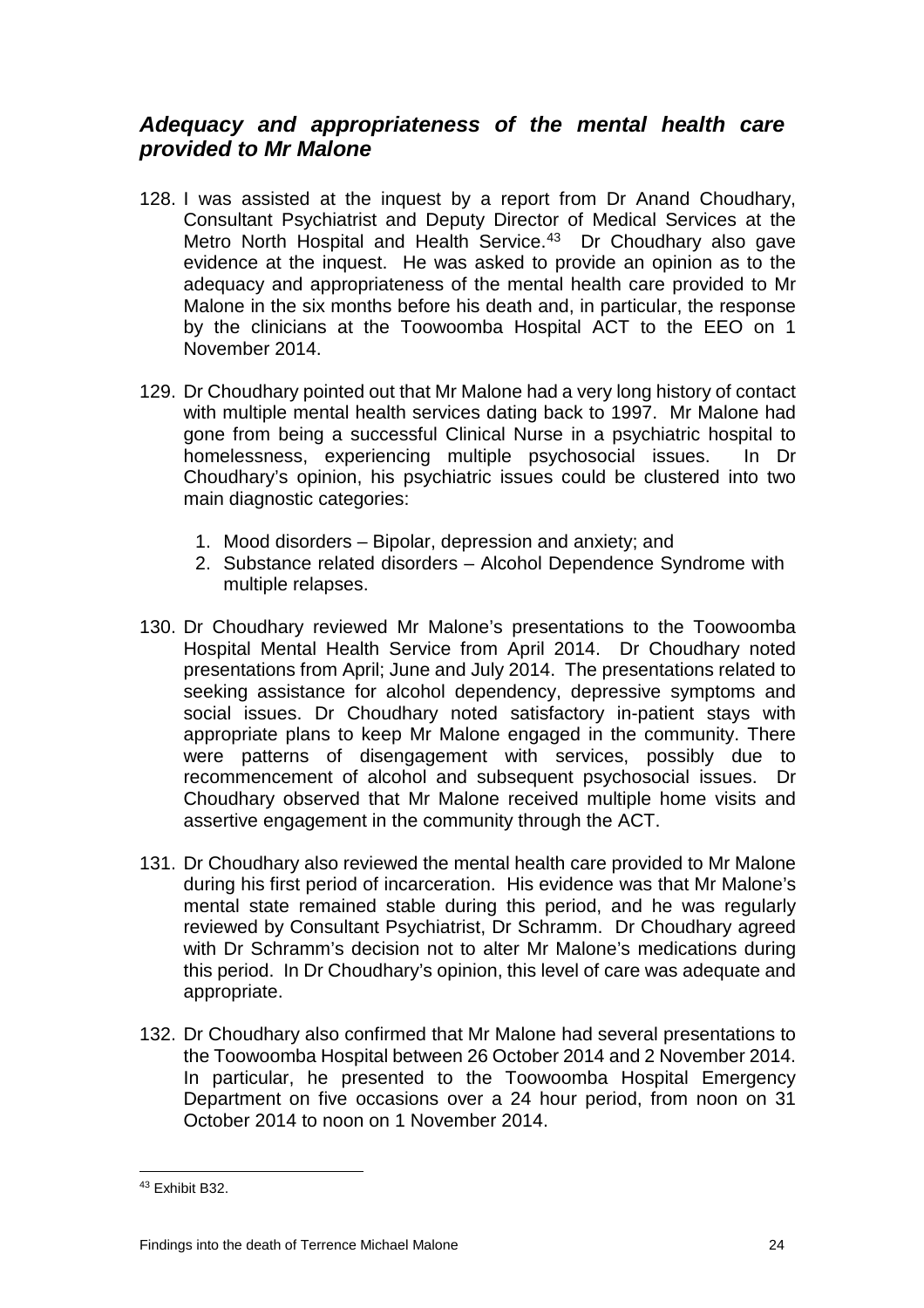- 133. As noted above, at 8:50am on 1 November 2014, Mr Malone was brought to the emergency department by the QAS pursuant to an EEO. He was actively drinking and was carrying a cask of wine. He was expressing suicidal ideas to ambulance officers. Mr Malone was referred to the ACT and I heard evidence from the clinicians who assessed Mr Malone for the purposes of the EEO at lunch time that day.
- 134. Dr Choudhary confirmed that appropriate processes were followed with respect to the EEO in terms of steps needed to assess someone on an EEO and consultation with a Consultant Psychiatrist. A home visit was made by the ACT to Mr Malone the following day, when Mr Malone was noted to be sober. The importance of alcohol rehabilitation was discussed with him at this time, and he was again referred to OzCare for ongoing support.
- 135. Dr Choudhary's opinion was that, with the benefit of hindsight, he would have assessed Mr Malone as being at moderately high risk of self-harm. Although he was not expressing any convincing suicidal plans when assessed for the purposes of the EEO, he was expressing feelings of hopelessness and worthlessness. A holistic assessment of his suicide risk by the ACT clinicians, supported by a Psychiatry Specialist could have assisted in the short-term management of Mr Malone, particularly having regard to the fact that Mr Malone presented at the hospital five times within 24 hours.
- 136. Dr Choudhary said that a face to face assessment would have opened up more options for responding to Mr Malone, apart from his discharge without any additional support. Those options included discharge with medications, admission for detoxification or involuntary admission in the mental health unit.
- 137. Dr Choudhary said that it was unfortunate that the view of clinicians at the Toowoomba Hospital was that detoxification should happen in the medical wards. He said that his review indicated that the Emergency Department doctors did not see that it was their role to arrange detoxification and that an intoxicated person should not be admitted for detoxification.
- 138. Dr Choudhary said that Mr Malone's significant psychiatric history indicated that he was not presenting only for detoxification. He was also talking about suicidal ideation. Dr Choudhary said that it unfortunate that it was seen, "that detoxification was something that emergency doctors or medical doctors will do, when in fact it's everybody's job to offer the right care to the patient". Dr Choudhary also noted that the lack of integration between CIMHA and the AODS information system contributed to clinicians not having a global perspective when assessing a patient.<sup>[44](#page-27-0)</sup>

<span id="page-27-0"></span><sup>44</sup> Mechanisms to ensure that CIMHA interfaces with other electronic medical records are planned under the Connecting Care to Recovery Plan 2016-2021. i<br>I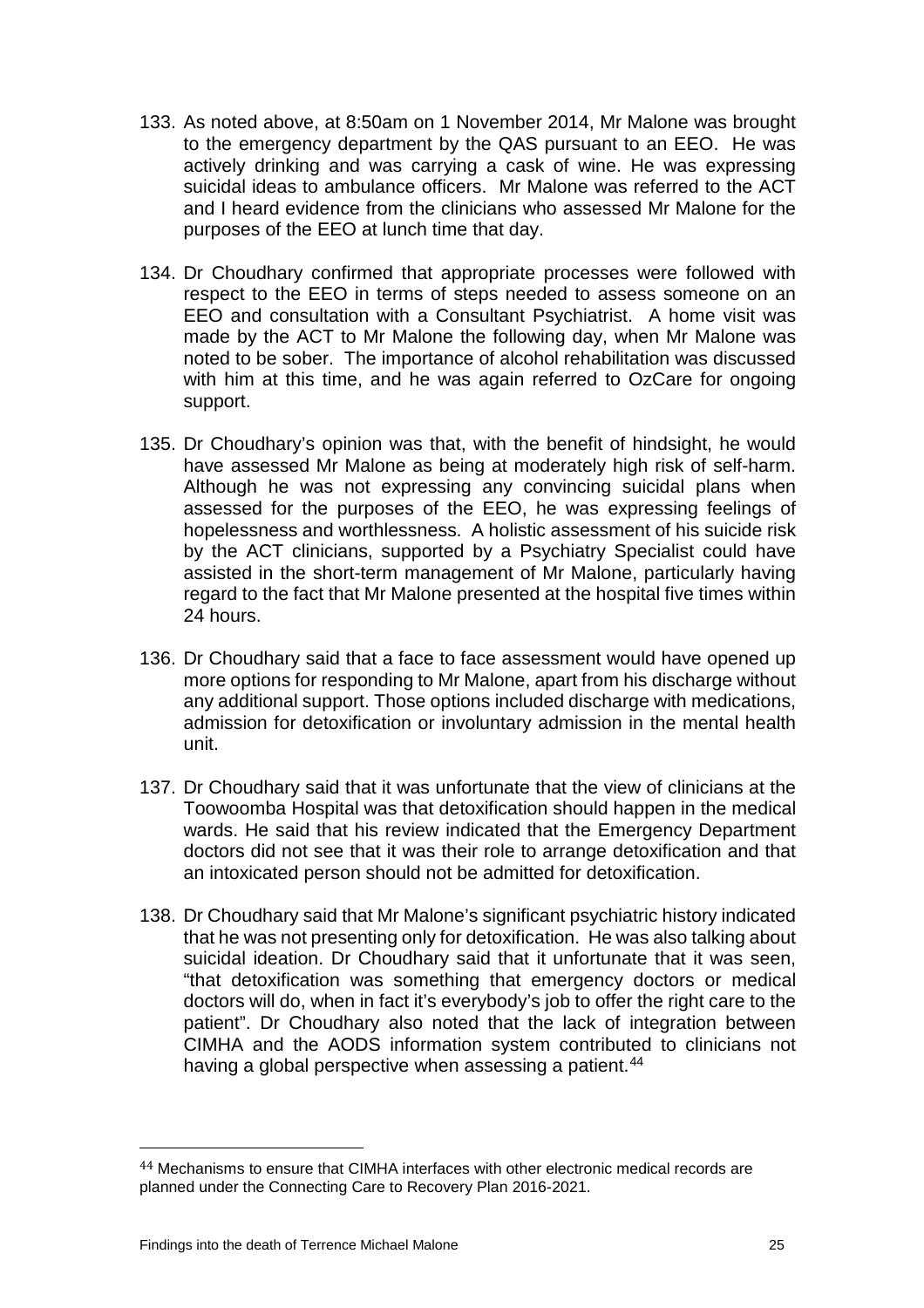- 139. Dr Choudhary was critical of the assessment of Mr Malone by Ms Stagnitti and Nurse Singh in his initial report, describing it as less than adequate, possibly because of his "level of training and inability to take into account the holistic clinical picture". However, at the inquest he accepted that the IRNA process was limited and that the assessments carried out at the prison were going to be less than adequate because of a lack of access to collateral information, including prior mental health history.
- 140. I was also assisted by a statement from Ms Laura Dyer, Nursing Director for the PMHS,<sup>45</sup> and heard evidence from Nurse Dyer with respect to the process of Mr Malone's admission to BCC, particularly the questionnaire administered by Nurse Singh and the consideration of a referral to the PMHS.
- 141. Nurse Dyer confirmed that a referral to the PMHS was not considered for Mr Malone upon his admission to BCC on 7 November 2014. Ms Dyer pointed out that the mental health screening document, states "*if yes to any of the above questions, refer to Prison Mental Health Service (PMHS) referral criteria to determine whether a referral is required*."[46](#page-28-1) Despite Mr Malone having answered 'yes' to a number of the standard mental health screening questions, the PMHS referral criteria did not appear to have been considered.
- 142. Nurse Dyer's evidence was that the Medical in Confidence questionnaire has since been revised. This revision was conducted with a view to better drawing the intake nurse's attention to the need to make a referral to the PMHS where any of the mental health screening questions have been answered in the affirmative. A copy of the new version of the questionnaire was tendered at the inquest.<sup>[47](#page-28-2)</sup>
- 143. Nurse Dyer explained that 7 November 2014 was a Friday. This meant that any referral to PMHS for Mr Malone would not have been processed by PMHS until Monday, 10 November 2014. Nurse Dyer explained there were other avenues in place for prisoners deemed 'at-risk', or otherwise with more urgent psychological needs. She explained the option for a prisoner to be assessed by a prison psychologist, such as Ms Simmons or Ms Stagnitti. The psychologist could, if necessary, arrange for the prisoner to be housed in Unit S3, which is a dedicated observations unit with 24hour monitoring.
- 144. Nurse Dyer's evidence was that, even without a referral to PMHS on 7 November 2014, it is likely Mr Malone would have been seen by the PMHS due to his ongoing mental health condition and associated medication requirements.

<sup>45</sup> Exhibits B3-B3.12.

<span id="page-28-1"></span><span id="page-28-0"></span><sup>46</sup> Exhibit B3.2, page 6.

<span id="page-28-2"></span><sup>47</sup> Exhibit B3.5.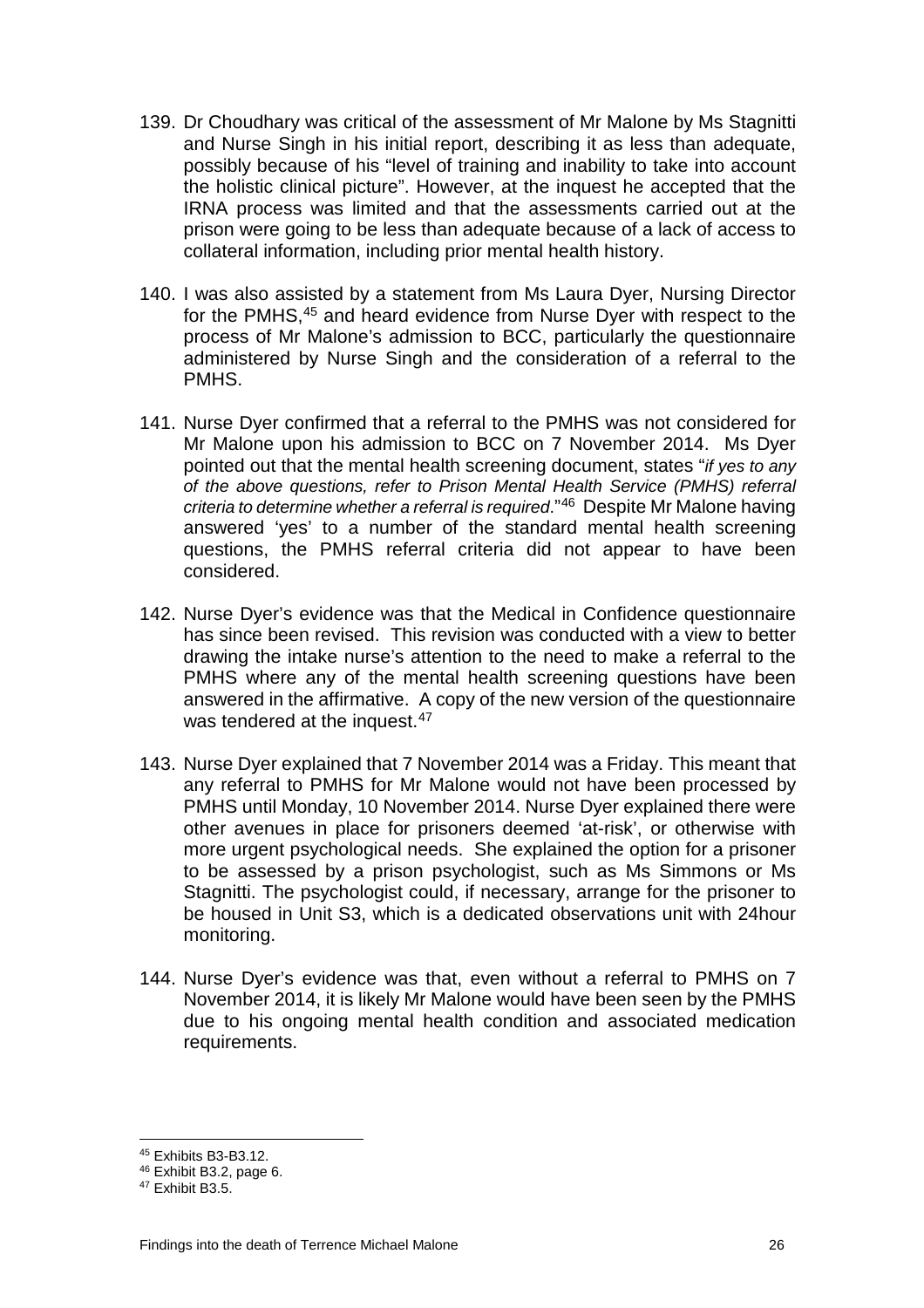- 145. With respect to the alcohol withdrawal regime implemented for Mr Malone from 7 November 2014, Nurse Dyer's evidence was that she had considered the comments made by Mr Malone in his suicide note. Nurse Dyer explained that the Prison Health Service is guided by the Queensland Alcohol and Drug Withdrawal Clinical Practice Guidelines ('the Guidelines')[.48](#page-29-0)
- 146. Nurse Dyer referred to the Alcohol Withdrawal Scale document completed for Mr Malone, and confirmed he was assessed as '3' on that scale.<sup>[49](#page-29-1)</sup> Mr Malone was commenced on step 2 with respect to his Valium dosage, and this was approved by the VMO, Dr Lethbridge. Nurse Dyer confirmed that on her reading of the records, on 8 November 2014, the AWS medication chart stated Mr Malone received 10mg Valium at 07:30, and 15mg Valium at 18:00. He also received 200mg Thiamine, and a multi-vitamin at 18:00.
- 147. Nurse Dyer explained that after Mr Malone's death it was determined that the AWS medication chart could be improved. The improvements were aimed at clarifying exactly what dosages of Valium are required, at what times they should be administered, and for how many days. A copy of the improved form was also tendered at the inquest.<sup>[50](#page-29-2)</sup>
- 148. Mr Malone also commented in his suicide note that he had told the intake nurse he should have been on 'alcohol withdrawal observations'.<sup>[51](#page-29-3)</sup> Nurse Dyer acknowledged in her evidence that the Guidelines recommend that four hourly observations be considered for people with an AWS score of less than 4.[52](#page-29-4) However, Nurse Dyer also explained that the Guidelines are drafted for a clinical setting, such as a hospital or specialist residential setting. The QCS structured day effectively means that PHS staff have access to prisoners for 10 hours per day. The exception is where a prisoner was housed in Unit S3, where constant observations and monitoring apply.
- 149. Mr Malone's medical records were also independently reviewed by Dr Gary Hall of the Clinical Forensic Medicine Unit. Dr Hall was asked to provide an opinion about the appropriateness of the alcohol withdrawal regime on which Mr Malone was placed. That report was tendered at the inquest.<sup>53</sup> I also heard oral evidence from Dr Hall.
- 150. Dr Hall noted that Mr Malone reported on reception to BCC that he took the following medications:
	- Quetiapine 900mg daily (anti-psychotic);
	- Pantoprazole 20mg daily (anti-ulcerant);
	- Alcohol withdrawal regime (not specified); and
	- Fluvoxamine 300mg daily (anti-depressant).

<sup>48</sup> Exhibit B3.6.

<span id="page-29-1"></span><span id="page-29-0"></span><sup>49</sup> Exhibit B3.8.

<span id="page-29-2"></span><sup>50</sup> Exhibit B3.12.

<span id="page-29-3"></span><sup>51</sup> Exhibit C1, page 2.

<span id="page-29-4"></span><sup>52</sup> Exhibit B3.6, page 34.

<span id="page-29-5"></span><sup>53</sup> Exhibit B30.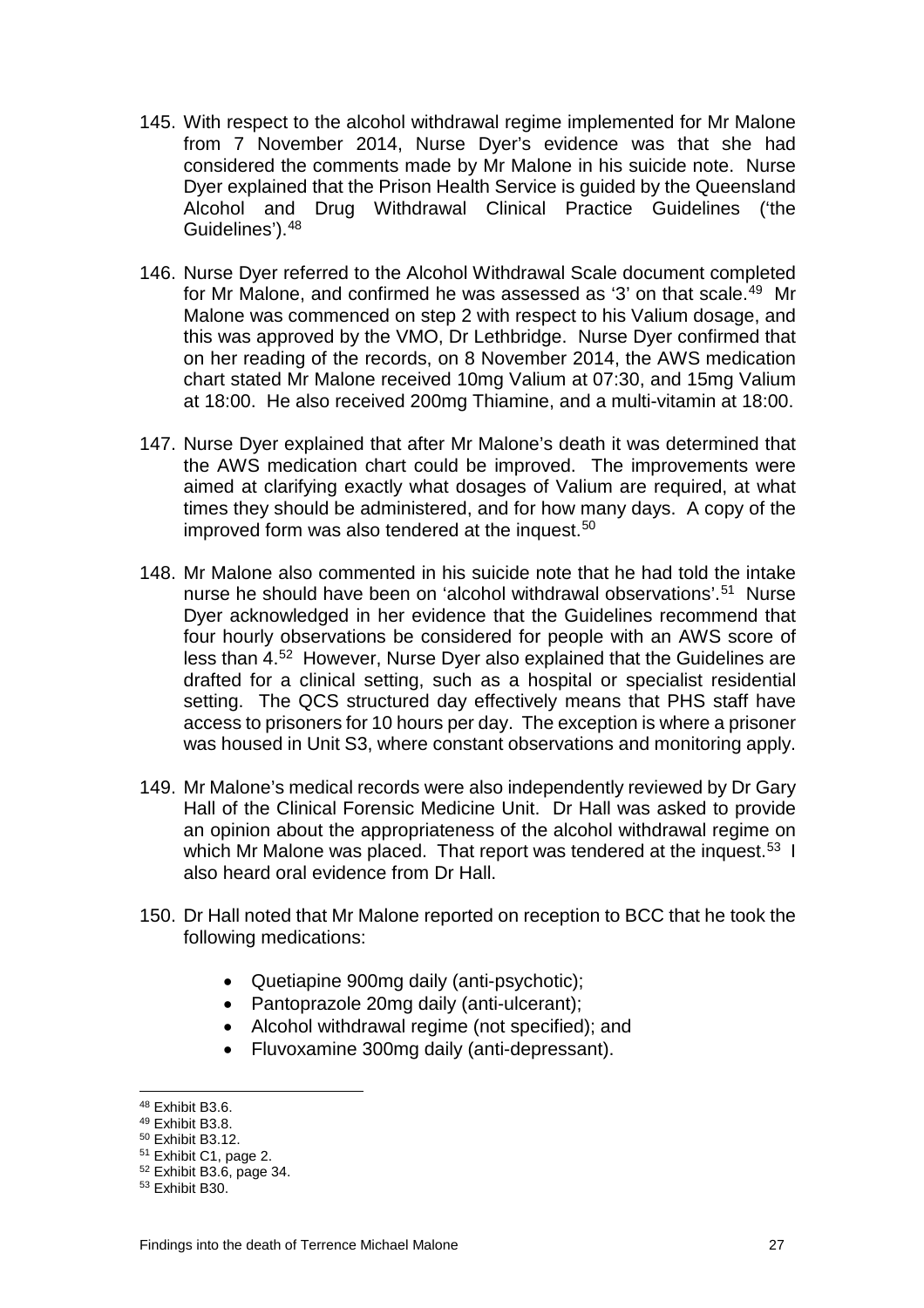- 151. The screening tool completed by Nurse Singh identified Mr Malone as being an Indigenous person with a history of self-harm. The Tool recorded normal behaviour, appearance and conversation with Mr Malone, and he denied any suicidal ideation or thoughts of deliberate self-harm. Mr Malone's response regarding alcohol use was that he consumed a carton of beer daily, and that he last consumed alcohol on 4 November 2014. Nurse Singh documented that Mr Malone was withdrawing from alcohol and he would speak with the Visiting Medical Officer regarding a withdrawal regime.
- 152. Dr Hall said that the watch house medication sheet noted Mr Malone was "shaky from alcohol withdrawal" on the evening of 5 November 2014 and "shaking and feeling generally unwell (from) alcohol withdrawal" on the morning of 6 November 2014.
- 153. Dr Hall did not purport to provide an opinion about Mr Malone's mental health, as this was outside the scope of his expertise. However, he addressed Mr Malone's suicide note, and his comments that he was disgruntled with the management of his alcohol withdrawal. Dr Hall stated that Mr Malone's death was not directly caused by alcohol withdrawal. In that light, Dr Hall assessed whether Mr Malone's mental health was acutely affected by the alcohol withdrawal, and whether this might have lowered his threshold to self-harm and commit suicide.
- 154. Mr Malone's symptoms had progressed to having been observed in the watch house to be shaky, as a result of his alcohol withdrawal, to being noted on reception at BCC to engage in normal behaviour. Dr Hall confirmed that this would suggest Mr Malone was not affected by alcohol or its withdrawal at the time of his reception to BCC. However, Dr Hall did note that Mr Malone had received a dose of diazepam shortly before being received at BCC, which could have resulted in a relaxed presentation.
- 155. Dr Hall confirmed most persons with a large daily intake of alcohol will withdraw without incident over 2-4 days. Dr Hall confirmed the evidence of Nurse Dyer, in that management of alcohol withdrawal, either as an inpatient or an outpatient in Queensland Government facilities is guided by recommendations found in the Queensland Alcohol and Drug Withdrawal Clinical Practice Guidelines.
- 156. Dr Hall confirmed that withdrawing patients require monitoring. In severe cases, a hospital setting would be required with frequent observations. In ambulant settings like watch houses, observations by a nurse can be done as much as three times a day, but for most cases at least daily. Medication for withdrawal is usually in the form of a long acting benzodiazepine sedative, with anticonvulsive and muscle relaxing properties (e.g. Diazepam).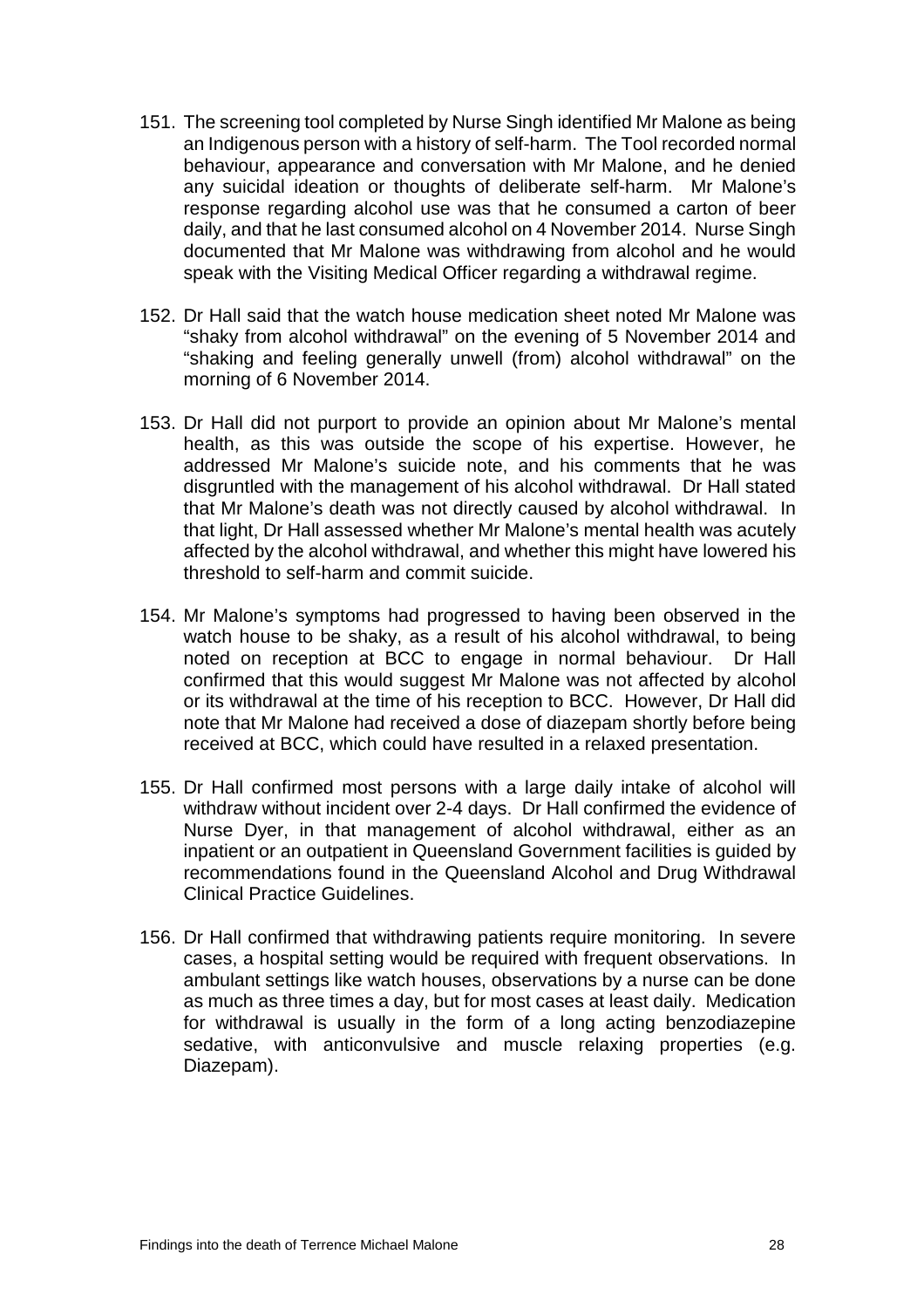- 157. Dr Hall assessed Mr Malone's withdrawal symptoms as being moderate. He saw nothing of concern in the admission notes of Nurse Singh, or on the Alcohol Withdrawal Scale, that would lead him to suspect that Mr Malone was at high risk of acute alcohol withdrawal. He noted no history of seizures. Dr Hall would have started Mr Malone on diazepam when he was noted to have been shaky in the watch house. Dr Hall was surprised that prison staff began Mr Malone's dosing on "Step 2" of the Guidelines, given that he had only received 24 hours of treatment in the watch house. It would have been reasonable to monitor Mr Malone for signs of withdrawal at least two or three times a day, and for these observations to be conducted by someone experienced in recognising alcohol withdrawal.
- 158. Dr Hall concluded that Mr Malone's alcohol withdrawal regime was probably below where it ought to have been in terms of the dose of diazepam at both the watch house and BCC. However, Dr Hall considered that it would be "drawing a long bow" to suggest that the withdrawal of diazepam and inadequacy of the alcohol withdrawal regime, as stated in Mr Malone's suicide note, were the reasons for his suicide.
- 159. Dr Hall did not believe the regime was inadequate, in terms of placing Mr Malone at risk of severe withdrawal symptoms or suicidality, due to an adverse effect on his mental health. I agree with Dr Hall's assessment of the adequacy of the alcohol withdrawal regime at BCC.

### *Submissions on the adequacy of mental health care at the Toowoomba Hospital*

- 160. It was submitted by Counsel Assisting that concerns raised about the treatment of Mr Malone at Toowoomba Hospital revolved around the ACT clinicians' assessment that Mr Malone posed a low risk of suicide when the EEO of 1 November 2014 contained references to Mr Malone's specific and detailed suicidal ideation.
- 161. Counsel Assisting submitted that the assessment by ACT clinicians derived from their training, experience and information on hand. It was submitted that it was not difficult to accept the information elicited directly from conversations with Mr Malone would carry substantial weight, notwithstanding inconsistencies with information such as EEO notes or historical information.
- 162. Counsel Assisting submitted that the treatment of Mr Malone by the ACT team on 1 November 2014 was appropriate and that, on the evidence before the court, no adverse comments concerning Mr Malone's treatment by the ACT on 1 November 2014 were warranted.
- 163. Submissions on behalf of Nurse Maguire reiterated that the information obtained during the assessment of Mr Malone on 1 November 2014 after his intoxication had waned carried substantial weight in assessing his then suicidal risk as low.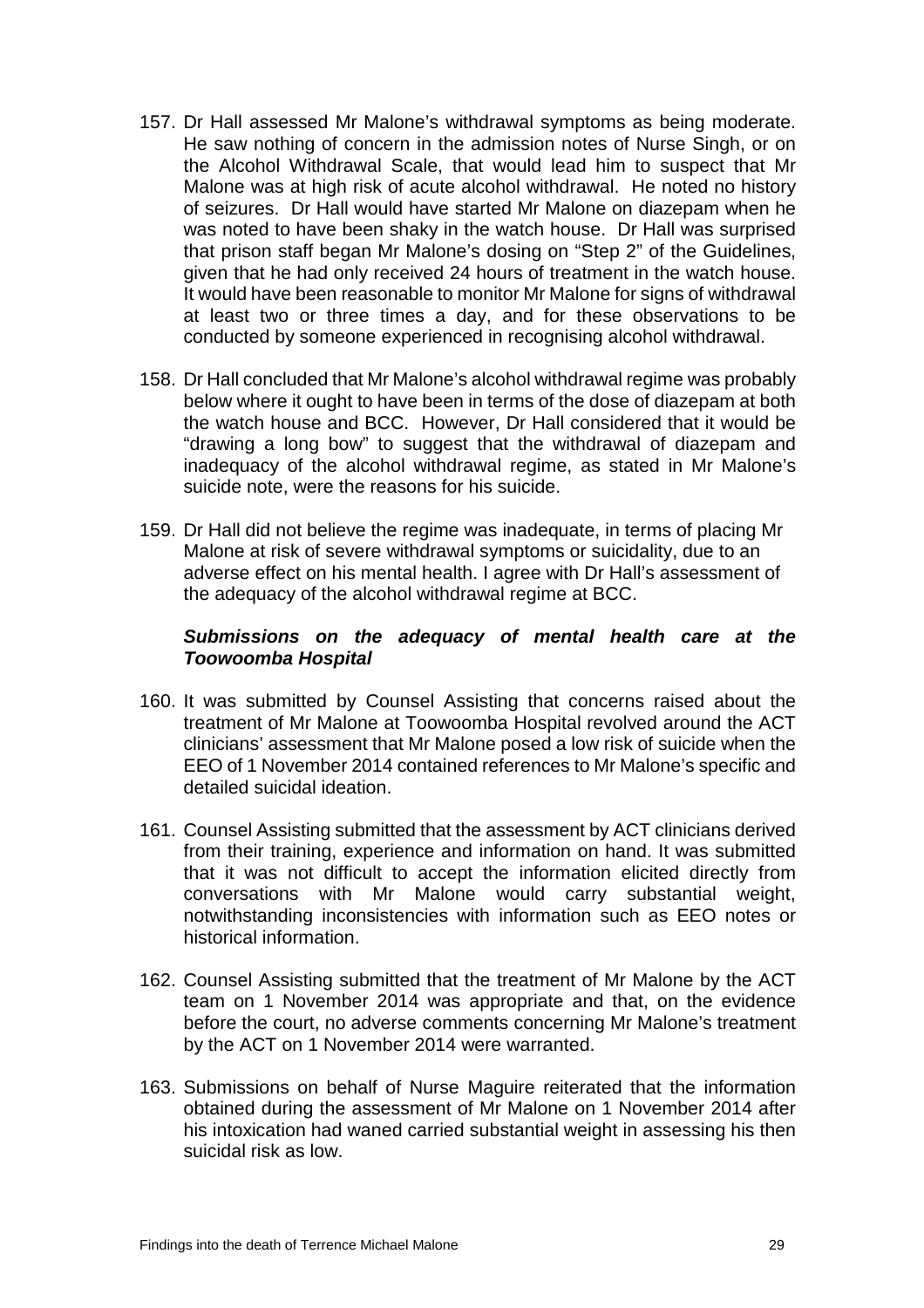- 164. Counsel Assisting submitted that this does not discount, nor is inconsistent with, Dr Choudhary's opinion that a holistic assessment taking into account Mr Malone's history and repeated presentations was required, and may have provided more opportunity for a beneficial outcome.
- 165. It was submitted on behalf of Mr Malone's family that he fell through the cracks at the Toowoomba Hospital on 1 November 2014 in that Nurses Maguire and Stumer assessed his risk of suicide as low, and did not see it as part of their role to advocate for him in relation to his admission for detoxification. The family also submitted that Nurse Stumer was dismissive of Mr Malone's pain management concerns on 26 October 2014.
- 166. Essentially, the family submitted that the ACT nurses were focussed solely on the suicide risk assessment to the exclusion of all other concerns. Despite their knowledge of Mr Malone's lengthy history, they failed to advocate for him in relation to the management of his alcohol dependency. Consistent with Dr Choudhary's view, the ACT team failed in its approach to Mr Malone by not taking a holistic view of his needs and failing to have a face to face consultation with either the psychiatric registrar or consultant psychiatrist, which may have resulted in an admission for detoxification.
- 167. Submissions on behalf of Nurse Maguire noted that the absence of a holistic assessment taking into account Mr Malone's repeated presentations needed to be considered in the context of systemic circumstances at the hospital in late 2014, and were outside the scope of responsibility of individual clinicians. The inability of ACT nurses to arrange admission for detoxification and to access to AODS records were also systemic issues for the hospital.
- 168. While I conclude that the assessment, treatment and management of Mr Malone by clinicians in the ACT team in November 2014 was appropriate, I agree with Dr Choudhary's opinion and the submission from Mr Malone's family that there were systemic failings in the Toowoomba Hospital's response to Mr Malone in the lead up to his death.
- 169. As a former nurse Mr Malone had a good understanding of the system. He would likely have been a very challenging person to deal with due to his chronic alcohol abuse and frequent presentations to the hospital. Notwithstanding, I consider that the Toowoomba Hospital failed to take a person-centred approach to Mr Malone's needs. Despite the recognition by the ACT that he had impaired functioning as a consequence of his alcohol dependency and significant ongoing mental health issues, he was treated in a siloed fashion.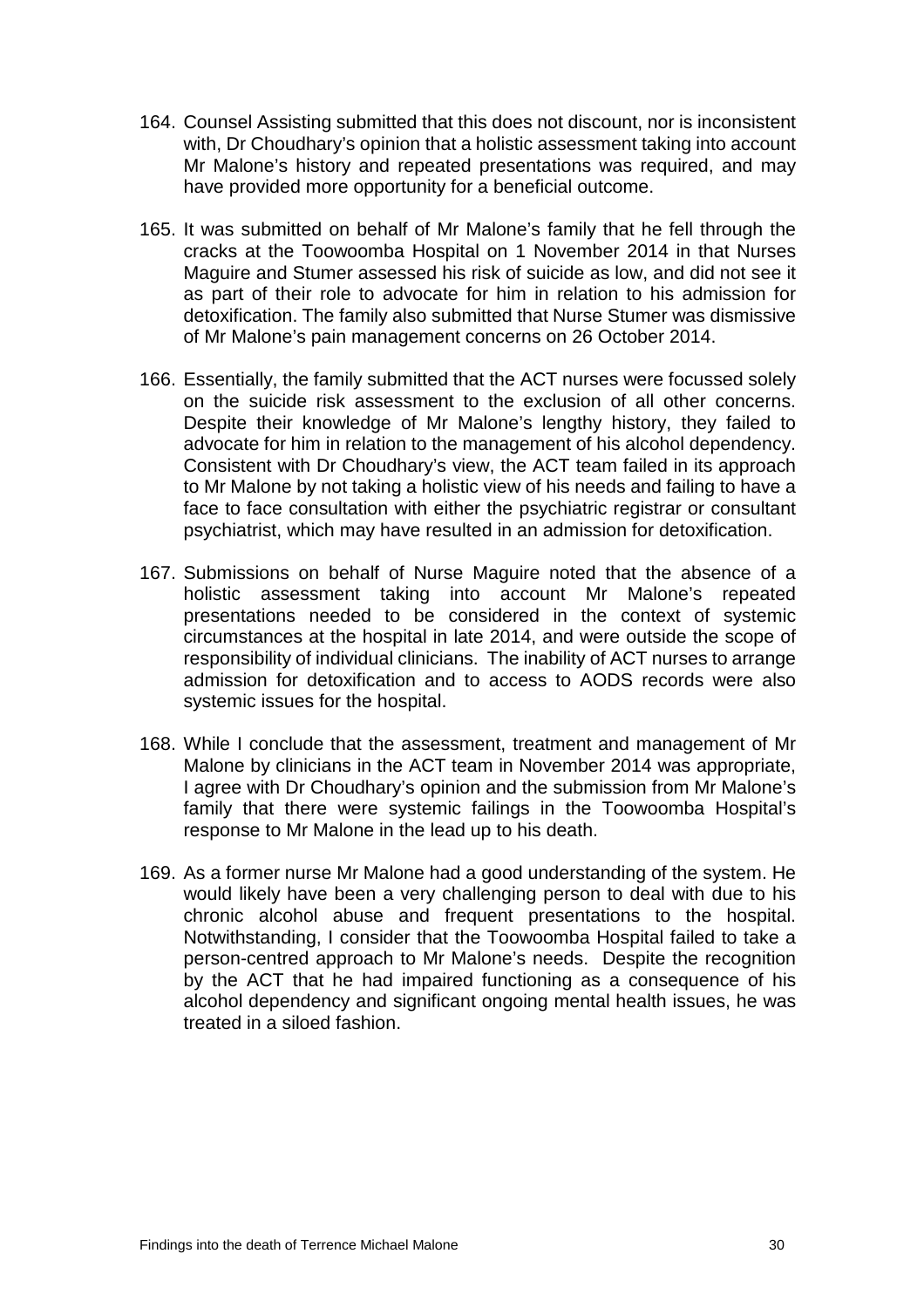- 170. There was a lack of integration between the Alcohol and Other Drugs Service and the mental health services provided at the hospital. Mr Malone's mental health and alcohol dependency were treated as separate issues. It is clear that a referral was made by AODS on 31 October 2014 for his admission to the Hospital Alcohol and Drug Service from 12 November 2014. [54](#page-33-0) However, due to his level of intoxication Mr Malone appeared to have no awareness of this. His blood alcohol reading recorded at AODS on 31 October 2014 was 0.263. He was required to navigate entry into detoxification on his own when he had very limited capacity to do so. It was identified in the consumer assessment that Mr Malone remained at risk of misadventure due to his chronic alcohol dependency, yet he was discharged from the hospital on his own.
- 171. The Toowoomba Hospital had also failed to respond to Mr Malone's fractured shoulder in a timely way. The injury had occurred in the context of a seizure at the hospital in July 2014 but it remained untreated at the time of his death. The post-mortem report indicated that the shoulder injury was significant and had progressed to necrosis. I have no doubt it would have been very painful. Notwithstanding Mr Malone's repeated requests for assistance to manage his pain he was dismissed as a person who was addicted to pain medication and drug seeking.

### *Submissions on the adequacy of mental health care at the BCC*

- 172. Submissions from counsel assisting noted that it was difficult to reconcile the psychological assessment of Mr Malone on 7 November 2014 with his subsequent actions on the night of 8 November 2014, raising the question whether the method by which he was assessed was adequate or the persons who conducted the assessment performed adequately.
- 173. Counsel assisting also submitted that notwithstanding their denial that the information would have affected their assessment, it is concerning that information from the watch house about Mr Malone was not available to Ms Stagnitti and Ms Simmons. This is especially the case in light of Dr Choudhary's evidence that the watch house information may have affected their assessment.
- 174. It was submitted that ultimately, it is a matter for the Brisbane Correctional Centre to ensure that all relevant information is available to psychologists so that they can ensure that their assessment is as effective as possible and that it was open to find that the system by which information is communicated to the Brisbane Correctional Centre is inadequate.
- 175. Counsel assisting submitted it is also the responsibility of the Brisbane Correctional Centre to ensure that the psychologists undertake the duties adequately, and that the flawed misapprehension by the psychologists of the SHEH process did not reflect well on them.

<span id="page-33-0"></span><sup>&</sup>lt;sup>54</sup> Exhibit D2, p111 i<br>I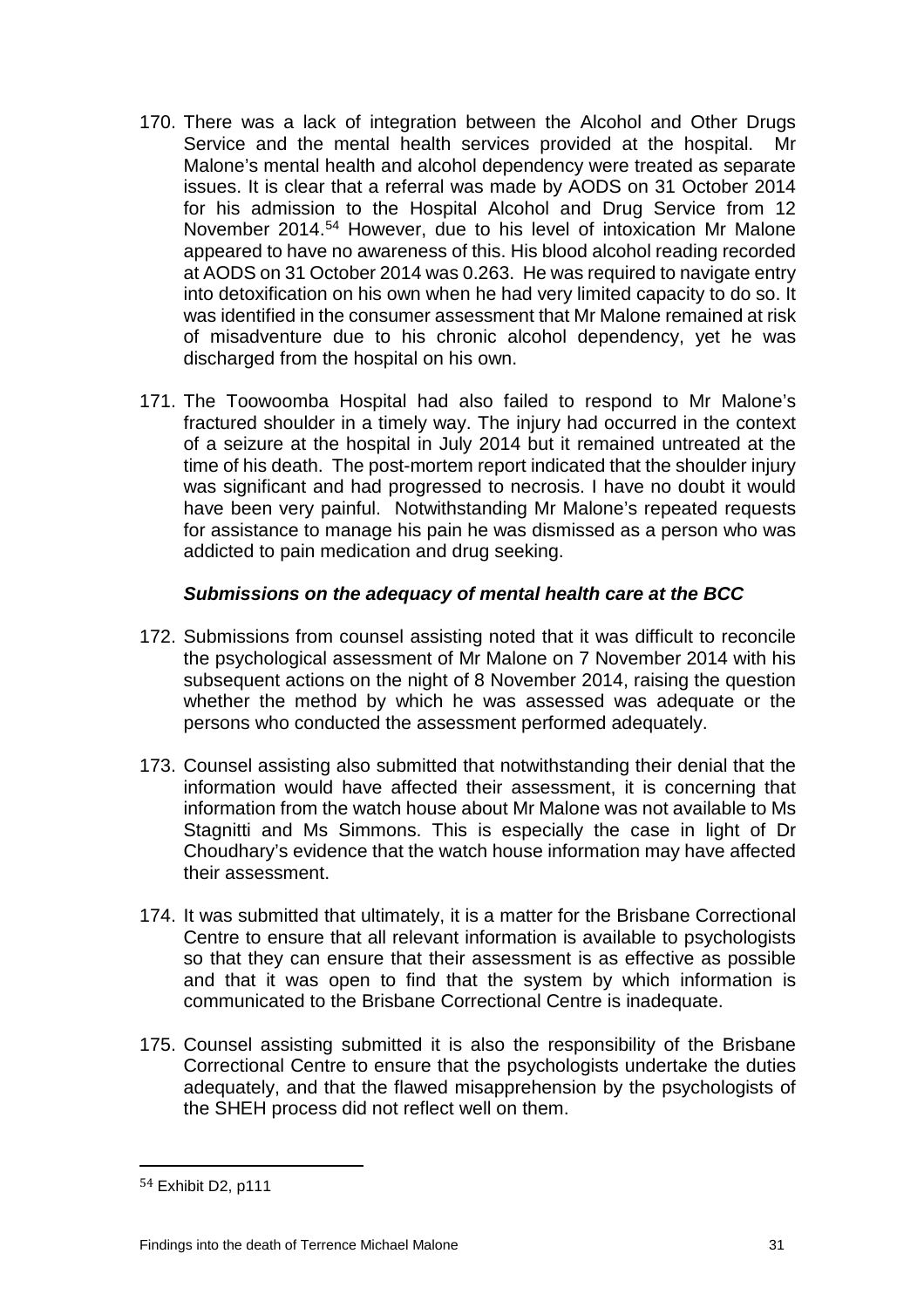- 176. It was submitted on behalf of Mr Malone's family that the health care provided to him at BCC on 7-8 November 2014 was woefully inadequate. The family submitted that irrespective of the merits of the reduction in the Valium prescription given to him for alcohol detoxification, he was not placed on any observations regime for his alcohol withdrawal. Neither was he placed on an observations regime in response to his risk of suicide because none was identified, even though Ms Simmons had seen him two months earlier after he was found hoarding pills and had expressed suicidal thoughts. In addition, the pain resulting from his untreated shoulder injury was not recognised. He was also unable to contact his family and his glasses were missing.
- 177. It was submitted on behalf of Ms Simmons that having regard to the assessment of Mr Malone's suicide risk as low by Nurses Maguire, Stumer and Morse in the days leading up to his transfer to BCC, it was highly unlikely that Ms Stagnitti and Nurse Singh would have reached a different conclusion even if they had access to historical information. I do not accept that submission as it suggests suicide risk is not dynamic. Suicide risk is dynamic and can fluctuate considerably in the prison context.
- 178. After considering the evidence of Dr Choudhary, I conclude that the assessment of Mr Malone's immediate risk of suicide by Ms Stagnitti on 7 November 2014 was adequate, notwithstanding that she was inadequately trained to perform this function. I also acknowledge that there is very little evidence that suicide can be accurately predicted.
- 179. I accept the OCI Report's finding that Ms Simmons, as senior psychologist, had an incomplete knowledge of the prisons processes and procedures, which impaired her capacity to carry out her supervisory role in relation to Ms Stagnitti. I note that Ms Simmons has subsequently ceased practise as a psychologist.
- 180. I also agree with the conclusion of the OCI Report that even if a SHEH flag had been raised, it would not necessarily have led to Mr Malone being accommodated in other than a main stream cell or placed on observations. However, as the OCI report noted the absence of a SHEH flag impaired a comprehensive assessment of whether Mr Malone should have been subject to an observations regime or other actions to reduce the risk of harm he posed to himself.
- 181. Consistent with my conclusion about the response of the Toowoomba Hospital, I do not consider that there was an adequate and person-centred response to Mr Malone's needs at BCC. In my view, it was necessary to consider more than Mr Malone's self-reporting in relation to current suicidal ideation and his recent history of suicide attempts. As his letter to his family prior to his suicide indicated, he was clearly in distress. He had a range of other concerns that were not identified or responded to, and contributed to his decision to end his own life. These ranged from not having reading glasses, the chronic pain from his shoulder injury and concerns about coping with alcohol withdrawal in prison.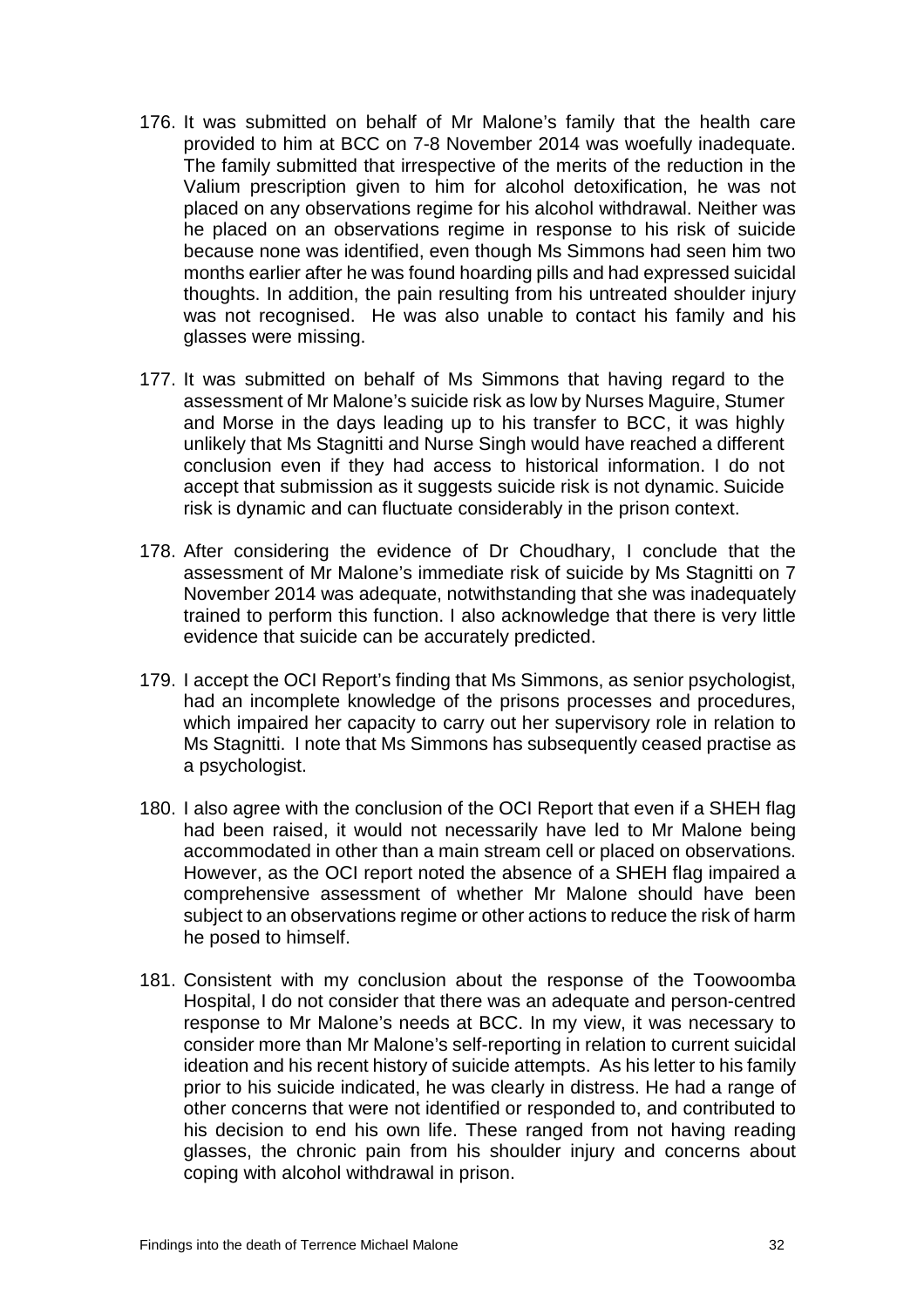182. I note that the need to shift away from an approach that focuses solely on whether a person is at risk of suicide to one that embeds a systems approach for suicide risk screening, assessment and management has been recognised in *Connecting care to recovery 2016–2021- A plan for Queensland's State-funded mental health, alcohol and other drug services.*

### <span id="page-35-0"></span>*Decision to revoke the parole order*

- 183. Mr Malone's family submitted that the decision to suspend Mr Malone's parole after he had missed one appointment, had failed to notify his change of address after three days, and started consuming alcohol, was harsh and excessive in the circumstances, especially as other options were available through collateral sources to obtain more information and locate Mr Malone. The family submitted that none of the conditions for mandatory parole suspension applied, and the revocation was also hasty and premature.
- 184. Based on all of the evidence, I consider that the decision to revoke Mr Malone's parole order was made on the basis that his whereabouts were unknown despite the efforts to locate him. He was aware that he was required to maintain contact with his parole officer. It was also established that he had been drinking alcohol, which was a known precursor to his offending. As such, he was deemed an unacceptable risk to the community, and the warrant was issued for his arrest with a view to his alcohol withdrawal occurring in prison.
- 185. While I am satisfied that this was a course of action which was technically open to Queensland Corrective Services officers, based on the information before them I consider that more could have been done by the relevant QCS officers to engage with Mr Malone before breach action was taken. For example, a home visit could have been made to him while he was at Sunrise Way.
- 186. It appears that Mr Malone's parole officer had never met him in person when she initiated the case conference that resulted in his return to prison. The failure to report was alleged to have occurred on Friday 31 October 2014. The case conference was initiated on the following Monday. I consider that more could have been done to locate Mr Malone after he failed to attend in person at the Toowoomba Probation and Parole Office. The QPS had very little difficulty locating Mr Malone after QCS issued the return to prison warrant.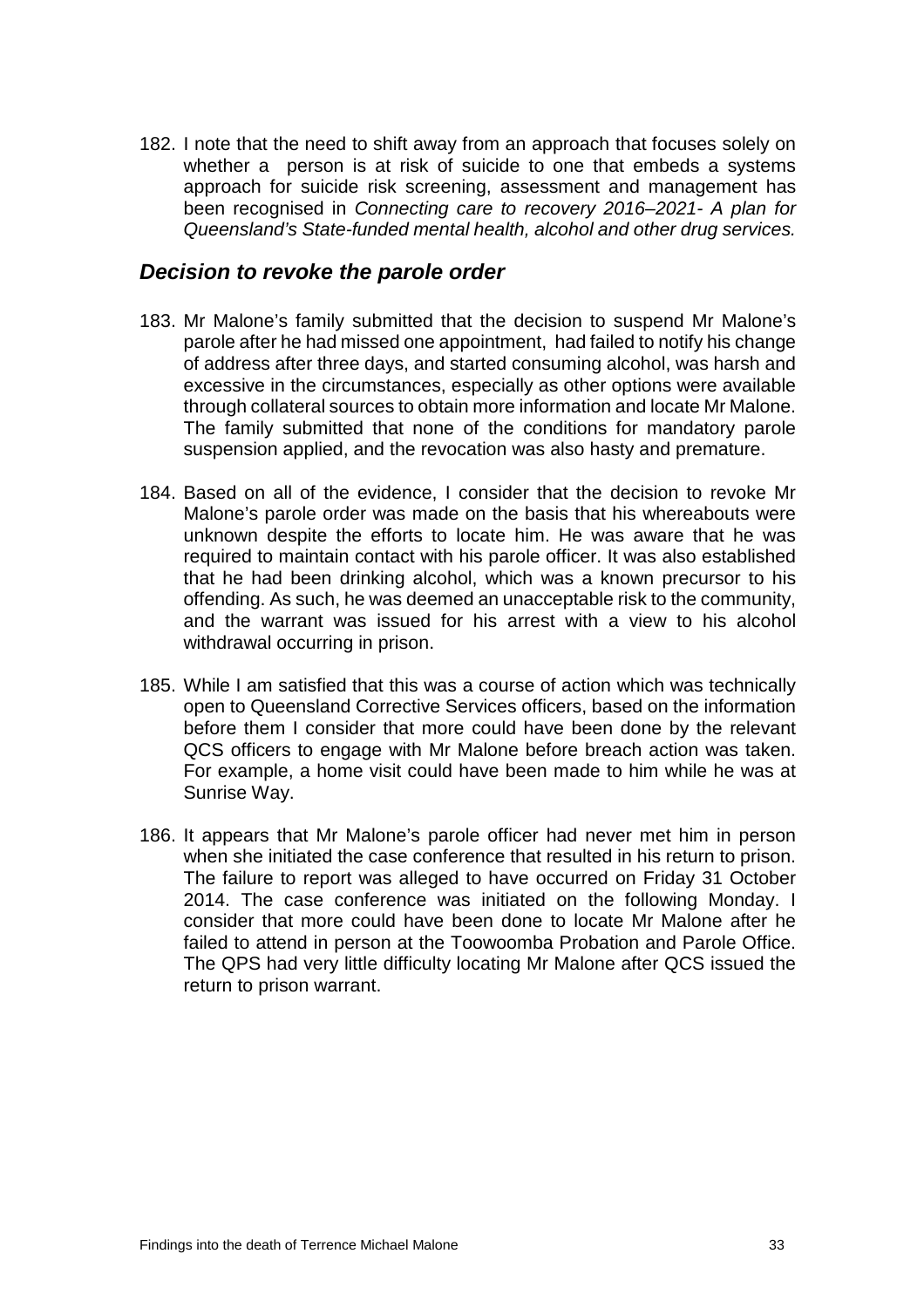- 187. As the Queensland Government's Response to the Report of the Review of the Parole System in Queensland identified, [55](#page-36-0) reimprisoning offenders for relatively minor breaches of parole conditions is rarely effective, and it is "counter-productive to churn parolees in and out of the prison system for minor violations of their parole orders, such as failing to report". Those comments are apposite in the circumstances of Mr Malone's parole suspension.
- 188. I have had regard to the 2016 Report of the Review of the Parole System in Queensland to ascertain whether any of its 91 recommendations might have assisted Mr Malone. Relevantly, the Report identified that three of the most important factors in a prisoner's success on parole were a home, a job and freedom from substance misuse.

*"Parolees the subject of court ordered parole commonly start parole homeless. For others, there can be no parole without proof that there will be suitable accommodation; but accommodation is difficult enough to secure for anyone convicted of a serious crime and it is even harder to secure from behind the walls of a prison*. [56](#page-36-1)

189. Having regard to the comprehensive nature of the recommendations in that Report I make no recommendations specifically in relation to the parole system. Relevant recommendations, which have been accepted by the Queensland Government, include:

#### *Recommendation No. 12*

*Queensland Corrective Services should implement a dedicated case management system that begins assessing and preparing a prisoner for parole at the time of entry into custody and should consider utilising a model whereby a dedicated Assessment and Parole Unit is embedded in each correctional centre.* 

#### *Recommendation No. 16*

*Queensland Corrective Services should provide for continuity of case management for offenders returned to custody on parole suspension.* 

#### *Recommendation No. 17*

*Queensland Corrective Services should increase the number and diversity of rehabilitation programs, and training and education opportunities, available to prisoners in custody, including short term programs.*

#### *Recommendation No. 19*

*To provide equitable access to rehabilitation for prisoners and offenders, including short term prisoners, Queensland Corrective Services should develop and increase rehabilitation program delivery in partnership with non*‐ *governmental service providers.*

<sup>&</sup>lt;sup>55</sup> At page 2.  $\overline{\phantom{a}}$ 

<span id="page-36-1"></span><span id="page-36-0"></span><sup>56</sup> Queensland Parole System Review Final Report, November 2016, page 16.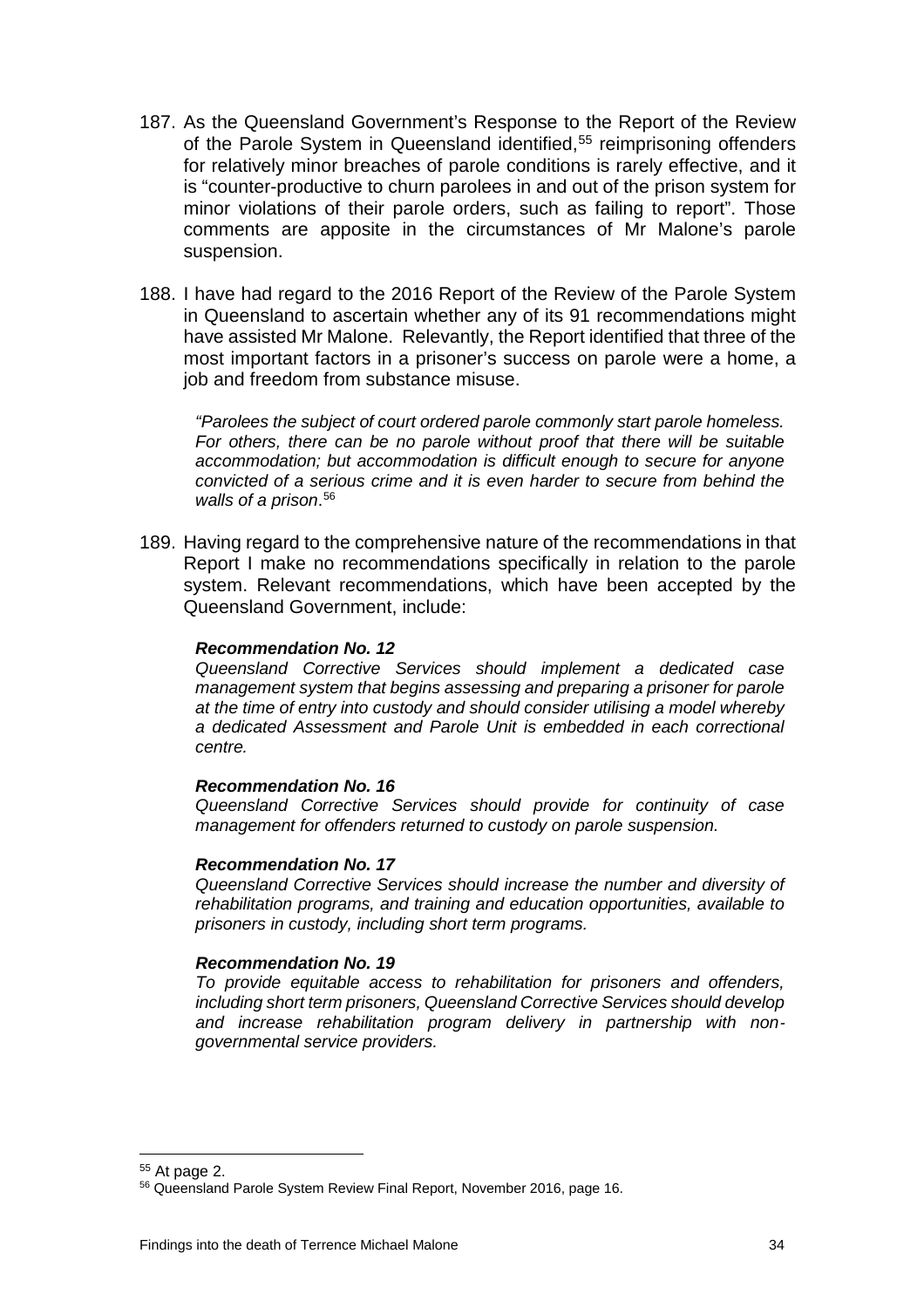#### *Recommendation No. 20*

*As a significant component of end*‐*to*‐*end case management, Queensland Corrective Services should increase the delivery of accredited programs to offenders supervised by the Probation and Parole Service, particularly in light of the issues associated with delivering programs in custody.*

#### *Recommendation No. 21*

*Queensland Corrective Services should have all rehabilitation programs that it offers evaluated to ensure that they are effective in reducing reoffending as intended.*

#### *Recommendation No. 24*

*In response to the increased demand for mental health services, in line with the significant increases in prisoner and offender numbers across the State, the Queensland Government should review the resourcing of prison and community forensic mental health services.*

#### *Recommendation No. 26*

*Queensland Corrective Services and Queensland Health should jointly develop a plan for the administration of a screening assessment for all prisoners on admission to prioritise substance misuse rehabilitation, especially for those prisoners with short sentences.*

#### *Recommendation No. 27*

*Queensland Corrective Services should increase delivery and should develop new rehabilitation programs specifically designed for Aboriginal and Torres Strait Islander people, by Aboriginal and Torres Strait Islander people.*

#### *Recommendation No. 28*

*Queensland Corrective Services should provide substance misuse rehabilitation to all prisoners and offenders as required in accordance with their assessed risk and need.*

#### *Recommendation No. 29*

*Queensland Corrective Services should increase the number of high intensity substance misuse programs available to prisoners.*

#### *Recommendation No. 32*

*The Government should undertake a short*‐*term evaluation of Queensland Corrective Services redesigned re*‐*entry service after 12 months of implementation, with a further review prior to the contract renewal period.* 

#### *Recommendation No. 33*

*Queensland Corrective Services should expand its re*‐*entry services to ensure that all prisoners have access to the services, including specialty services to assist remandees and short sentenced prisoners.* 

#### *Recommendation No. 34*

*An intergovernmental taskforce, with representation from the Department of Housing and Public Works, Queensland Corrective Services and the Department of Premier and Cabinet, should be established to examine the issue of the availability of suitable long*‐*term accommodation for prisoners and parolees.*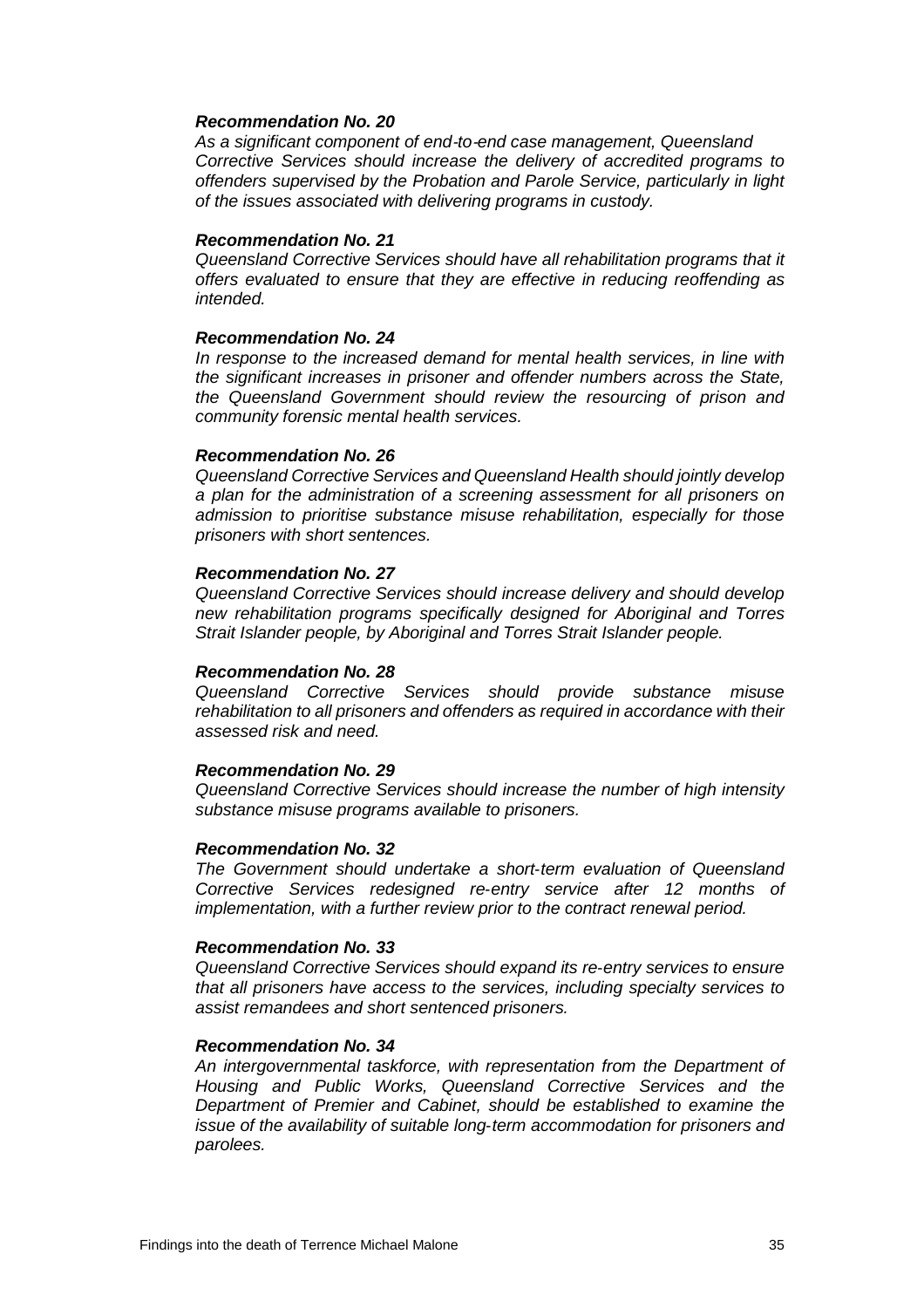## *The observations regime at the Toowoomba watch house and the communication of information to the Brisbane Correctional Centre*

- 190. The evidence from the police officers who worked at the Toowoomba watch house from 5-7 November 2014 and from Ms Morse indicated that the primary concern with respect to Mr Malone during his detention at the watch house related to alcohol withdrawal symptoms, rather than an assessment that he was at immediate risk of suicide. However, he was appropriately placed under a 30 minute observations regime after he self-identified that he had previously attempted to take his own life.
- 191. I accept Ms Morse's evidence that she was concerned that the watch house was unable to provide adequate medical supervision in relation to Mr Malone's withdrawal from alcohol, and that his transfer to prison should not have escalated his risk of suicide.
- 192. The QPS Operational Procedures Manual requires QPS officers transferring a prisoner to ensure that they advise the receiving custodian of any pertinent matter. The OPM specifically refers to suicidal tendencies as a pertinent matter. I am satisfied that the QPS officers met this obligation by recording the relevant information in the documentation forwarded to the BCC with Mr Malone.
- 193. It is concerning that QCS officers did not refer to all of the information that accompanied Mr Malone from the Toowoomba watch house, including the fact that he had been on 30 minute observations. However, I accept that there have been steps taken since Mr Malone's death to improve lines of communication between watch houses and QCS staff, as outlined in the evidence of Inspector Cryer.

## <span id="page-38-0"></span>*Provision of razors to prisoners*

- 194. Given the circumstances of Mr Malone's death, the availability of razor blades to prisoners in custody was examined at the inquest. This issue was investigated jointly with the inquest into the death of Mr Garry Ronald Appleton.
- 195. Mr Malone was provided with two disposable razors as part of his amenities pack on admission to BCC.<sup>57</sup> A document was tendered at the inquest entitled 'Amenities Pack Contents' which lists all of the amenities a prisoner is to receive upon admission to a QCS correctional centre. Those items are listed in that document as follows:
	- *1 comb;*

<span id="page-38-1"></span>i<br>I

- *1 cake of soap;*
- *2 disposable razors;*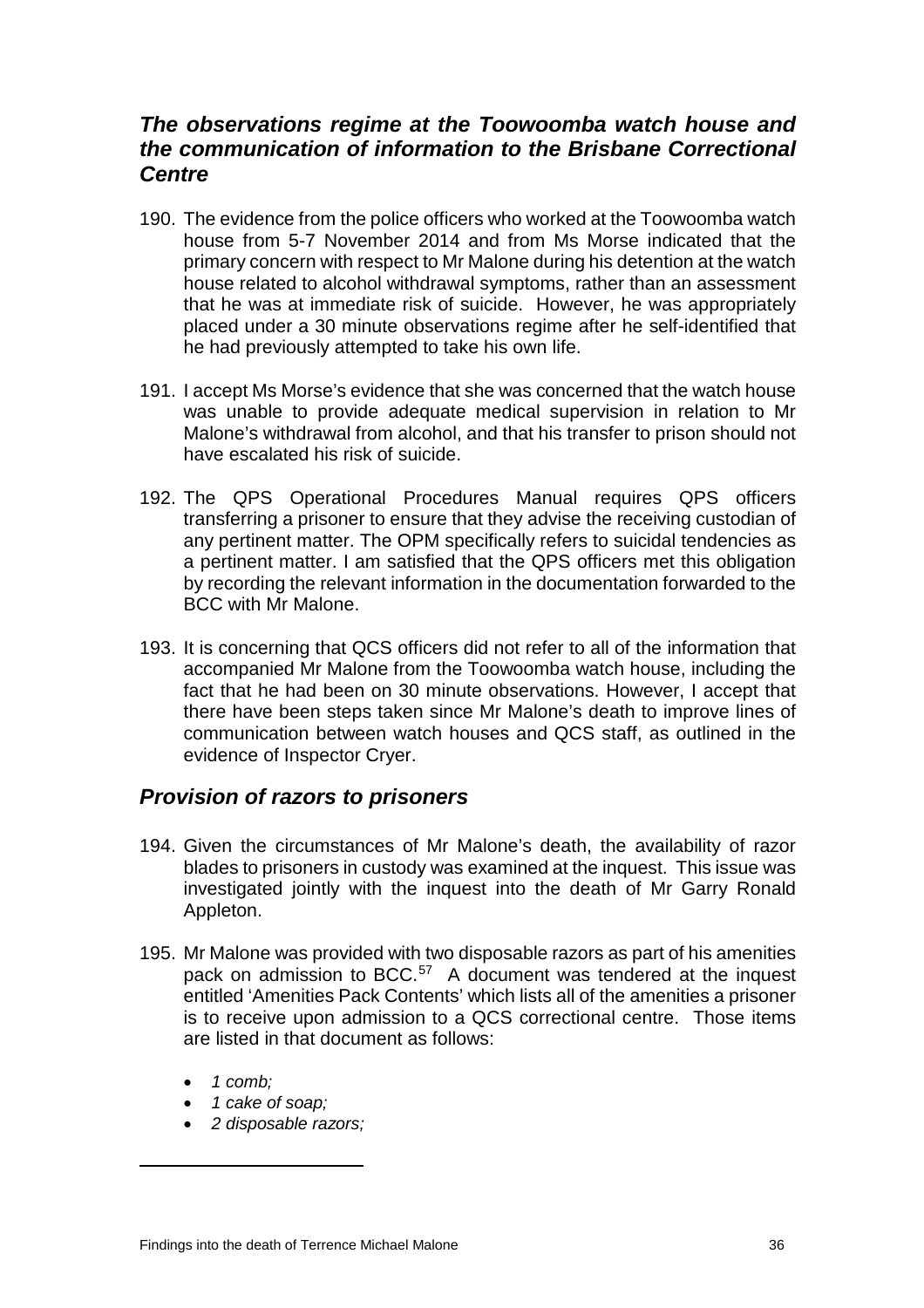- *1 tube of toothpaste;*
- *1 toothbrush;*
- *1 bottle of shampoo.[58](#page-39-0)*
- 196. The document goes on to state that male prisoners are to receive an additional 2 disposable razors and shaving soap.
- 197. In the 2013 inquest into the death in custody of Lawrence McCarty before State Coroner Barnes, Counsel for QCS explained that providing disposable razors and toothbrushes to all prisoners in the mainstream population commenced in 2010 to assist in the prevention of the spread of communicable diseases (presumably from sharing razors).
- 198. Counsel for QCS also submitted that the dismantling of razors had been identified as a risk and steps were in place to manage this risk. Mr McCarty's death occurred at the Arthur Gorrie Correctional Centre, a privately run correctional facility. In the circumstances, the State Coroner did not consider that he had sufficient evidence to take the matter further in terms of recommendations.
- 199. In this inquest I was provided with a statement from Mr Peter Shaddock, General Manager, Operational Service Delivery, State Wide Operations, QCS.[59](#page-39-1) Mr Shaddock confirmed that there are no policy documents on the specific topic of razor blades being made available to prisoners. He confirmed that approximately 46.2% of the managed prisoner population (as at 7 November 2014) had an Elevated Base-Line Risk, meaning there was some awareness of self-disclosed self-harming or suicide ideation/behaviour in the prisoner's history, either immediate, recent or long term.
- 200. Mr Shaddock confirmed there was a review being conducted of the broad 'At Risk Management' topic. A Suicide Prevention Working Group had been formed to analyse and consider a range of current practices to align with contemporary research. However, Mr Shaddock confirmed the broad use of razors is not part of the consideration of the working group. He said that this was due to fact that razor blades are very rarely used by prisoners as a means to commit suicide. In his statement, Mr Shaddock provided some statistics which support this statement.<sup>[60](#page-39-2)</sup>

<sup>58</sup> Exhibit C2.

<span id="page-39-1"></span><span id="page-39-0"></span><sup>59</sup> Exhibits B29 – B29.5.

<span id="page-39-2"></span><sup>60</sup> Exhibit B29, paragraph 10.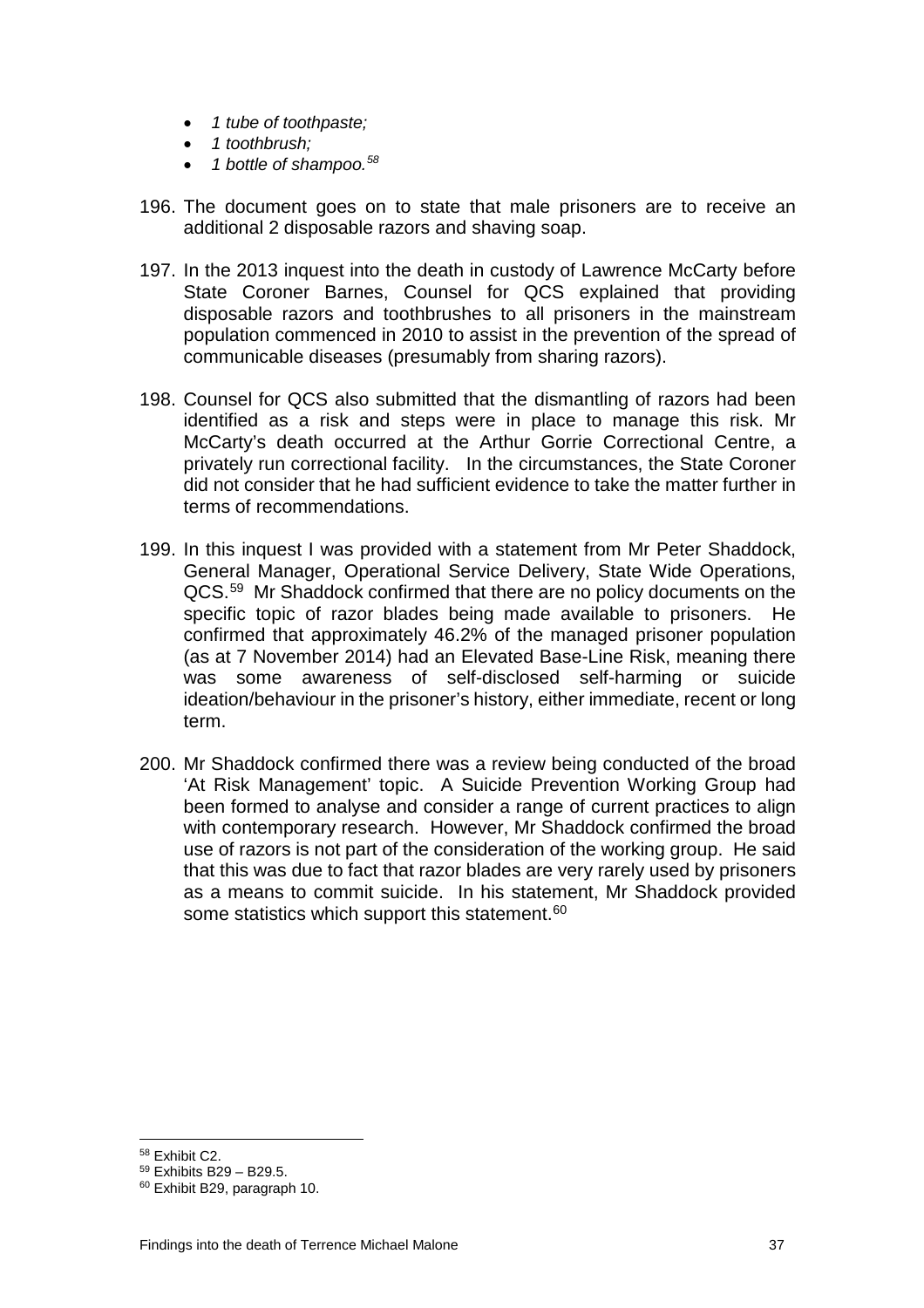- 201. Mr Shaddock also provided a copy of the 'At Risk Management' practice directive.<sup>61</sup> He confirmed that if a prisoner is being managed under an observations regime for 'at risk' concerns, depending on the level of concern, the prisoner may have no or very limited access to property at his or her disposal. He confirmed that under these types of observation regimes, a prisoner's access to property is carefully supervised and monitored. Mr Shaddock provided pictures of items contained within a modified amenities pack, which is provided to prisoners who are accommodated in the High Dependency Unit due to being identified as an 'at-risk' prisoner. That pack does not contain a razor.
- 202. Mr Shaddock explained that the default QCS position is that prisoners are treated under normal regimes unless otherwise noted (e.g. if there are no indicators of self-harm that may warrant the raising of a notice of concern). He explained that this default position is a deliberate and accepted practice of normalising the correctional environment to the extent possible as part of the rehabilitation of each prisoner.<sup>[62](#page-40-1)</sup>
- 203. Mr Shaddock accepted in his evidence that some prisoners are prolific selfharmers, and access by those prisoners to razor blades or sharps in general population to enable self-harm does present as a complex challenge for Corrective Services Officers. These Officers are limited in the ways in which they are able to conduct personal searches. Mr Shaddock explained the variety of ways in which prisoners have, in the past, been able to hide these items, including internal secretion and within existing open wounds or pockets of scalp skin*.* [63](#page-40-2)
- 204. Mr Shaddock confirmed that there has been no viable alternative put forward to QCS regarding the need [fo](#page-40-3)r disposable razors to fulfil the personal grooming needs of prisoners.<sup>64</sup> Mr Shaddock was not confident that withholding razors from prisoners during, for example, the first week of incarceration would be a viable option and considered that the procedure in place for the management of at risk prisoners was robust.
- 205. It was submitted on behalf of Mr Malone's family that razor blades should only be provided to prisoners if there was no viable alternative, and that razors are provided to prisoners because it is easier than doing anything else. It was also disputed that the risk to prisoners in possessing razors could be adequately managed under the "At risk management" practice directive. Mr Malone's family submitted that disposable razors should not be issued to prisoners within the first month of incarceration, during which time their shaving needs could be managed by other means such as electric razor use. Alternatively, this policy could apply to prisoners identified with a history of self-harm, or of assaulting other prisoners or corrective services officers.

<sup>&</sup>lt;sup>61</sup> Exhibit B29.1.  $\overline{\phantom{a}}$ 

<span id="page-40-1"></span><span id="page-40-0"></span><sup>62</sup> Exhibit B29, paragraph 16.

<span id="page-40-2"></span><sup>63</sup> Exhibit B29, paragraph 18.

<span id="page-40-3"></span><sup>64</sup> T7, p60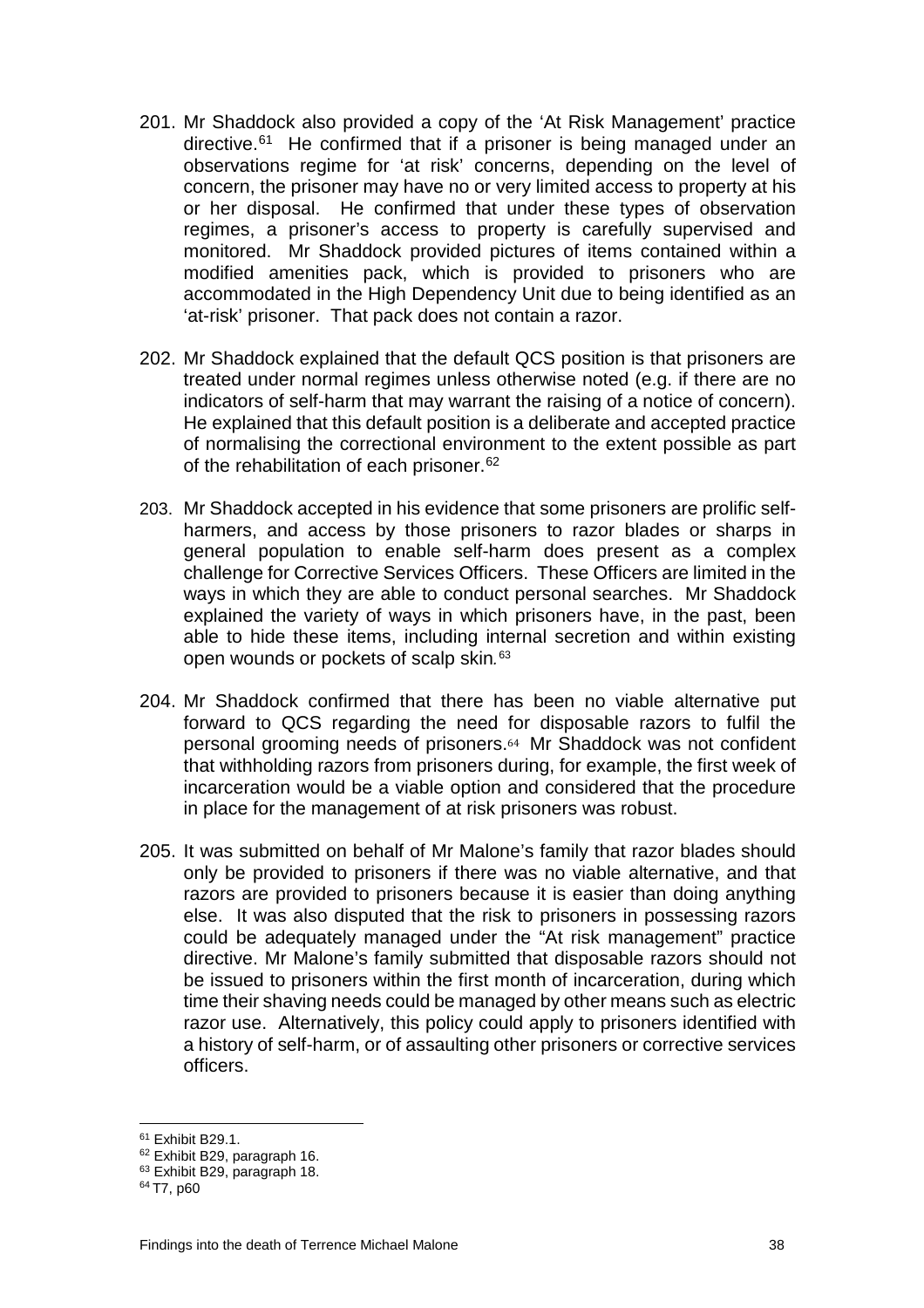- 206. Research published by the Australian Institute of Criminology has demonstrated that prison suicide risk is highest early in the period of incarceration. For example, in South Australia, 26 percent of suicides were found [to](#page-41-1) occur in the first week of custody and 39 percent in the first month.<sup>65</sup> AIC data show the first one to three months of imprisonment are a time of heightened risk of, and vulnerability to, self-inflicted death. Of the 233 self-inflicted deaths occurring between 1999 and 2013 where time in custody was recorded, 117 (50.2%) occurred during the first three months of imprisonment. This included 68 deaths (29.2% of all self-inflicted deaths) that occurred during the first month of imprisonment.
- 207. In addition to the introduction of universal screening for suicide risk on entry to prison, successive governments have spent many millions of dollars in removing access to means used for suicide in prisons, such as hanging points in cells. It seems contradictory in that context that almost all prisoners are provided with a means to take their own life on entry to prison. While I acknowledge that the default position should be that prisoners have access to as normal an environment as possible, I do not accept that the current policy should be regarded as sound because, as the family submitted, it is easier than doing anything else.

## <span id="page-41-0"></span>*Conclusions*

- 208. Mr Malone died by his own actions in cutting himself with a prison-issued razor blade with intent to end his life. I am satisfied that he was locked alone in his cell at the time and no other persons were involved in his death.
- 209. Mr Malone's death might have been prevented if he had been kept on an observations regime similar to that in place at the watch house in the days prior to his transfer to BCC. I accept that a referral to the PMHS would not have realistically made a difference to the outcome, given Mr Malone's death occurred only a day after his admission to BCC. This meant that there was unlikely to have been enough time for the referral process to have been completed.
- 210. Mr Malone's death might have also been prevented if his known mental health history and history of self-harm had prompted the withholding of a prison issued razor blade. As noted above, prisoners are most at risk of taking their own lives during the initial stages of incarceration. Mr Malone's level of distress on being returned to prison was not accurately identified or responded to after his initial risk assessment.

<span id="page-41-1"></span><sup>65</sup> Self-inflicted deaths in Australian prisons, Australian Institute of Criminology 2016. i<br>I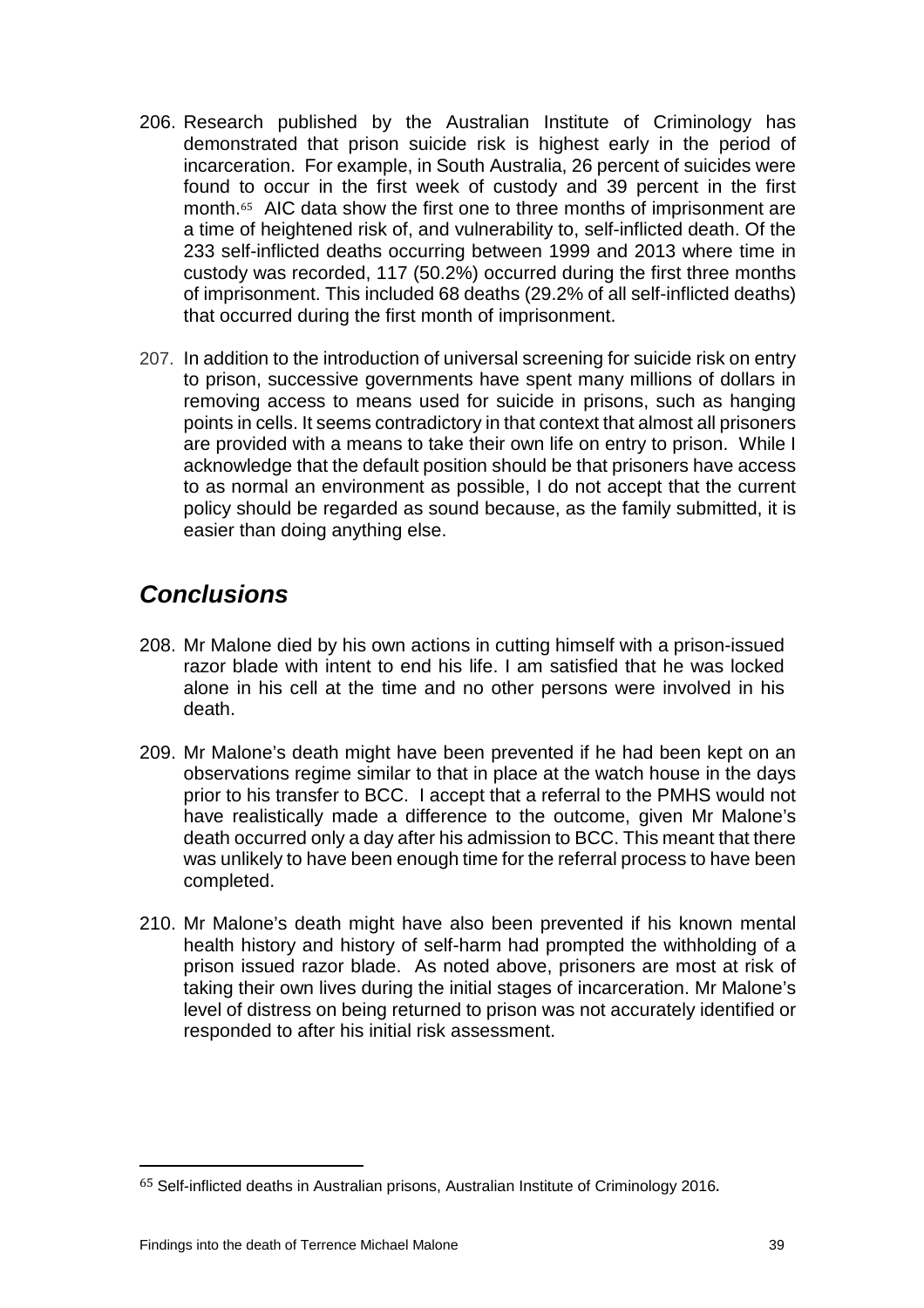211. I do not consider the fact that Mr Malone had recently been assessed at the Toowoomba Hospital as being at low risk of suicide was a factor that minimised his risk in prison. It has been identified that 25% of people who were suspected to have died from suicide in Queensland in the first half of 2015 had contact with a Queensland Health Service in the seven days before their death, [66](#page-42-5) indicating that there is an ongoing risk of suicide after a period of crisis. There is a need for the enhanced approaches to responding to suicide risk that have been identified and are being applied in community settings to be translated to the correctional environment.

## **Findings required by s45**

212. I am required to find, as far as is possible, the medical cause of death, who the deceased person was and when, where and how he came by his death. After considering all of the evidence, including material contained in the exhibits, I am able to make the following findings:

<span id="page-42-1"></span><span id="page-42-0"></span>

|                    | <b>Identity of the deceased</b> – The deceased person was Terrence Michael<br>Malone.                                                                                                                                                                                                                                                                                                                                                                                         |
|--------------------|-------------------------------------------------------------------------------------------------------------------------------------------------------------------------------------------------------------------------------------------------------------------------------------------------------------------------------------------------------------------------------------------------------------------------------------------------------------------------------|
| How he died -      | Mr Malone had a lengthy history of mental<br>illness and alcohol dependency. He died as a<br>result of cutting himself with a prison-issued<br>razor blade in his cell while he was an inmate<br>at the Brisbane Correctional Centre. Mr<br>Malone left a note indicating his intention to<br>end his own life. Mr Malone had been<br>assessed as being at low risk of suicide on<br>entry to the prison on 7 November 2014 and<br>was not placed on any observations regime. |
| Place of death $-$ | Brisbane Correctional Centre, Wacol in the<br>State of Queensland.                                                                                                                                                                                                                                                                                                                                                                                                            |
| Date of death $-$  | 8 November 2014.                                                                                                                                                                                                                                                                                                                                                                                                                                                              |
| Cause of death $-$ | Mr Malone died from an incised wound to the                                                                                                                                                                                                                                                                                                                                                                                                                                   |

<span id="page-42-3"></span><span id="page-42-2"></span>neck.

<span id="page-42-5"></span><span id="page-42-4"></span> $^{66}$  Queensland Mental Health, Alcohol and Other Drugs Strategic Plan 2018-2023, p11 i<br>I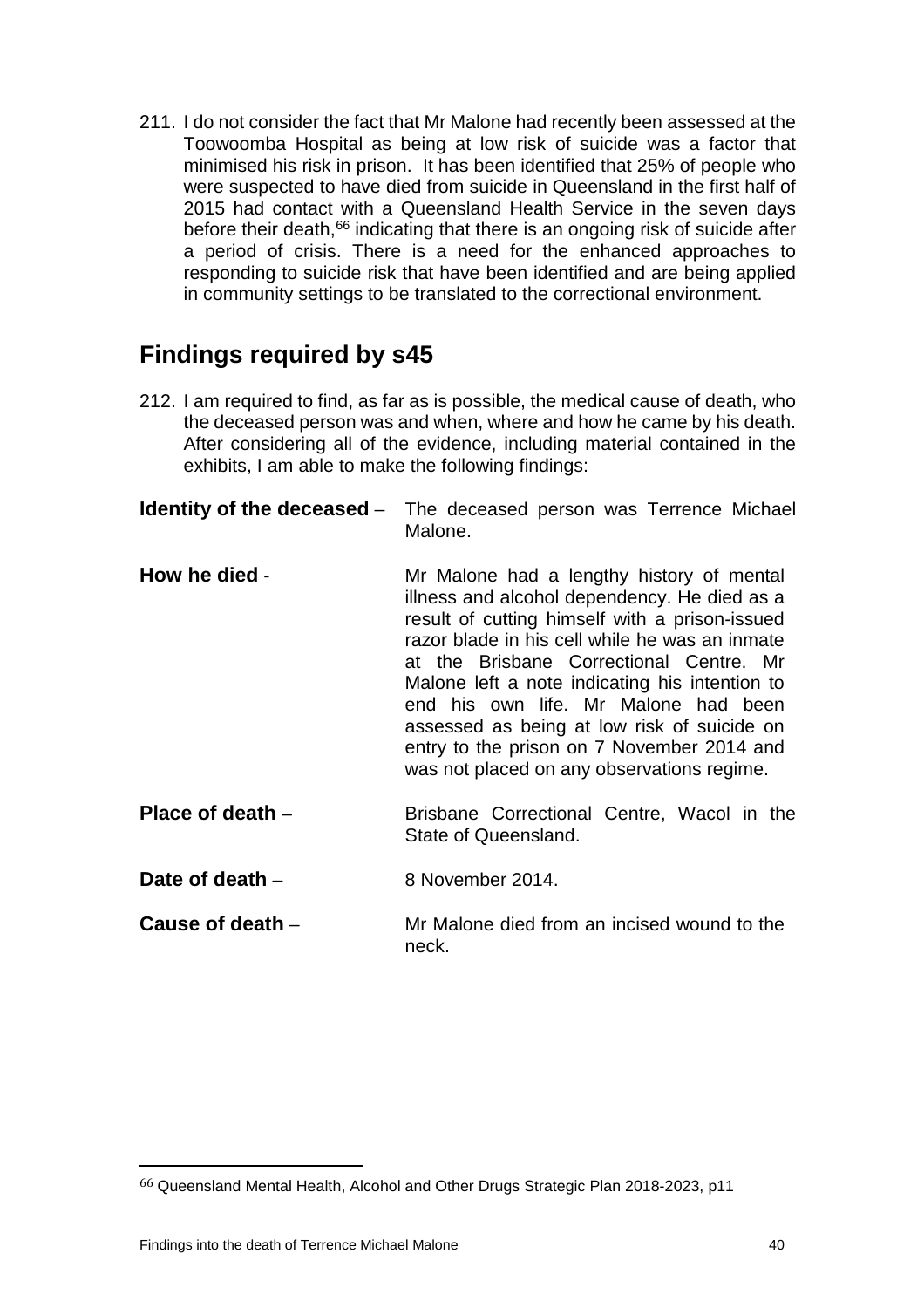## <span id="page-43-0"></span>**Comments and recommendations**

- 213. Section 46 of the *Coroners Act*, as far it is relevant to this matter, provides that a coroner may comment on anything connected with a death that relates to public health or safety, the administration of justice or ways to prevent deaths from happening in similar circumstances in the future. The submissions of those granted leave to appear have canvassed a wide range of possible comments and recommendations under s 46.
- 214. I acknowledge that since Mr Malone's death in 2014 there have been significant reforms in a number of areas that fall within the ambit of section 46 and are relevant to Mr Malone's circumstances. Any recommendations that I make need to be cognisant of those developments. These include the reforms to the parole system, and amendments to the Emergency Examination Authority process under the *Public Health Act 2005* to specifically include risk of serious harm to a person caused by intoxication, enabling a person to be detained for treatment or care.
- 215. The Drug and Alcohol Court started in Brisbane in January 2018. This court treats offenders with a severe substance use disorder that contributed to their offending. Offenders are required to undertake treatment to address their drug or alcohol dependency issues and criminal offending. An expansion of this court to regional areas is unlikely before 2023, when the court will have been evaluated. Such a court would clearly have benefited Mr Malone.
- 216. An Offender Health Services Review was completed in late 2018. The OHSR Report found that the efforts of health staff have been "hampered by a lack of leadership which has meant that many system-wide challenges such as overcrowding, insufficient clinic space and differences in operational requirements between Queensland Corrective Services and the Department of Health are not being adequately addressed." The Report identified that the prison population's health care needs have not been well met and that there has been a loss of focus on quality and patient-centred care. Queensland Health has accepted or supported all the Report's recommendations, and is establishing an Office for Prisoner Health and Wellbeing.
- 217. There are also significant efforts being undertaken to improve services in relation to suicide, alcohol dependency and mental illness in the context of *Connecting care to recovery 2016–2021: a plan for Queensland's Statefunded mental health, alcohol and other drug services* and *Shifting Mindsthe Queensland Mental Health, Alcohol and Other Drugs Strategic Plan 2018-2023*. Priorities under the Strategic Plan include:
	- the development of service responses and capacity to ensure people and families receive appropriate and timely assessment, care and support following an episode of self-harm, attempted suicide, or heightened risk; and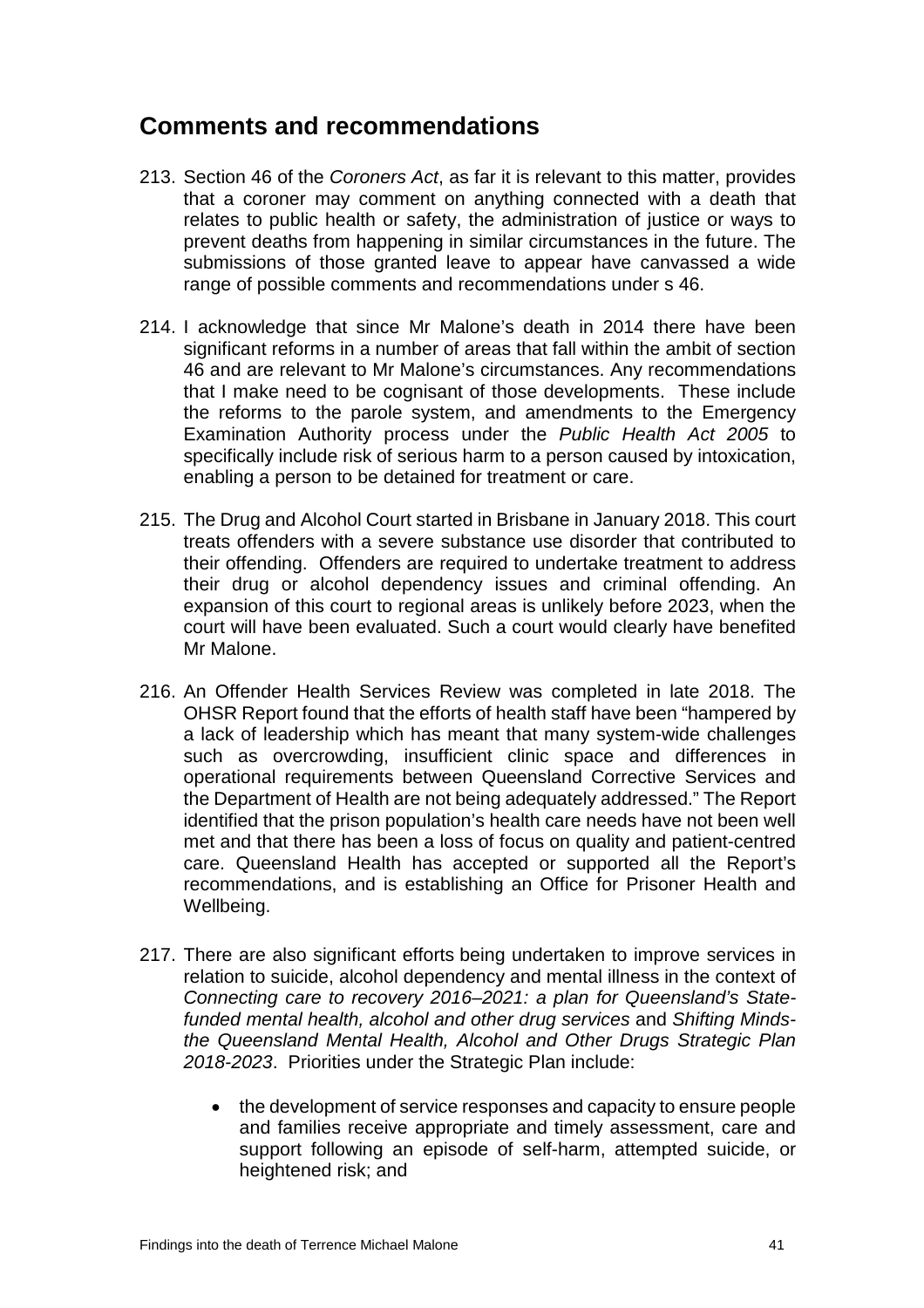- expanding responses to people involved in the criminal justice system through better coordination across mental health, AOD, justice, housing, disability, employment and psychosocial supports.
- 218. The Queensland Mental Health Commission is also overseeing the development of a whole-of-government Suicide Prevention Action Plan. The Plan is expected to identify key priority groups, with the framework expected to feature action focus areas of: Individual and Service System; Population; and System. The Suicide Prevention Action Plan is expected to be released in 2019.
- 219. A common issue arising in Mr Malone and Mr Appleton's circumstances was the inadequate communication of their recent mental health history to the assessing mental health practitioners at the Brisbane Correctional Centre. Counsel assisting submitted that all practicable attempts to ensure that all relevant information is passed on to those assessing incoming prisoners at correctional centres would assist in the completion of those assessments.
- 220. Counsel assisting also submitted that QCS procedures be reviewed to ensure that all relevant information is provided to the persons who undertake initial medical, and mental health, assessments of incoming prisoners.
- 221. A number of the recommendations submitted on behalf of Mr Malone's family were also related to information sharing between police, health and correctional officers. The family submitted that access to CIMHA be given to all medical staff in Queensland Hospitals and staff undertaking risk assessments within prisons. The family also submitted that there should be changes to probation and parole processes, and processes within hospitals where person with co-existing mental health and alcohol dependency issues are being assessed for admission.
- 222. Information sharing between QCS and Queensland Health regularly arises as an issue in inquests relating to deaths in custody. In the May 2018 findings into the death of Franky Houdini I recommended that Queensland Health and Queensland Corrective Services *"consider whether amendments are required to legislation to supplement the release of information (including documents) under the MOU on confidential information disclosure to optimise the health care provided to persons in custody; and protect health practitioners from liability when sharing prisoner health information appropriately"*. I note that recommendation is still under consideration.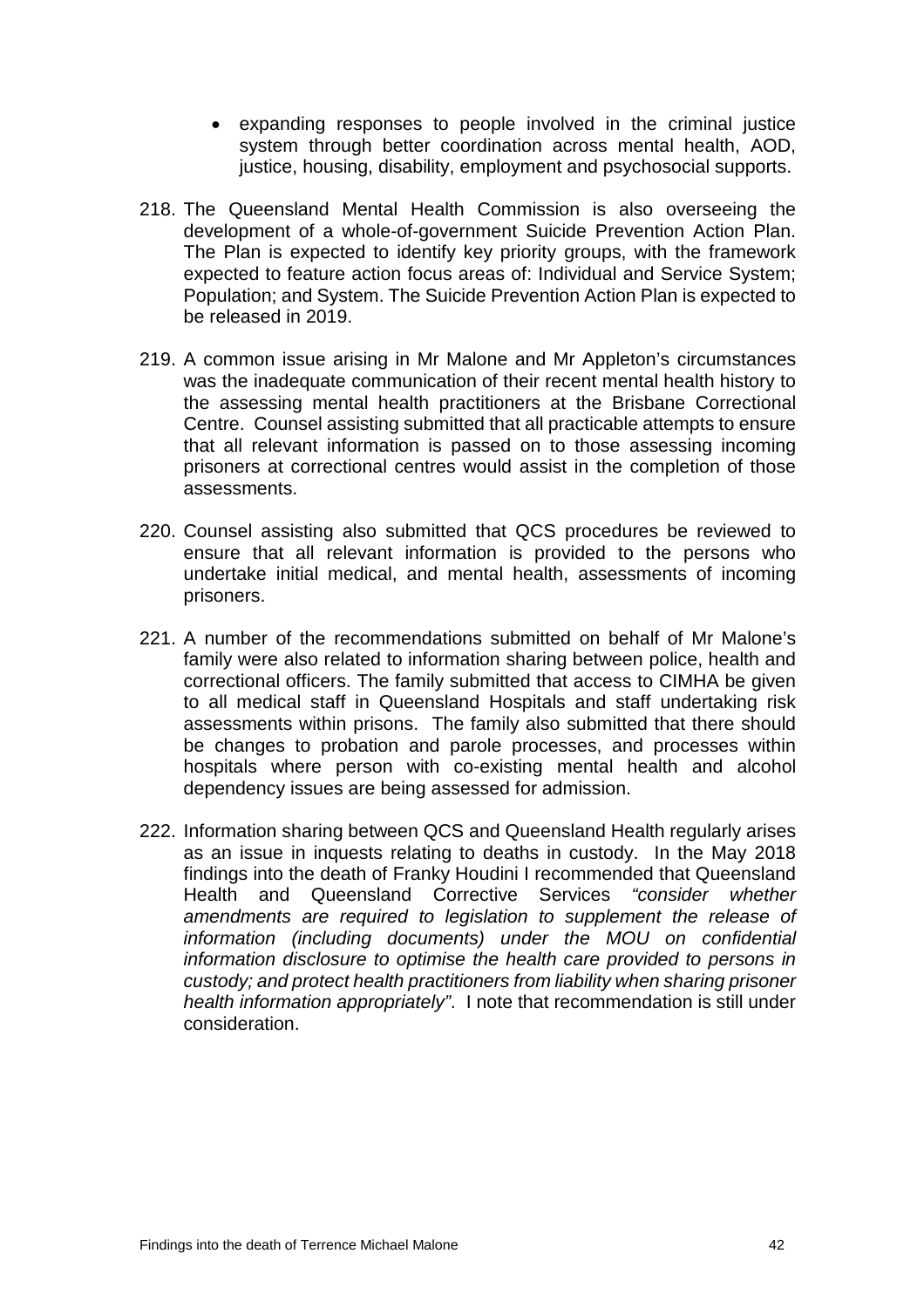- 223. It was submitted on behalf of QCS that I make recommendations specifically in relation to IOMS enhancements, the recruitment and retention of psychologists in prisons, and the trial of a collaborative and multidisciplinary approach to intake, health assessment and mental health assessment at the Brisbane watch house. Recommendation 6 below seeks to address issues relating to the transfer of documents, handover and access to information through a collaborative assessment process at the point of entry to custody.
- 224. I make the following recommendations.

### *Recommendations*

- *1. I recommend that Queensland Corrective Services develops a policy in relation to the management of the risks associated with the provision of razor blades to prisoners within the first month of entry to prison, particularly where a prisoner has recently expressed suicidal ideation or has recently been discharged from a hospital emergency department following an Emergency Examination Authority.*
- *2. I recommend that Queensland Corrective Services, in partnership with Queensland Health, reviews its approach to suicide risk assessment and assertive responses to suicide risk in the context of best practice approaches.*
- *3. I recommend that these findings be provided to the Queensland Mental Health Commission and the Strategic Leadership Group overseeing the implementation of the Mental Health, Alcohol and Other Drugs Strategic Plan with a view to informing the enhancement of responses to persons with co-occurring mental illness and substance use disorders who are at risk of entering or have entered the criminal justice system.*
- *4. I recommend that the Queensland Government considers an increase in*  funding to enable QCS to enhance the IOMS system to support the *recommendations of the Office of the Chief Inspector to enable risk assessment information to be displayed and accessible for QCS staff within a drop down menu.*
- *5. I recommend that the Queensland Government consider an increase in funding to enable QCS to be a competitive employer to attract and retain experienced psychologists and senior psychologists within custodial settings.*
- *6. I recommend that the Queensland Government consider a trial program for "Front End Services" of intake, health assessment and mental health assessment at the Brisbane City watch house that involves collaboration between relevant stakeholders, including Queensland Corrective Services, Queensland Health, the Queensland Police Service and the Prison Mental Health Service.*